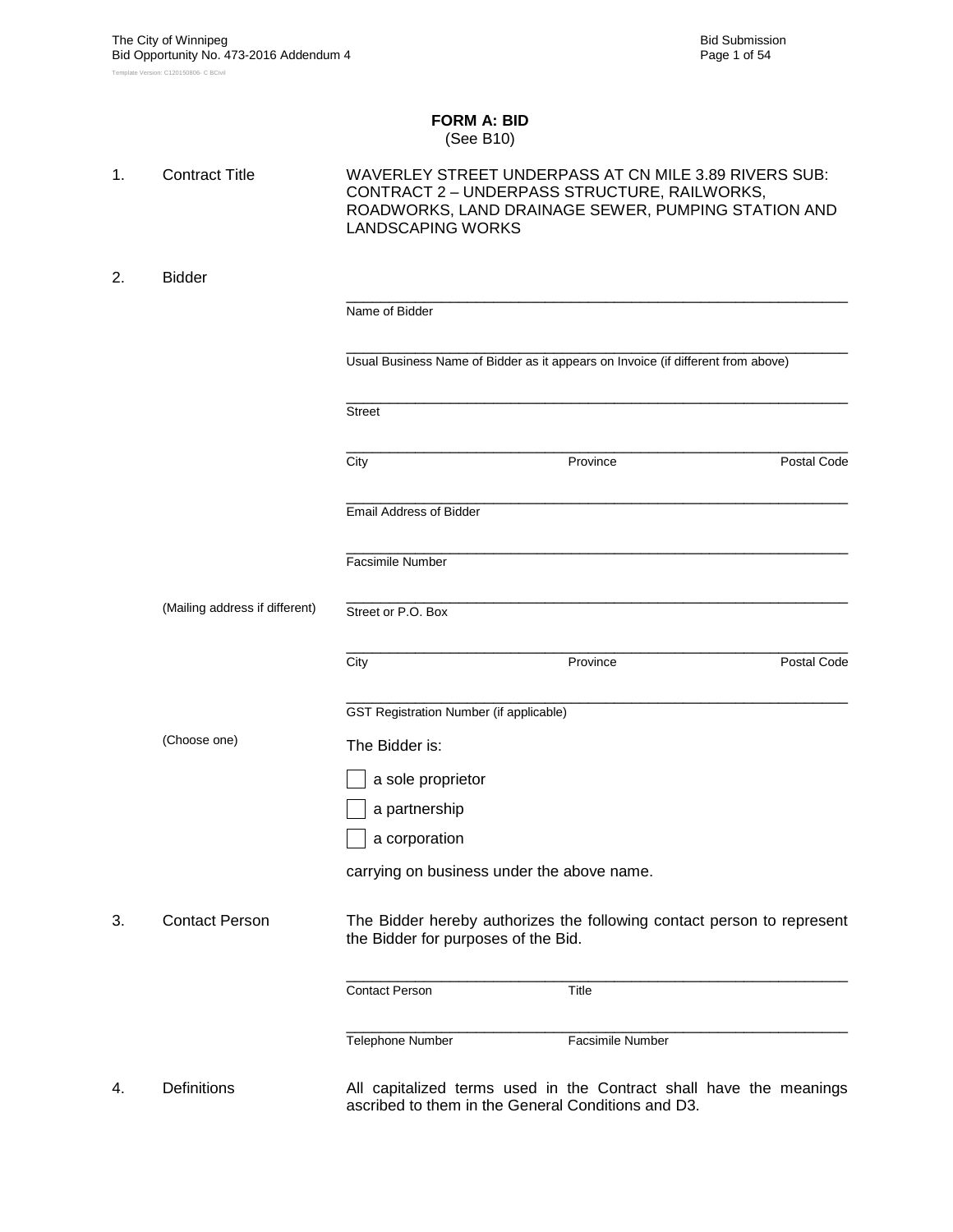| 5.  | Offer                        | The Bidder hereby offers to perform the Work in accordance with the<br>Contract for the Total Bid Price, in Canadian funds, set out on Form B:<br>Prices, appended hereto.                                                               |  |  |  |  |  |  |
|-----|------------------------------|------------------------------------------------------------------------------------------------------------------------------------------------------------------------------------------------------------------------------------------|--|--|--|--|--|--|
| 6.  | <b>Bid Security</b>          | In accordance with B15.1, the Bidder encloses bid security in the form<br>of:                                                                                                                                                            |  |  |  |  |  |  |
|     | (Choose one)                 | a bid bond (Form G1: Bid Bond and Agreement to Bond)                                                                                                                                                                                     |  |  |  |  |  |  |
|     |                              | an irrevocable standby letter of credit (Form G2: Irrevocable<br>Standby Letter of Credit and Undertaking)                                                                                                                               |  |  |  |  |  |  |
|     |                              | a certified cheque or draft                                                                                                                                                                                                              |  |  |  |  |  |  |
|     |                              | and agrees that it shall be held by the City in accordance with the<br>Contract.                                                                                                                                                         |  |  |  |  |  |  |
| 7.  | <b>Execution of Contract</b> | The Bidder agrees to execute and return the Contract no later than<br>seven (7) Calendar Days after receipt of the Contract, in the manner<br>specified in C4.                                                                           |  |  |  |  |  |  |
| 8.  | Commencement<br>of the Work  | The Bidder agrees that no Work shall commence until he/she is in<br>receipt of a letter of intent from the Award Authority authorizing the<br>commencement of the Work.                                                                  |  |  |  |  |  |  |
| 9.  | Contract                     | The Bidder agrees that the Bid Opportunity in its entirety shall be<br>deemed to be incorporated in and to form a part of this offer<br>notwithstanding that not all parts thereof are necessarily attached to or<br>accompany this Bid. |  |  |  |  |  |  |
| 10. | Addenda                      | The Bidder certifies that the following addenda have been received and<br>agrees that they shall be deemed to form a part of the Contract:                                                                                               |  |  |  |  |  |  |
|     |                              | No.<br>Dated                                                                                                                                                                                                                             |  |  |  |  |  |  |
|     |                              |                                                                                                                                                                                                                                          |  |  |  |  |  |  |
|     |                              |                                                                                                                                                                                                                                          |  |  |  |  |  |  |
|     |                              |                                                                                                                                                                                                                                          |  |  |  |  |  |  |

11. Time This offer shall be open for acceptance, binding and irrevocable for a period of Ninety (90) Calendar Days following the Submission Deadline.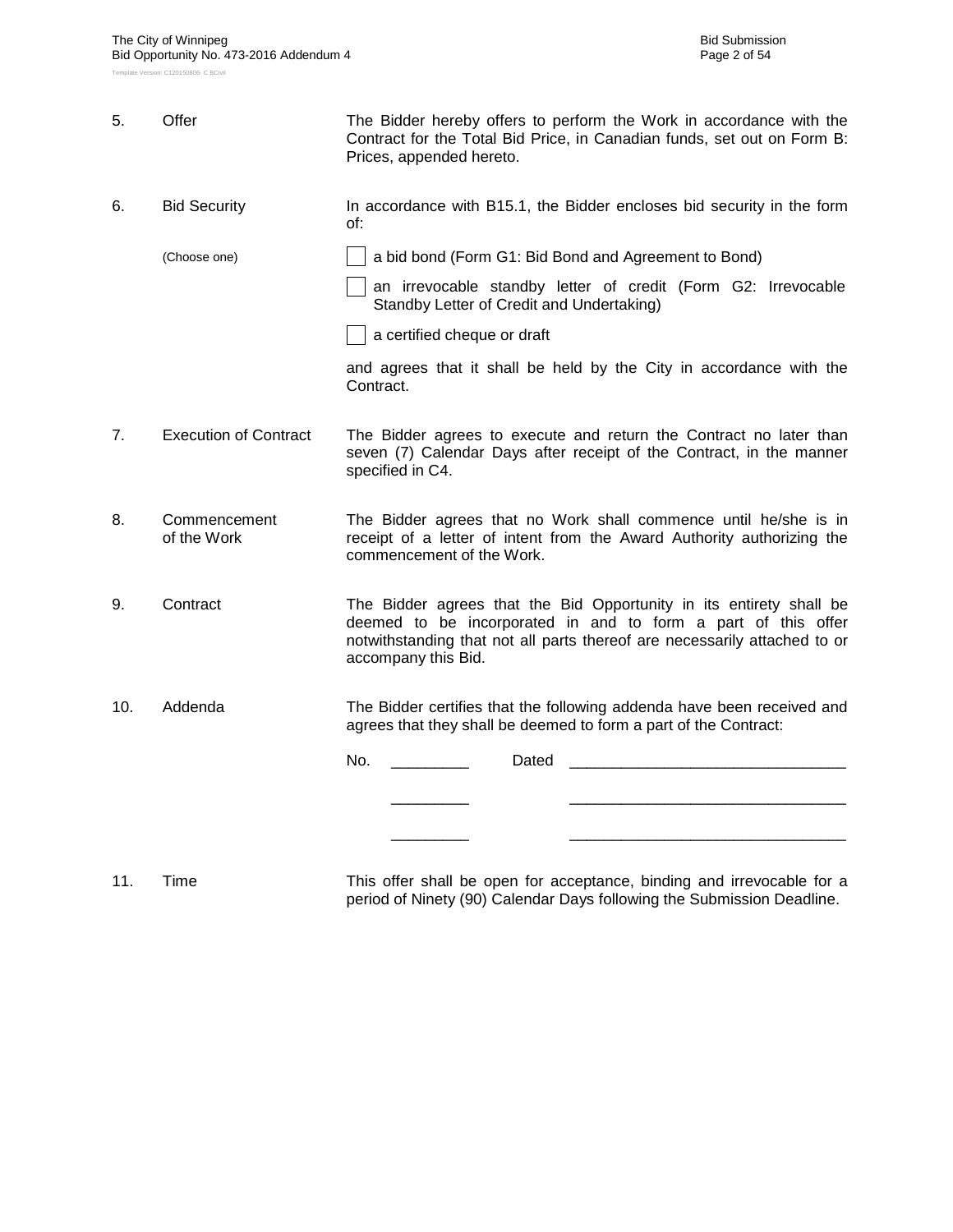## 12. Signatures The Bidder or the Bidder's authorized official or officials have signed this

\_ day of \_\_\_\_\_\_\_\_\_\_\_\_\_\_\_\_\_\_\_\_\_\_ , 20\_\_\_\_\_\_\_\_\_ .

Signature of Bidder or Bidder"s Authorized Official or Officials

\_\_\_\_\_\_\_\_\_\_\_\_\_\_\_\_\_\_\_\_\_\_\_\_\_\_\_\_\_\_\_\_\_\_\_\_\_\_\_\_\_\_\_\_\_\_\_\_\_\_\_\_\_ (Print here name and official capacity of individual whose signature appears above)

\_\_\_\_\_\_\_\_\_\_\_\_\_\_\_\_\_\_\_\_\_\_\_\_\_\_\_\_\_\_\_\_\_\_\_\_\_\_\_\_\_\_\_\_\_\_\_\_\_\_\_\_\_

\_\_\_\_\_\_\_\_\_\_\_\_\_\_\_\_\_\_\_\_\_\_\_\_\_\_\_\_\_\_\_\_\_\_\_\_\_\_\_\_\_\_\_\_\_\_\_\_\_\_\_\_\_ (Print here name and official capacity of individual whose signature appears above)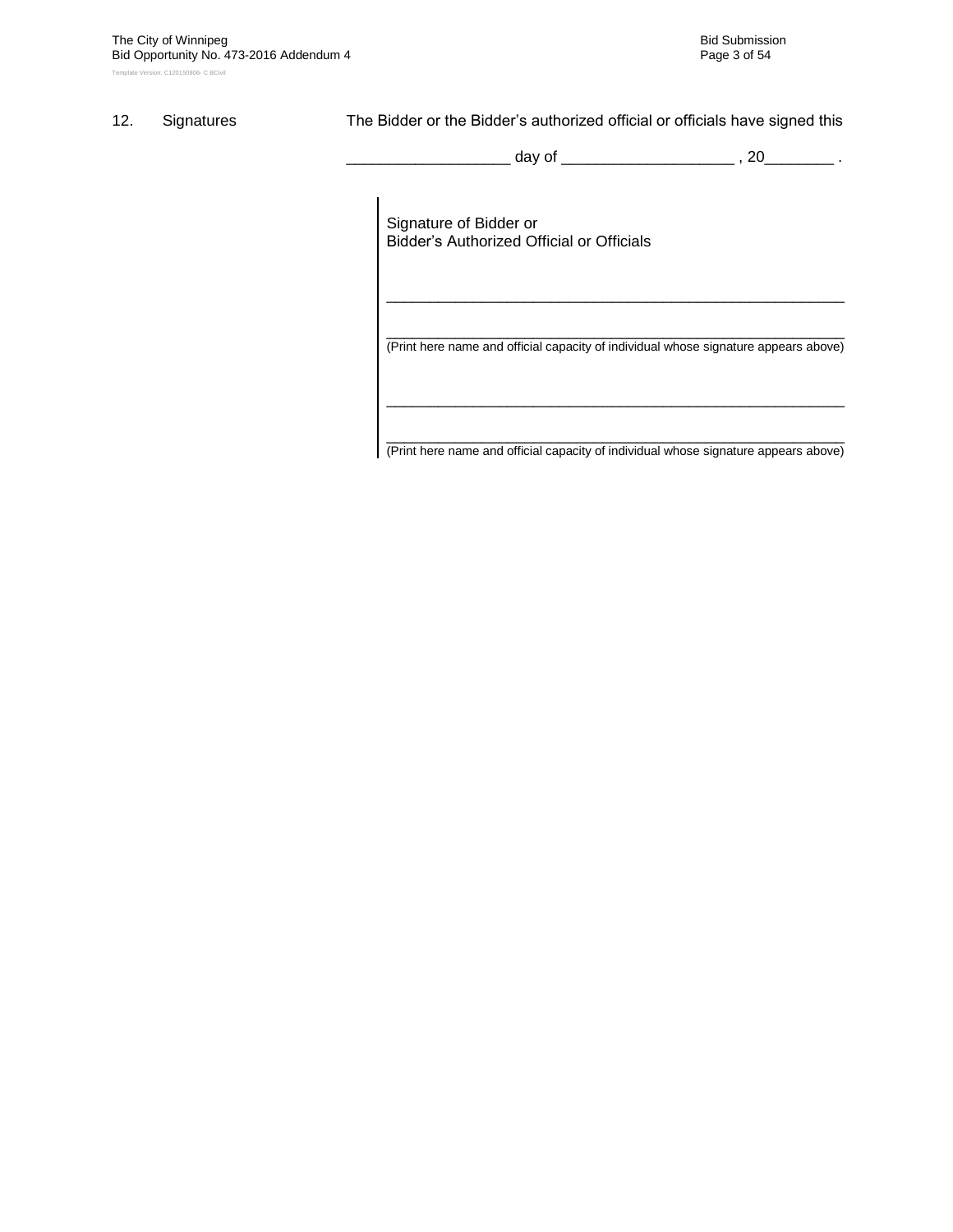| <b>UNIT PRICES</b> |                                            |                                |                |                     |                   |               |
|--------------------|--------------------------------------------|--------------------------------|----------------|---------------------|-------------------|---------------|
| <b>ITEM</b>        | <b>DESCRIPTION</b>                         | SPEC.<br>REF.                  | <b>UNIT</b>    | APPROX.<br>QUANTITY | <b>UNIT PRICE</b> | <b>AMOUNT</b> |
| A                  | <b>WILKES INTERSECTION-SURFACE WORKS</b>   |                                |                |                     |                   |               |
|                    | <b>EARTH AND BASE WORKS</b>                |                                |                |                     |                   |               |
| A.1                | Common Excavation                          | CW 3110-R19<br>E <sub>19</sub> | m <sup>3</sup> | 2,110               |                   |               |
| A.2                | Roadway Excavation                         | CW 3110-R19<br>E <sub>19</sub> | m <sup>3</sup> | 9,920               |                   |               |
| A.3                | Sub-Grade Compaction                       | CW 3110-R19                    | m <sup>2</sup> | 13,400              |                   |               |
| A.4                | Crushed Sub-base Material                  | CW 3110-R19                    |                |                     |                   |               |
| i)                 | 50 mm - Limestone                          |                                | tonne          | 7,110               |                   |               |
| ii)                | 100 mm - Limestone                         |                                | tonne          | 180                 |                   |               |
| iii)               | 150 mm - Limestone                         |                                | tonne          | 14,400              |                   |               |
| A.5                | Supplying and Placing Base Course Material | CW 3110-R19                    | m <sup>3</sup> | 1,040               |                   |               |
| A.6                | Grading of Boulevards                      | CW 3110-R19<br>E <sub>19</sub> | m <sup>2</sup> | 6,230               |                   |               |
| A.7                | Ditch Grading                              | CW 3110-R19<br>E19             | m <sup>2</sup> | 850                 |                   |               |
| A.8                | Removal of Existing Concrete Bases         | CW 3110-R19                    |                |                     |                   |               |
| i)                 | 600 mm Diameter or Less                    |                                | each           | 8                   |                   |               |
| A.9                | Separation Geotextile Fabric               | CW 3130-R4                     | m <sup>2</sup> | 13,400              |                   |               |
|                    | <b>ROADWORKS - RENEWALS</b>                |                                |                |                     |                   |               |
| A.10               | Pavement Removal                           | CW 3110-R19                    |                |                     |                   |               |
| i)                 | Concrete Pavement                          |                                | m <sup>2</sup> | 3,710               |                   |               |
| ii)                | <b>Asphalt Pavement</b>                    |                                | m <sup>2</sup> | 1,840               |                   |               |
| A.11               | Slab Replacement                           | CW 3230-R8                     |                |                     |                   |               |
| i)                 | 250 mm Concrete Pavement (Plain-Dowelled)  |                                | m <sup>2</sup> | 175                 |                   |               |
| ii)                | 200 mm Concrete Pavement (Plain-Dowelled)  |                                | m <sup>2</sup> | 25                  |                   |               |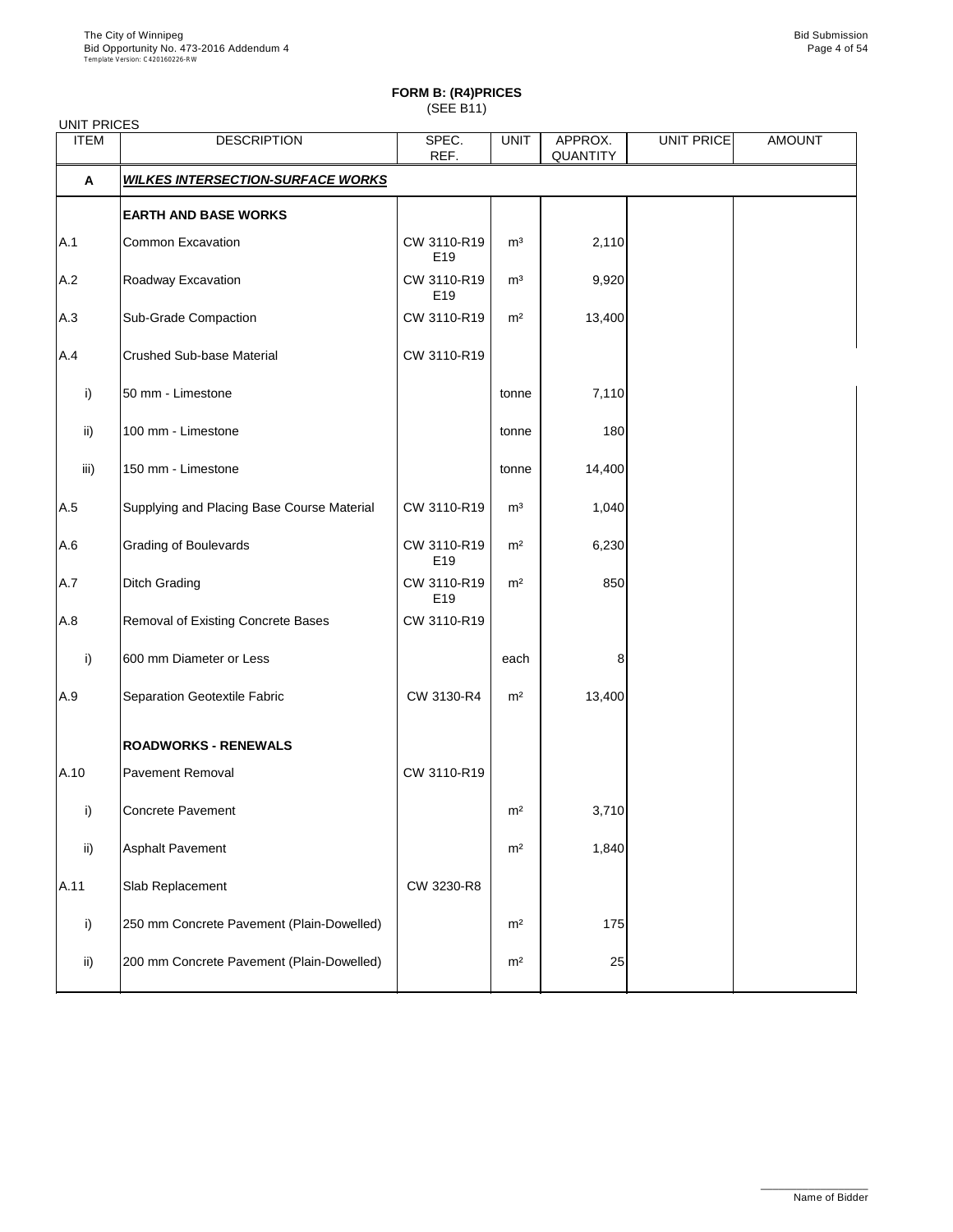| <b>UNIT PRICES</b> |                                                |                |                |                     |                   |               |
|--------------------|------------------------------------------------|----------------|----------------|---------------------|-------------------|---------------|
| <b>ITEM</b>        | <b>DESCRIPTION</b>                             | SPEC.<br>REF.  | <b>UNIT</b>    | APPROX.<br>QUANTITY | <b>UNIT PRICE</b> | <b>AMOUNT</b> |
| A.12               | <b>Partial Slab Patches</b>                    | CW 3230-R8     |                |                     |                   |               |
| i)                 | 200 mm Concrete Pavement (Type A)              |                | m <sup>2</sup> | 4                   |                   |               |
| ii)                | 200 mm Concrete Pavement (Type B)              |                | m <sup>2</sup> | 135                 |                   |               |
| iii)               | 200 mm Concrete Pavement (Type C)              |                | m <sup>2</sup> | 15                  |                   |               |
| iv)                | 200 mm Concrete Pavement (Type D)              |                | m <sup>2</sup> | 40                  |                   |               |
| A.13               | Slab Replacement - Early Opening (24 hour)     | CW 3230-R8     |                |                     |                   |               |
| i)                 | 150 mm Concrete Pavement (Reinforced)          |                | m <sup>2</sup> | 130                 |                   |               |
| A.14               | Partial Slab Patches - Early Opening (24 hour) | CW 3230-R8     |                |                     |                   |               |
| i)                 | 200 mm Concrete Pavement (Type A)              |                | m <sup>2</sup> | 30                  |                   |               |
| ii)                | 200 mm Concrete Pavement (Type B)              |                | m <sup>2</sup> | 60                  |                   |               |
| A.15               | Partial Depth Planing of Existing Joints       | E25            | m <sup>2</sup> | 40                  |                   |               |
| A.16               | Asphalt Patching of Partial Depth Joints       | E25            | m <sup>2</sup> | 40                  |                   |               |
| A.17               | <b>Drilled Dowels</b>                          | CW 3230-R8     |                |                     |                   |               |
| i)                 | 19.1 mm Diameter                               |                | each           | 330                 |                   |               |
| A.18               | <b>Drilled Tie Bars</b>                        | CW 3230-R8     |                |                     |                   |               |
| i)                 | 20 M Deformed Tie Bar                          |                | each           | 460                 |                   |               |
| A.19               | Miscellaneous Concrete Slab Removal            | CW 3235-R9     |                |                     |                   |               |
| i)                 | Monolithic Median Slab                         |                | m <sup>2</sup> | 80                  |                   |               |
| ii)                | 100 mm Sidewalk                                |                | m <sup>2</sup> | 1,300               |                   |               |
| iii)               | <b>Bullnose</b>                                |                | m <sup>2</sup> | 60                  |                   |               |
| A.20               | Miscellaneous Concrete Slab Installation       | CW 3235-R9     |                |                     |                   |               |
| i)                 | <b>Bullnose</b>                                | SD-227C        | m <sup>2</sup> | 40                  |                   |               |
| A.21               | Miscellaneous Concrete Slab Renewal            | CW 3235-R9     |                |                     |                   |               |
| i)                 | <b>Bullnose</b>                                | <b>SD-227C</b> | m <sup>2</sup> | 65                  |                   |               |
| A.22               | Concrete Curb Removal                          | CW 3240-R10    |                |                     |                   |               |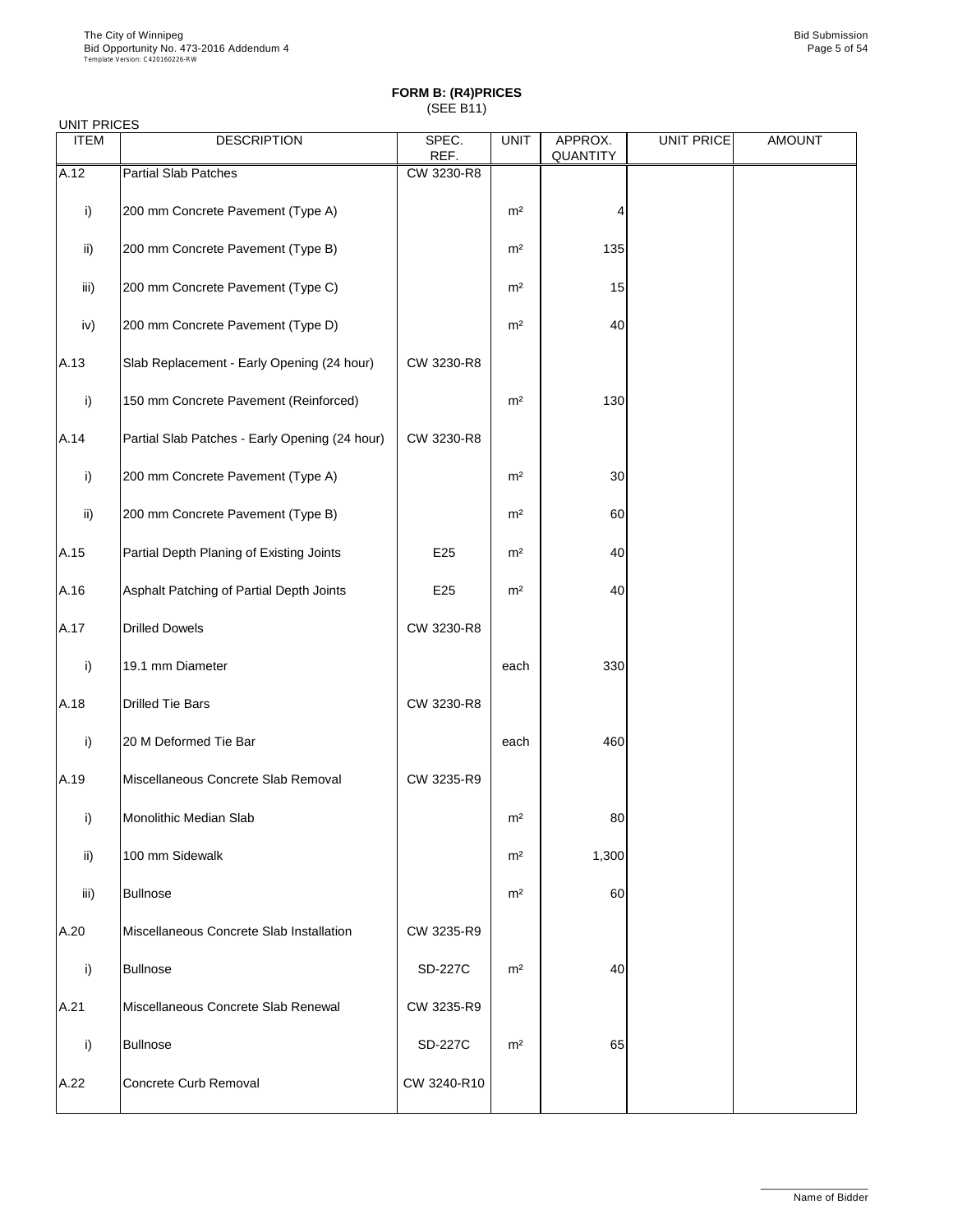| <b>UNIT PRICES</b> |                                             |               |                |                     |                   |               |
|--------------------|---------------------------------------------|---------------|----------------|---------------------|-------------------|---------------|
| <b>ITEM</b>        | <b>DESCRIPTION</b>                          | SPEC.<br>REF. | <b>UNIT</b>    | APPROX.<br>QUANTITY | <b>UNIT PRICE</b> | <b>AMOUNT</b> |
| i)                 | <b>Barrier Curb Separate</b>                |               | m              | 1,400               |                   |               |
| ii)                | Barrier Curb Integral                       |               | m              | 100                 |                   |               |
| iii)               | Curb Ramp                                   |               | m              | 50                  |                   |               |
| iv)                | Splash Strip Monolithic                     |               | m              | 800                 |                   |               |
| A.23               | Supply and Installation of Dowel Assemblies | CW 3310-R17   | m              | 30                  |                   |               |
| A.24               | Construction of Asphaltic Concrete Overlay  | CW 3410-R11   |                |                     |                   |               |
| i)                 | Main Line Paving                            |               |                |                     |                   |               |
|                    | a) Type IA                                  |               | tonne          | 1,700               |                   |               |
| ii)                | Tie-ins and Approaches                      |               |                |                     |                   |               |
|                    | a) Type IA                                  |               | tonne          | 180                 |                   |               |
| A.25               | Asphalt Patching of Miscellaneous Concrete  | E26           | m <sup>2</sup> | 110                 |                   |               |
| A.26               | Planing of Pavement                         | CW 3450-R6    |                |                     |                   |               |
| i)                 | 1 - 50 mm Depth (Asphalt)                   |               | m <sup>2</sup> | 700                 |                   |               |
| $\mathsf{ii}$ )    | 50 - 100 mm Depth (Asphalt)                 |               | m <sup>2</sup> | 700                 |                   |               |
| iii)               | 1 - 50 mm Depth (Concrete)                  |               | m <sup>2</sup> | 80                  |                   |               |
| A.27               | Detectable Warning Surface Tiles            | CW 3326-R3    | each           | 50                  |                   |               |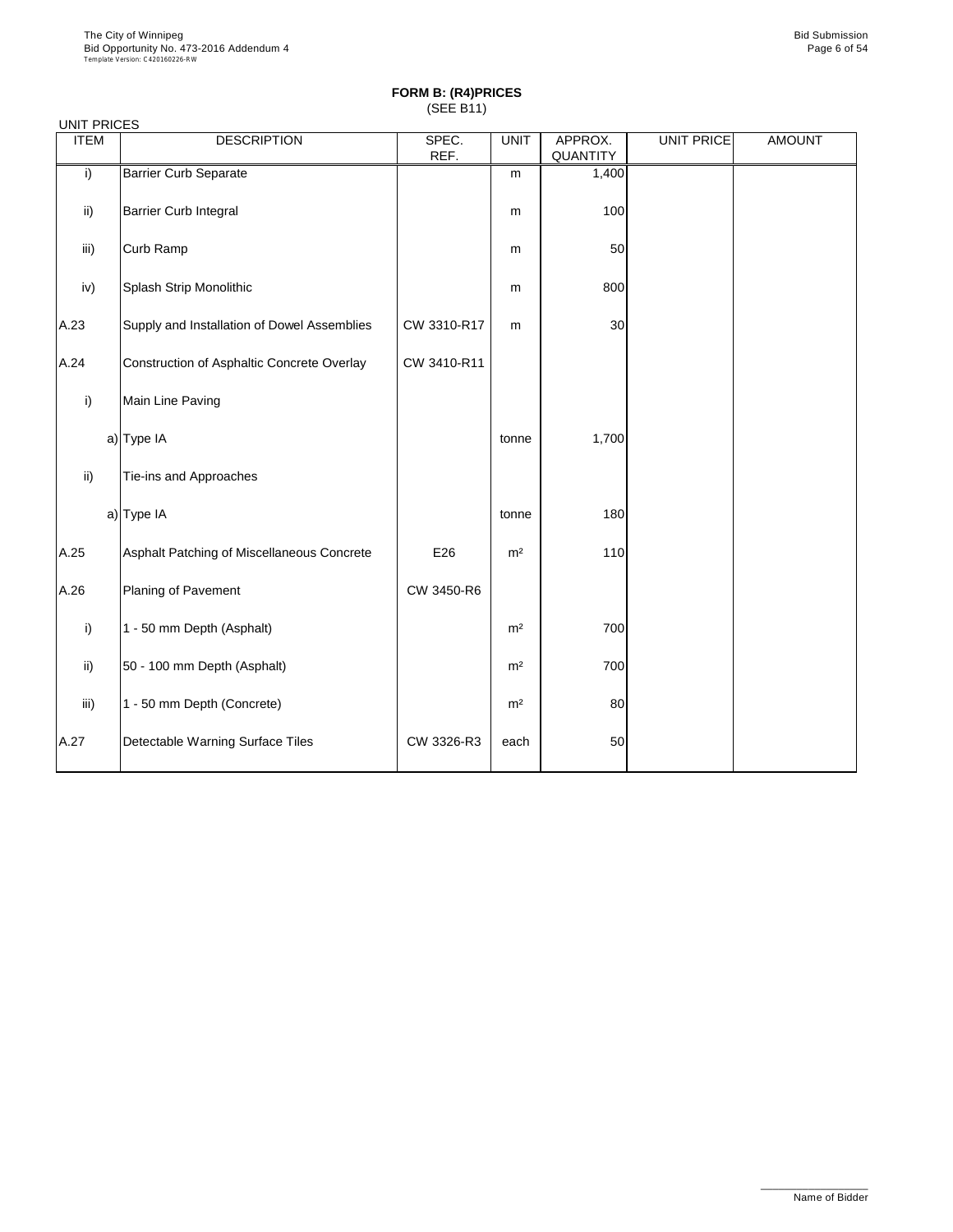| <b>UNIT PRICES</b> |                                                                                                        |                   |                |                            |            |               |
|--------------------|--------------------------------------------------------------------------------------------------------|-------------------|----------------|----------------------------|------------|---------------|
| <b>ITEM</b>        | <b>DESCRIPTION</b>                                                                                     | SPEC.<br>REF.     | <b>UNIT</b>    | APPROX.<br><b>QUANTITY</b> | UNIT PRICE | <b>AMOUNT</b> |
|                    | <b>ROADWORKS - NEW CONSTRUCTION</b>                                                                    |                   |                |                            |            |               |
| A.28               | Concrete Pavements, Median Slabs, Bull-<br>noses, and Safety Medians                                   | CW 3310-R17       |                |                            |            |               |
| i)                 | Construction of 230 mm Concrete Pavement<br>(Plain-Dowelled) Slip Form Paving                          |                   | m <sup>2</sup> | 8,800                      |            |               |
| ii)                | Construction of 200 mm Concrete Pavement<br>(Plain-Dowelled)                                           |                   | m <sup>2</sup> | 2,450                      |            |               |
| iii)               | Construction of 200 mm Concrete Pavement<br>(Plain-Dowelled, Tinted)                                   | E24               | m <sup>2</sup> | 40                         |            |               |
| iv)                | Construction of Monolithic Concrete Median<br>Slabs                                                    | <b>SD-226A</b>    | m <sup>2</sup> | 900                        |            |               |
| V)                 | <b>Construction of Monolithic Concrete Bull-noses</b>                                                  | SD-227C           | m <sup>2</sup> | 100                        |            |               |
| A.29               | <b>Transit Shelter Foundations</b>                                                                     | E21               | m <sup>2</sup> | 15                         |            |               |
| A.30               | Concrete Curbs, Curb and Gutter, and Splash<br><b>Strips</b>                                           | CW 3310-R17       |                |                            |            |               |
| i)                 | Construction of Modified Barrier (180 mm ht,<br>Dowelled)                                              | SD-203B           | m              | 300                        |            |               |
| ii)                | Construction of Modified Barrier Curb And<br>Gutter (180 mm ht, Integral)                              | SD-203B<br>E30    | m              | 1,300                      |            |               |
| iii)               | <b>Pinned Barrier Curb</b>                                                                             | SD-205<br>E30     | m              | 100                        |            |               |
| iv)                | 75 mm Lip Curb and Gutter                                                                              | SD-202A<br>E30    | m              | 75                         |            |               |
| V)                 | Construction of Curb Ramp (8-12 mm ht,<br>Monolithic)                                                  | SD-229C           | m              | 130                        |            |               |
| vi)                | Construction of Splash Strip (180 mm ht,<br>Monolithic Barrier Curb, 750 mm width) Slip<br>Form Paving | SD-223A           | m              | 530                        |            |               |
| vii)               | Construction of Splash Strip, (Separate, 600<br>mm width)                                              | SD-223B           | m              | 1,410                      |            |               |
| A.31               | Supply and Installation of Dowel Assemblies                                                            | CW 3310-R17       | m              | 1,740                      |            |               |
| A.32               | Interlocking Paving Stones Charcoal Holland<br>Paver 60x210x210mm                                      | CW 3330-R5<br>E27 | m <sup>2</sup> | 20                         |            |               |
| A.33               | Interlocking Paving Stones Blue Holland Paver<br>60x105x210mm                                          | CW 3330-R5<br>E27 | m <sup>2</sup> | 5                          |            |               |
| A.34               | <b>Directional Tactile Strip</b>                                                                       | E28               | m              | 100                        |            |               |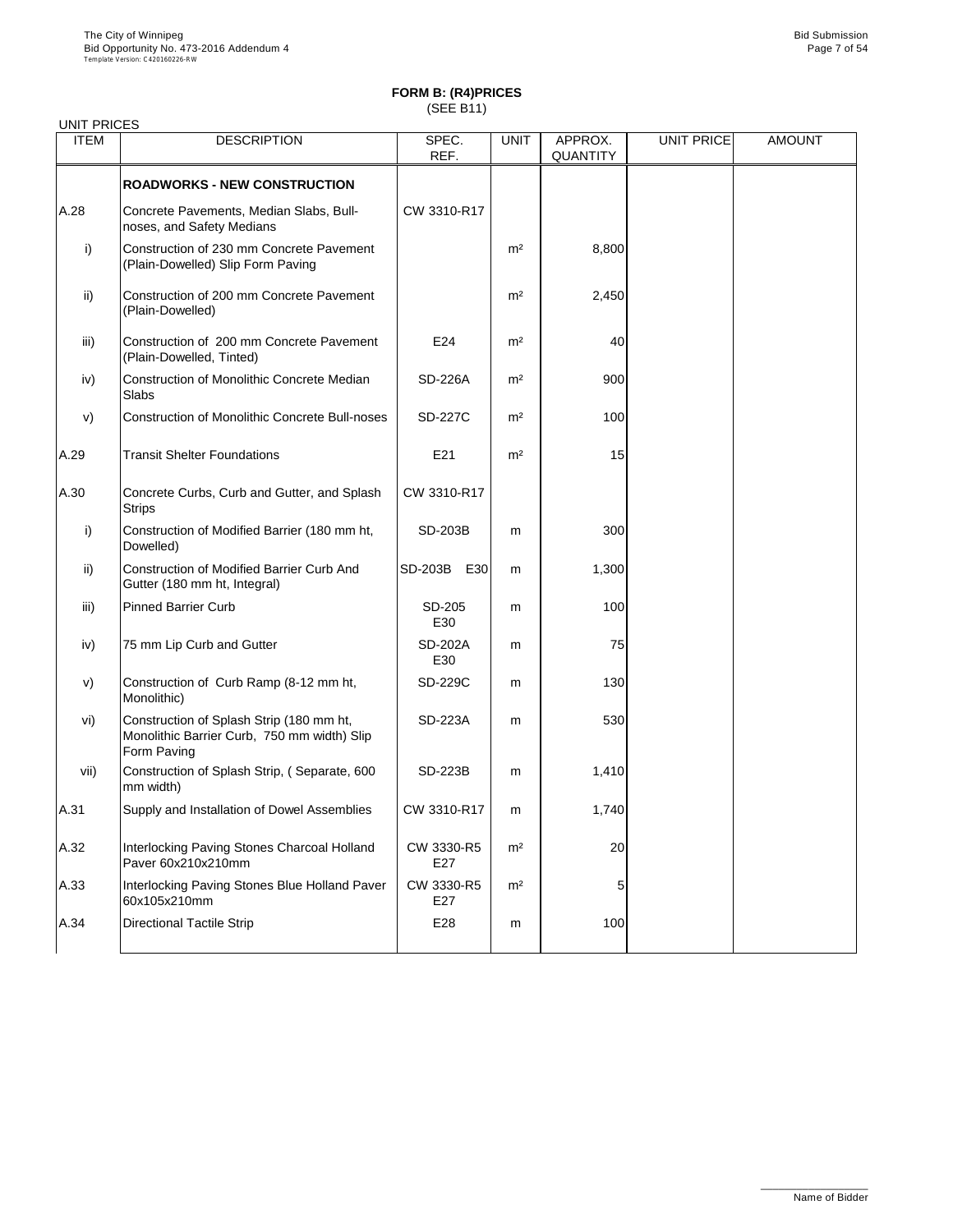| <b>UNIT PRICES</b> |                                                               |               |             |                     |                   |               |
|--------------------|---------------------------------------------------------------|---------------|-------------|---------------------|-------------------|---------------|
| <b>ITEM</b>        | <b>DESCRIPTION</b>                                            | SPEC.<br>REF. | <b>UNIT</b> | APPROX.<br>QUANTITY | <b>UNIT PRICE</b> | <b>AMOUNT</b> |
|                    | <b>JOINT AND CRACK SEALING</b>                                |               |             |                     |                   |               |
| A.35               | Reflective Crack Maintenance                                  | CW 3250-R7    | m           | 1,100               |                   |               |
|                    | <b>ASSOCIATED DRAINAGE AND</b><br><b>UNDERGROUND WORKS</b>    |               |             |                     |                   |               |
| A.36               | Replacing Existing Manhole and Catch Basin<br>Frames & Covers | CW 2130-R12   |             |                     |                   |               |
| i)                 | AP-004 - Standard Frame for Manhole and<br>Catch Basin        |               | each        |                     |                   |               |
| ii)                | AP-005 - Standard Solid Cover for Standard<br>Frame           |               | each        |                     |                   |               |
| iii)               | AP-006 - Standard Grated Cover for Standard<br>Frame          |               | each        |                     |                   |               |
| A.37               | Installation of Subdrains                                     | CW 3120-R4    | m           | 270                 |                   |               |
|                    | <b>ADJUSTMENTS</b>                                            |               |             |                     |                   |               |
| A.38               | Adjustment of Catch Basins / Manholes Frames                  | CW 3210-R7    | each        | 2                   |                   |               |
| A.39               | <b>Replacing Existing Risers</b>                              | CW 2130-R12   |             |                     |                   |               |
| i)                 | Pre-cast Concrete Risers                                      |               | vert. m     | 1.0                 |                   |               |
| ii)                | <b>Brick Risers</b>                                           |               | vert. m     | 1.0                 |                   |               |
| iii)               | Cast-in-place Concrete                                        |               | vert. m     | 1.0                 |                   |               |
| A.40               | <b>Lifter Rings</b>                                           | CW 3210-R7    |             |                     |                   |               |
| i)                 | 38 mm                                                         |               | each        |                     |                   |               |
| ii)                | 51 mm                                                         |               | each        | 4                   |                   |               |
| iii)               | 64 mm                                                         |               | each        |                     |                   |               |
| iv)                | 76 mm                                                         |               | each        |                     |                   |               |
| A.41               | Adjustment of Valve Boxes                                     | CW 3210-R7    | each        | 9                   |                   |               |
| A.42               | Valve Box Extensions                                          | CW 3210-R7    | each        | 7                   |                   |               |
| A.43               | Adjustment of Curb Stop Boxes                                 | CW 3210-R7    | each        | 3                   |                   |               |
| A.44               | Adjustment of Traffic Signal Service Box<br>Frames            | CW 3210-R7    | each        | 2                   |                   |               |
|                    | <b>ACTIVE TRANSPORTATION PATHWAY</b>                          |               |             |                     |                   |               |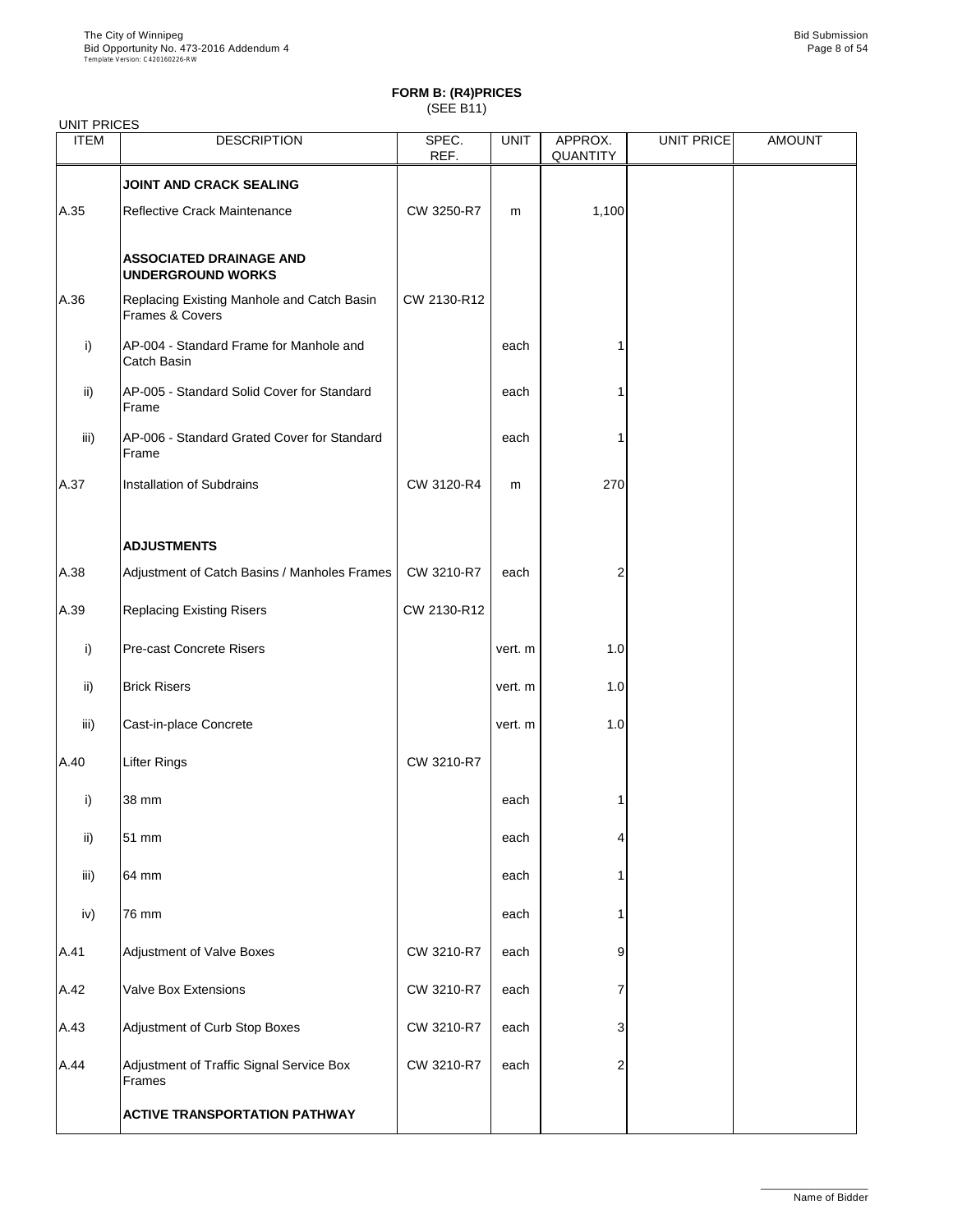| <b>UNIT PRICES</b> |                                                              |                                     |                |                     |                   |               |
|--------------------|--------------------------------------------------------------|-------------------------------------|----------------|---------------------|-------------------|---------------|
| <b>ITEM</b>        | <b>DESCRIPTION</b>                                           | SPEC.<br>REF.                       | <b>UNIT</b>    | APPROX.<br>QUANTITY | <b>UNIT PRICE</b> | <b>AMOUNT</b> |
| A.45               | Excavation                                                   | CW 3110-R19                         | m <sup>3</sup> | 560                 |                   |               |
| A.46               | Removal of Existing Asphalt                                  | CW 3110-R19                         | m <sup>2</sup> | 870                 |                   |               |
| A.47               | Sub-Grade Compaction                                         | CW 3110-R19                         | m <sup>2</sup> | 3,500               |                   |               |
| A.48               | Crushed Sub-base Material                                    | CW 3110-R19                         |                |                     |                   |               |
| i)                 | 50 mm - Limestone                                            |                                     | tonne          | 1,120               |                   |               |
| A.49               | Supplying and Placing Base Course Material                   | CW 3110-R19                         | m <sup>3</sup> | 350                 |                   |               |
| A.50               | HaTelit C                                                    | E22                                 | m <sup>2</sup> | 320                 |                   |               |
| A.51               | Separation Geotextile Fabric                                 | CW 3130-R4                          | m <sup>2</sup> | 3,500               |                   |               |
| A.52               | 100 mm Concrete Sidewalk                                     | CW 3325-R5<br><b>SD-228A</b><br>E20 | m <sup>2</sup> | 1,020               |                   |               |
| A.53               | Construction of Asphaltic Concrete Overlay                   | CW 3410-R11                         |                |                     |                   |               |
| i)                 | Main Line Paving                                             |                                     |                |                     |                   |               |
|                    | a) Type IA                                                   |                                     | tonne          | 530                 |                   |               |
| A.54               | Construction of Asphaltic Concrete Base<br>Course (Type III) | CW 3410-R11                         | tonne          | 40                  |                   |               |
| A.55               | Asphalt Rumble Strip                                         | E32                                 | m              | 320                 |                   |               |
| A.56               | Reflective Crack Maintenance                                 | CW 3250-R7                          | m              | 100                 |                   |               |
|                    | <b>LANDSCAPING</b>                                           |                                     |                |                     |                   |               |
| A.57               | Clearing and Grubbing                                        | CW 3010-R4<br>E16                   |                |                     |                   |               |
| i)                 | Clearing and Grubbing                                        | CW 3010-R4<br>E16                   | ha             | 0.05                |                   |               |
| ii)                | <b>Tree Removal</b>                                          | E16                                 | each           | 10                  |                   |               |
| A.58               | Chain Link Fence Removal                                     | E42                                 | m              | 160                 |                   |               |
| A.59               | Fencing                                                      | CW 3550-R3<br>E40                   |                |                     |                   |               |
| i)                 | Chain Link Fencing 3.66 m HT w Barb Wire                     | E40                                 | m              | 155                 |                   |               |
| ii)                | Man Gate 1.22 m Wide x 2.44 m High                           | E40                                 | each           |                     |                   |               |
| A.60               | Sodding                                                      | CW 3510-R9<br>E46                   |                |                     |                   |               |
| i)                 | Sodding width > 600mm (c/w 75mm imported<br>topsoil)         |                                     | m <sup>2</sup> | 7,250               |                   |               |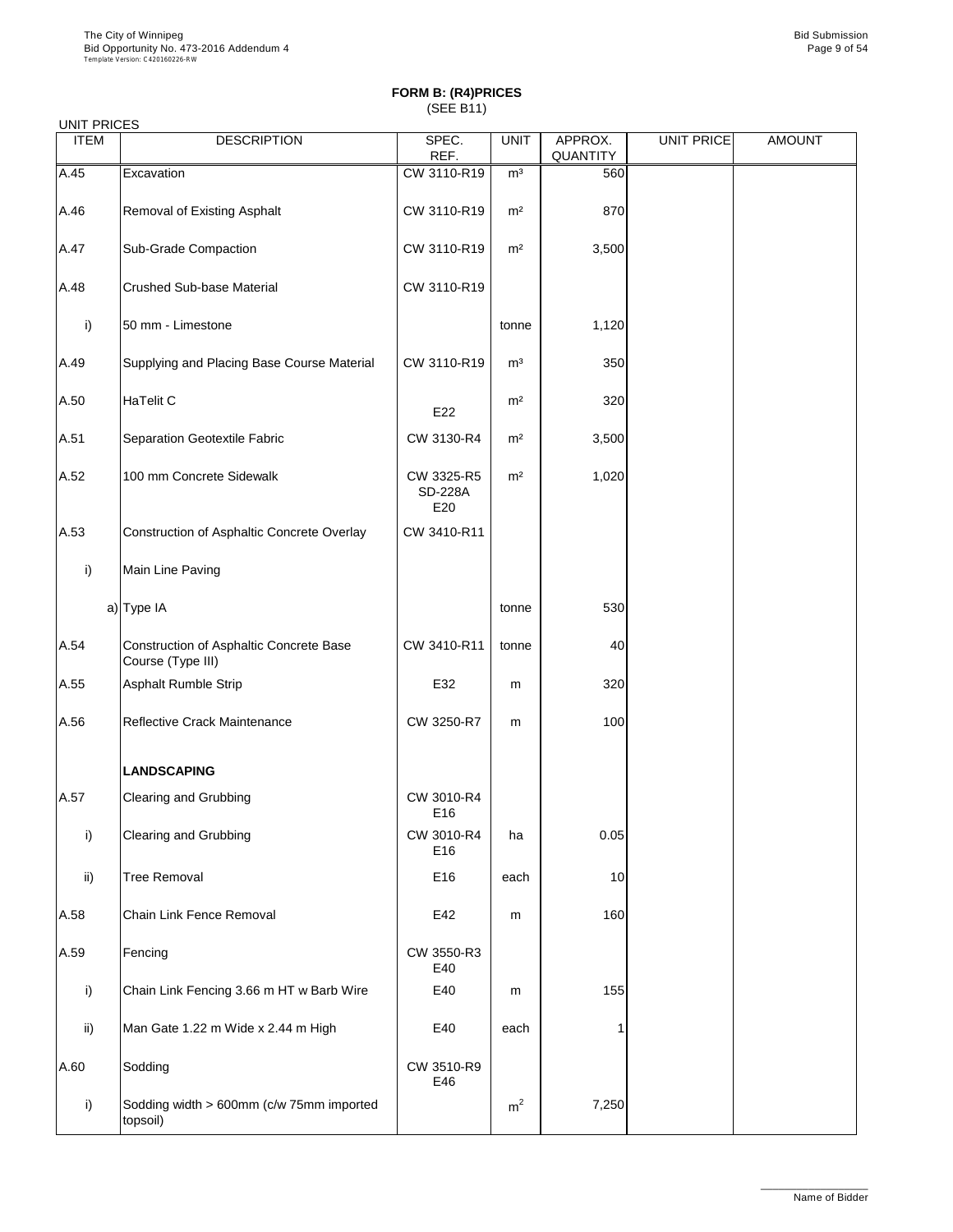| <b>UNIT PRICES</b> |                                                                  |                   |                |                     |                   |               |
|--------------------|------------------------------------------------------------------|-------------------|----------------|---------------------|-------------------|---------------|
| <b>ITEM</b>        | <b>DESCRIPTION</b>                                               | SPEC.<br>REF.     | <b>UNIT</b>    | APPROX.<br>QUANTITY | <b>UNIT PRICE</b> | <b>AMOUNT</b> |
| ii)                | Sodding width < $or = 600$ mm ( $c/w$ 75 mm<br>imported topsoil) |                   | m <sup>2</sup> | 858                 |                   |               |
| A.61               | Seeding                                                          | CW 3520-R7<br>E47 |                |                     |                   |               |
| i)                 | Seed Mix                                                         |                   | m <sup>2</sup> | 1,550               |                   |               |
| ii)                | Fescue Overs-seed Mix                                            |                   | m <sup>2</sup> | 7,250               |                   |               |
| A.62               | Soil Amendments for Seeding                                      | E45               | m <sup>2</sup> | 1,550               |                   |               |
| A.63               | <b>Plant Material</b>                                            | E48               |                |                     |                   |               |
| i)                 | Ohio Buckeye (50 mm cal.)                                        |                   | each           | 3                   |                   |               |
| ii)                | Delta Hackberry (50 mm cal.)                                     |                   | each           | 4                   |                   |               |
| iii)               | Japanese Tree Lilac (50 mm cal.)                                 |                   | each           | 3                   |                   |               |
| A.64               | Site Furnishings                                                 | E39               |                |                     |                   |               |
| i)                 | Bench (Pick-up and Installation only)                            |                   | each           | 1                   |                   |               |
| ii)                | Waste Receptacle (Pick-up and Installation<br>only)              |                   | each           | 1                   |                   |               |
| A.65               | Interlocking Paving Stones                                       | CW 3335-R1        | m <sup>2</sup> | 9                   |                   |               |
| A.66               | Lean Concrete Base                                               | CW 3335-R1        | m <sup>2</sup> | 9                   |                   |               |
|                    | <b>MISCELLANEOUS</b>                                             |                   |                |                     |                   |               |
| A.67               | Supply and Installation of Crash Attenuation<br><b>Barrier</b>   | E36               | each           | 2                   |                   |               |
| A.68               | Supply and Place Crash Attenuation Barrels                       | E37               | each           | 9                   |                   |               |
| А                  | <b>WILKES INTERSECTION-SURFACE WORKS</b>                         |                   |                |                     | Subtotal:         |               |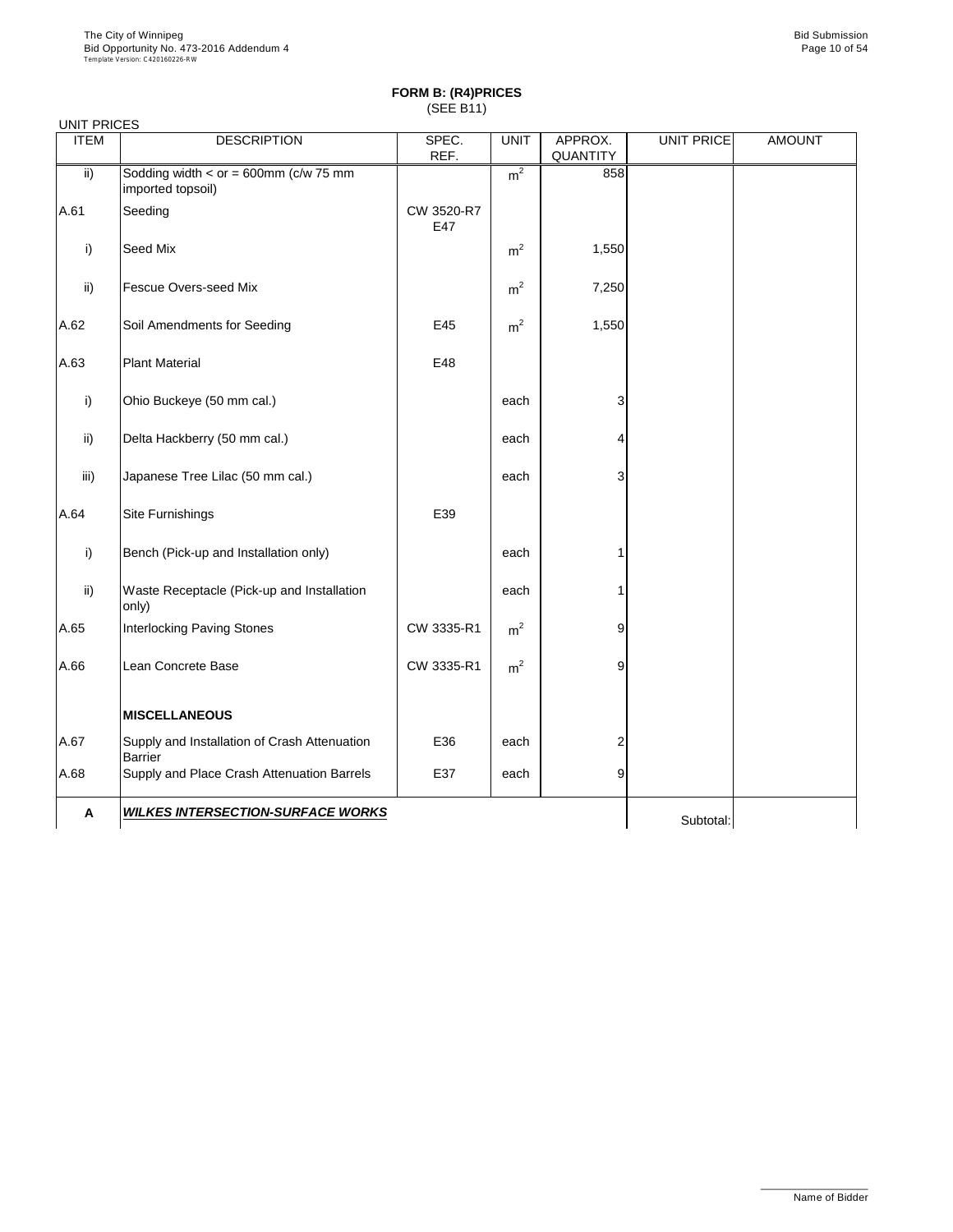| <b>UNIT PRICES</b> |                                            |                                |                |                     |            |               |
|--------------------|--------------------------------------------|--------------------------------|----------------|---------------------|------------|---------------|
| <b>ITEM</b>        | <b>DESCRIPTION</b>                         | SPEC.<br>REF.                  | <b>UNIT</b>    | APPROX.<br>QUANTITY | UNIT PRICE | <b>AMOUNT</b> |
| В                  | <b>BGSA-SURFACE WORKS</b>                  |                                |                |                     |            |               |
|                    | <b>EARTH AND BASE WORKS</b>                |                                |                |                     |            |               |
| B.1                | Common Excavation                          | CW 3110-R19<br>E19             | m <sup>3</sup> | 91,360              |            |               |
| B.2                | Roadway Excavation                         | CW 3110-R19<br>E19             | m <sup>3</sup> | 31,210              |            |               |
| <b>B.3</b>         | Sub-Grade Compaction                       | CW 3110-R19                    | m <sup>2</sup> | 32,200              |            |               |
| B.4                | Crushed Sub-base Material                  | CW 3110-R19                    |                |                     |            |               |
| i)                 | 50 mm - Limestone                          |                                | tonne          | 14,250              |            |               |
| ii)                | 100 mm - Limestone                         |                                | tonne          | 3,840               |            |               |
| iii)               | 150 mm - Limestone                         |                                | tonne          | 43,860              |            |               |
| <b>B.5</b>         | Supplying and Placing Base Course Material | CW 3110-R19                    | m <sup>3</sup> | 2,830               |            |               |
| B.6                | <b>Grading of Boulevards</b>               | CW 3110-R19<br>E <sub>19</sub> | m <sup>2</sup> | 22,100              |            |               |
| <b>B.7</b>         | Removal of Existing Concrete Bases         | CW 3110-R19                    |                |                     |            |               |
| i)                 | 600 mm Diameter or Less                    |                                | each           |                     |            |               |
| B.8                | Separation Geotextile Fabric               | CW 3130-R4                     | m <sup>2</sup> | 32,200              |            |               |
| <b>B.9</b>         | Supply and Install Geogrid                 | CW 3135-R1                     | m <sup>2</sup> | 7,450               |            |               |
| <b>B.10</b>        | <b>Fill Material</b>                       | CW 3170-R3<br>E19              |                |                     |            |               |
| i)                 | Placing Suitable Site Material             |                                | m <sup>3</sup> | 3,400               |            |               |
|                    | <b>ROADWORKS - RENEWALS</b>                |                                |                |                     |            |               |
| <b>B.11</b>        | Pavement Removal                           | CW 3110-R19                    |                |                     |            |               |
| i)                 | <b>Concrete Pavement</b>                   |                                | m <sup>2</sup> | 9,900               |            |               |
| $\mathsf{ii}$      | Asphalt Pavement                           |                                | m <sup>2</sup> | 9,255               |            |               |
| <b>B.12</b>        | Miscellaneous Concrete Slab Removal        | CW 3235-R9                     |                |                     |            |               |
| i)                 | Monolithic Median Slab                     |                                | m <sup>2</sup> | 400                 |            |               |
| ii)                | 100 mm Sidewalk                            |                                | m <sup>2</sup> | 1,650               |            |               |
| iii)               | <b>Bullnose</b>                            |                                | m <sup>2</sup> | 20                  |            |               |
| <b>B.13</b>        | Concrete Curb Removal                      | CW 3240-R10                    |                |                     |            |               |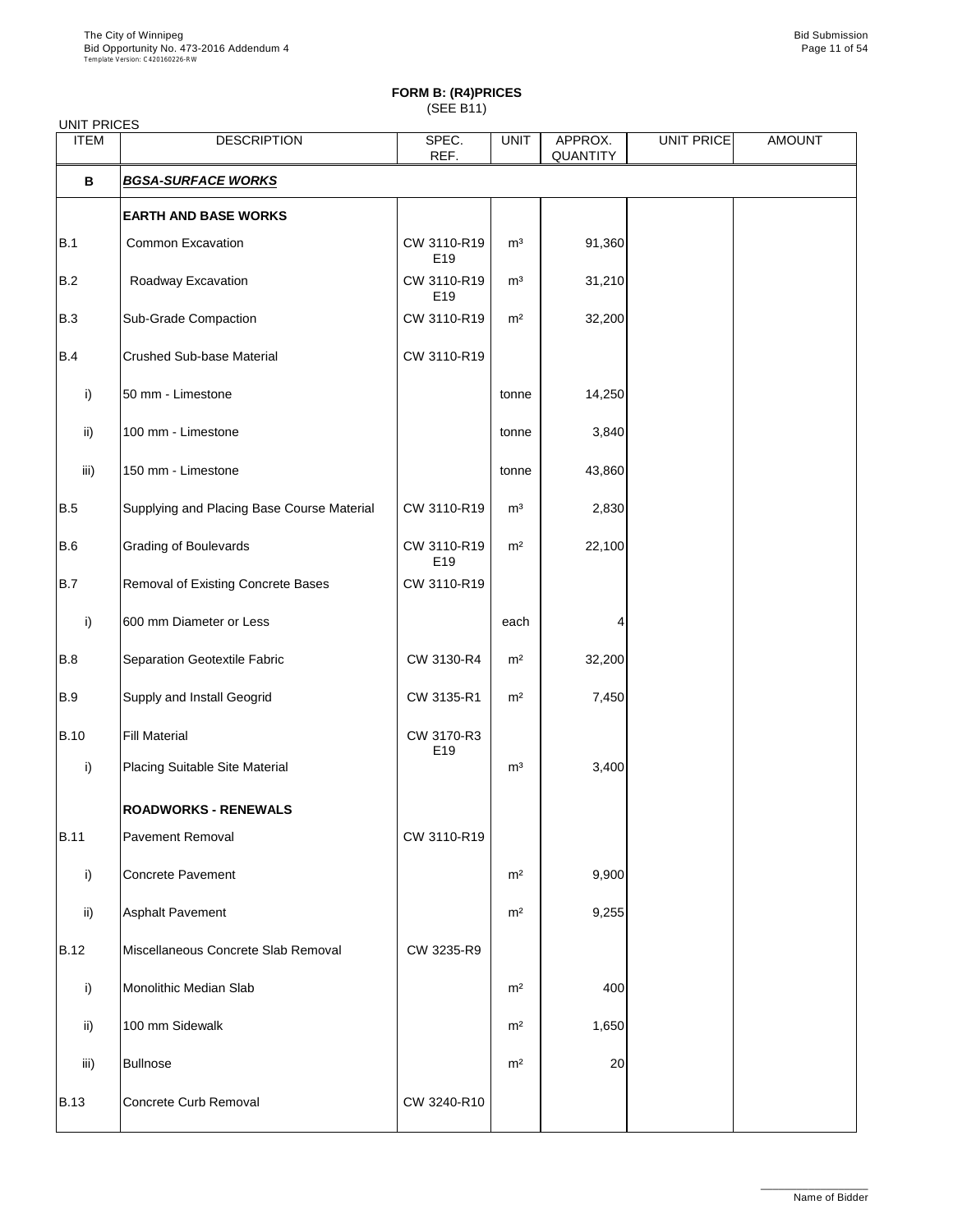| <b>UNIT PRICES</b> |                                                                                    |                       |                |                     |                   |               |
|--------------------|------------------------------------------------------------------------------------|-----------------------|----------------|---------------------|-------------------|---------------|
| <b>ITEM</b>        | <b>DESCRIPTION</b>                                                                 | SPEC.<br>REF.         | <b>UNIT</b>    | APPROX.<br>QUANTITY | <b>UNIT PRICE</b> | <b>AMOUNT</b> |
| i)                 | <b>Barrier Curb Separate</b>                                                       |                       | m              | 2,130               |                   |               |
| ii)                | Barrier Curb Integral                                                              |                       | m              | 300                 |                   |               |
| iii)               | Curb Ramp                                                                          |                       | m              | 60                  |                   |               |
| <b>B.14</b>        | <b>Line Painting</b>                                                               | E33                   | m              | 200                 |                   |               |
| <b>B.15</b>        | Detectable Warning Surface Tiles                                                   | CW 3326-R3            | each           | 35                  |                   |               |
|                    | <b>ROADWORKS - NEW CONSTRUCTION</b>                                                |                       |                |                     |                   |               |
| <b>B.16</b>        | Concrete Pavements, Median Slabs, Bull-<br>noses, and Safety Medians               | CW 3310-R17           |                |                     |                   |               |
| i)                 | Construction of 250 mm Concrete Pavement<br>(Plain-Dowelled)                       |                       | m <sup>2</sup> | 165                 |                   |               |
| ii)                | Construction of 230 mm Concrete Pavement<br>(Plain-Dowelled) Slip Form Paving      |                       | m <sup>2</sup> | 13,000              |                   |               |
| iii)               | Construction of 200 mm Concrete Pavement<br>(Plain-Dowelled)                       |                       | m <sup>2</sup> | 830                 |                   |               |
| iv)                | Construction of Monolithic Concrete Median<br>Slabs                                | SD-226A               | m <sup>2</sup> | 640                 |                   |               |
| v)                 | Construction of Concrete Safety Medians                                            | SD-226B               | m <sup>2</sup> | 110                 |                   |               |
| vi)                | <b>Construction of Monolithic Concrete Bull-noses</b>                              | <b>SD-227C</b>        | m <sup>2</sup> | 40                  |                   |               |
| <b>B.17</b>        | <b>Transit Shelter Foundations</b>                                                 | E21                   | m <sup>2</sup> | 10                  |                   |               |
| <b>B.18</b>        | Concrete Curbs, Curb and Gutter, and Splash<br>Strips                              | CW 3310-R17           |                |                     |                   |               |
| i)                 | Construction of Barrier (180 mm ht, Dowelled)                                      | SD-205                | m              | 200                 |                   |               |
| ii)                | Construction of Barrier (180 mm ht, Separate,<br>Slip Formed)                      | SD-203A               | m              | 155                 |                   |               |
| iii)               | Modified Barrier Curb and Gutter                                                   | SD-203B<br>E30        | m              | 1,330               |                   |               |
| iv)                | <b>Barrier Curb and Gutter</b>                                                     | SD-200<br>E30         | m              | 850                 |                   |               |
| v)                 | 75 mm Lip Curb and Gutter                                                          | SD-202A<br>E30        | m              | 500                 |                   |               |
| vi)                | Pinned Barrier Curb                                                                | <b>SD-203B</b><br>E30 | m              | 110                 |                   |               |
| vii)               | Construction of Curb Ramp and Gutter                                               | E30                   | m              | 13                  |                   |               |
| viii)              | Construction of Curb Ramp (8-12 mm ht,<br>Monolithic)                              | SD-229C               | m              | 140                 |                   |               |
| ix)                | Construction of Splash Strip (180 mm ht,<br>Monolithic Barrier Curb, 750 mm width) | SD-223A               | m              | 1,200               |                   |               |
| x)                 | Construction of Splash Strip, (Separate, 600<br>mm width)                          | SD-223B               | m              | 1,500               |                   |               |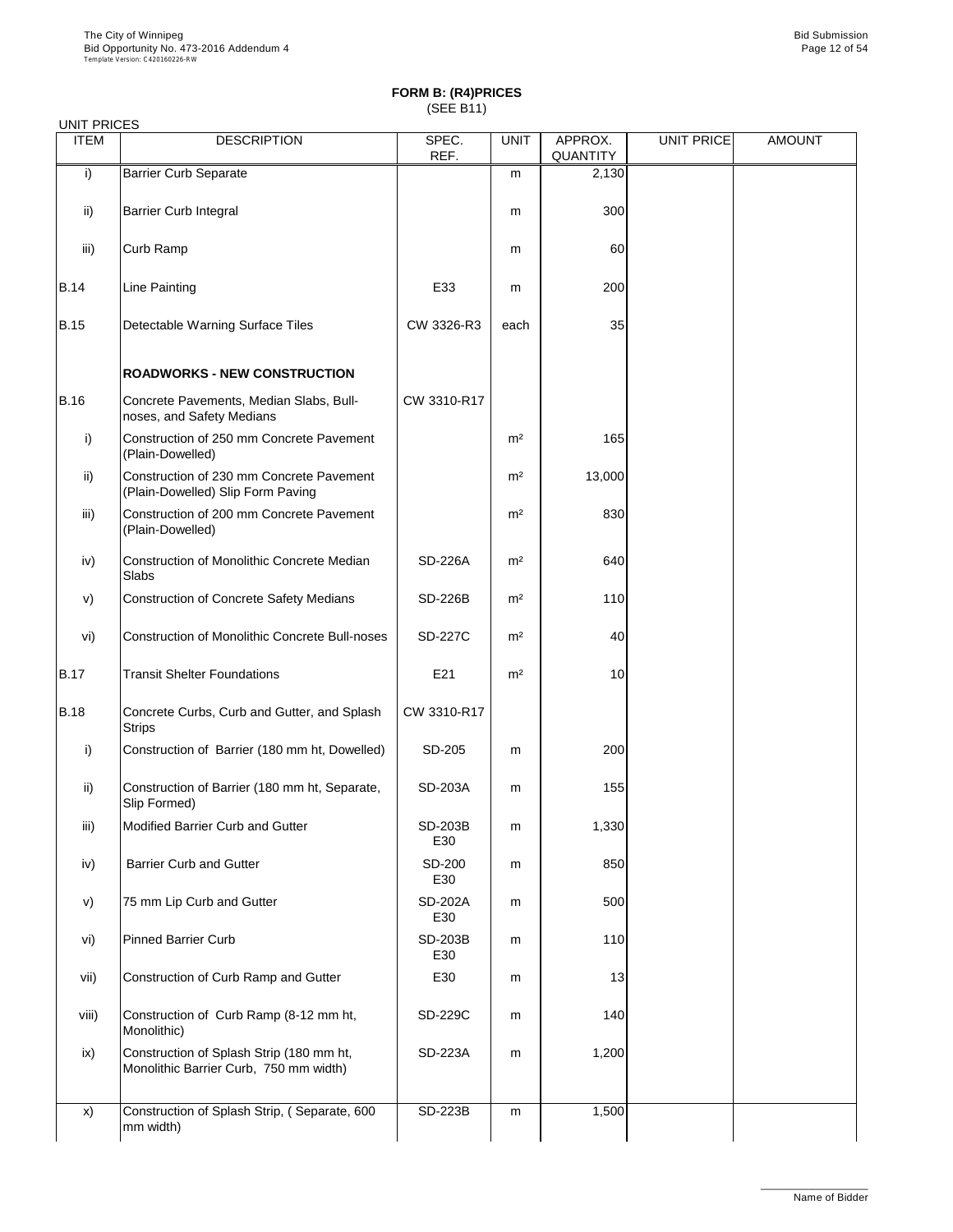| UNIT PRICES        |                                                                   |                   |                |                     |            |               |
|--------------------|-------------------------------------------------------------------|-------------------|----------------|---------------------|------------|---------------|
| <b>ITEM</b>        | <b>DESCRIPTION</b>                                                | SPEC.<br>REF.     | <b>UNIT</b>    | APPROX.<br>QUANTITY | UNIT PRICE | <b>AMOUNT</b> |
| $\overline{B}$ .19 | Supply and Installation of Dowel Assemblies                       | CW 3310-R17       | m              | 2,375               |            |               |
| <b>B.20</b>        | Interlocking Paving Stones Charcoal Holland<br>Paver 60x210x210mm | CW 3330-R5<br>E27 | m <sup>2</sup> | 15                  |            |               |
| <b>B.21</b>        | Interlocking Paving Stones Blue Holland Paver<br>60x105x210mm     | CW 3330-R5<br>E27 | m <sup>2</sup> | 5                   |            |               |
| <b>B.22</b>        | <b>Directional Tactile Strip</b>                                  | E28               | m              | 40                  |            |               |
| <b>B.23</b>        | Construction of Asphaltic Concrete Pavements                      | CW 3410-R11       |                |                     |            |               |
| i)                 | Main Line Paving                                                  |                   |                |                     |            |               |
|                    | a) Type IA                                                        |                   | tonne          | 3,200               |            |               |
| ii)                | Tie-ins and Approaches                                            |                   |                |                     |            |               |
|                    | a) Type IA                                                        |                   | tonne          | 125                 |            |               |
| <b>B.24</b>        | Construction of Asphaltic Concrete Base<br>Course (Type III)      | CW 3410-R11       | tonne          | 3,400               |            |               |
|                    | <b>JOINT AND CRACK SEALING</b>                                    |                   |                |                     |            |               |
| <b>B.25</b>        | Reflective Crack Maintenance                                      | CW 3250-R7        | m              | 350                 |            |               |
|                    | <b>ACTIVE TRANSPORTATION PATHWAY</b>                              |                   |                |                     |            |               |
| <b>B.26</b>        | Excavation                                                        | CW 3110-R19       | m <sup>3</sup> | 1,850               |            |               |
| <b>B.27</b>        | Removal of Existing Asphalt                                       | CW 3110-R19       | m <sup>2</sup> | 2900                |            |               |
| <b>B.28</b>        | Sub-Grade Compaction                                              | CW 3110-R19       | m <sup>2</sup> | 7,910               |            |               |
| <b>B.29</b>        | Crushed Sub-base Material                                         | CW 3110-R19       |                |                     |            |               |
| i)                 | 50 mm - Limestone                                                 |                   | tonne          | 3,040               |            |               |
| <b>B.30</b>        | Supplying and Placing Base Course Material                        | CW 3110-R19       | $\mathsf{m}^3$ | 610                 |            |               |
| <b>B.31</b>        | Separation Geotextile Fabric                                      | CW 3130-R4        | m <sup>2</sup> | 7,910               |            |               |
| i)                 | Construction of Monolithic Curb and Sidewalk                      | SD-228B<br>E20    | m <sup>2</sup> | 100                 |            |               |
| <b>B.32</b>        | 100 mm Concrete Sidewalk                                          | CW 3325-R5        | m <sup>2</sup> | 2,400               |            |               |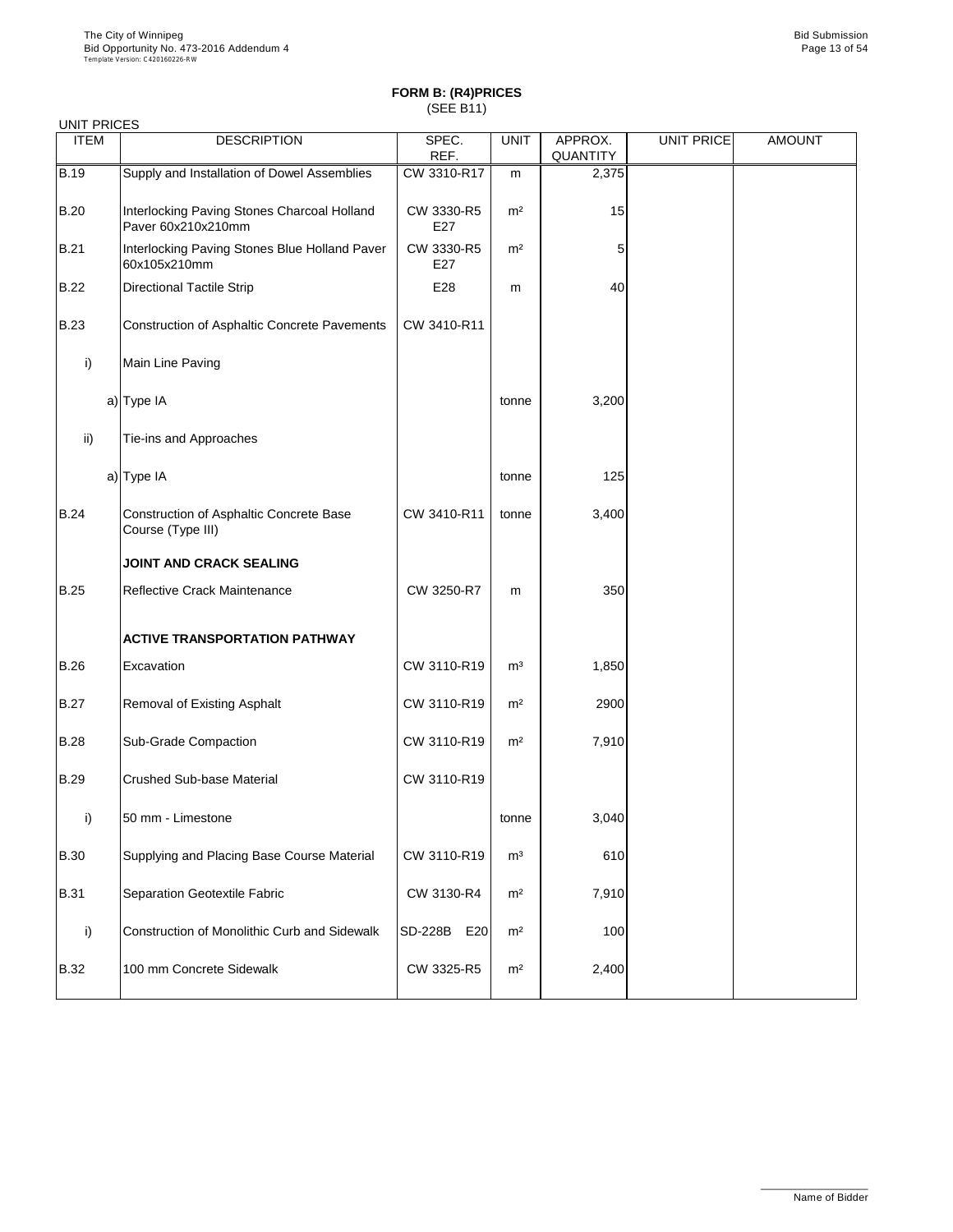| <b>UNIT PRICES</b> |                                                              |                   |                |                     |                   |               |
|--------------------|--------------------------------------------------------------|-------------------|----------------|---------------------|-------------------|---------------|
| <b>ITEM</b>        | <b>DESCRIPTION</b>                                           | SPEC.<br>REF.     | <b>UNIT</b>    | APPROX.<br>QUANTITY | <b>UNIT PRICE</b> | <b>AMOUNT</b> |
| <b>B.33</b>        | Construction of Asphaltic Concrete Overlay                   | CW 3410-R11       |                |                     |                   |               |
| i)                 | Main Line Paving                                             |                   |                |                     |                   |               |
|                    | a) Type IA                                                   |                   | tonne          | 1,155               |                   |               |
| <b>B.34</b>        | Asphalt Rumble Strip                                         | E32               | m              | 920                 |                   |               |
| <b>B.35</b>        | Reflective Crack Maintenance                                 | CW 3250-R7        | m              | 230                 |                   |               |
|                    | <b>ASSOCIATED DRAINAGE AND</b><br><b>UNDERGROUND WORKS</b>   |                   |                |                     |                   |               |
| <b>B.36</b>        | Installation of Subdrains                                    | CW 3120-R4        | m              | 1,200               |                   |               |
|                    | <b>LANDSCAPING</b>                                           |                   |                |                     |                   |               |
| <b>B.37</b>        | Clearing and Grubbing                                        | CW 3010-R4<br>E16 |                |                     |                   |               |
| i)                 | Clearing and Grubbing                                        |                   | ha             | 0.02                |                   |               |
| ii)                | <b>Tree Removal</b>                                          |                   | each           | 80                  |                   |               |
| <b>B.38</b>        | Chain Link Fence Removal                                     | E42               | m              | 730                 |                   |               |
| <b>B.39</b>        | Fencing                                                      | CW 3550-R3<br>E40 |                |                     |                   |               |
| i)                 | Chain Link Fencing 1.83 m HT                                 |                   | m              | 255                 |                   |               |
| ii)                | Chain Link Fencing 1.83 m HT w Barb Wire                     |                   | m              | 210                 |                   |               |
| iii)               | New Ornamental Fencing                                       |                   | m              | 5                   |                   |               |
| iv)                | Man Gate 1.22 m Wide x 1.83 m High                           |                   | each           |                     |                   |               |
| v)                 | Chain Link Baseball Backstop                                 |                   | each           | 1                   |                   |               |
| vi)                | Remove, Salvage and Install Ornamental Fence                 |                   | m              | 55                  |                   |               |
| vii)               | Remove, Salvage and Install Wood Fence                       |                   | m              | 13                  |                   |               |
| <b>B.40</b>        | Sodding                                                      | CW 3510-R9<br>E46 |                |                     |                   |               |
| i)                 | Sodding width > 600mm (c/w 75mm imported<br>topsoil)         |                   | m <sup>2</sup> | 20,650              |                   |               |
| ii)                | Sodding width $<$ or = 600mm (c/w 75 mm<br>imported topsoil) |                   | m <sup>2</sup> | 1,100               |                   |               |
|                    |                                                              |                   |                |                     |                   |               |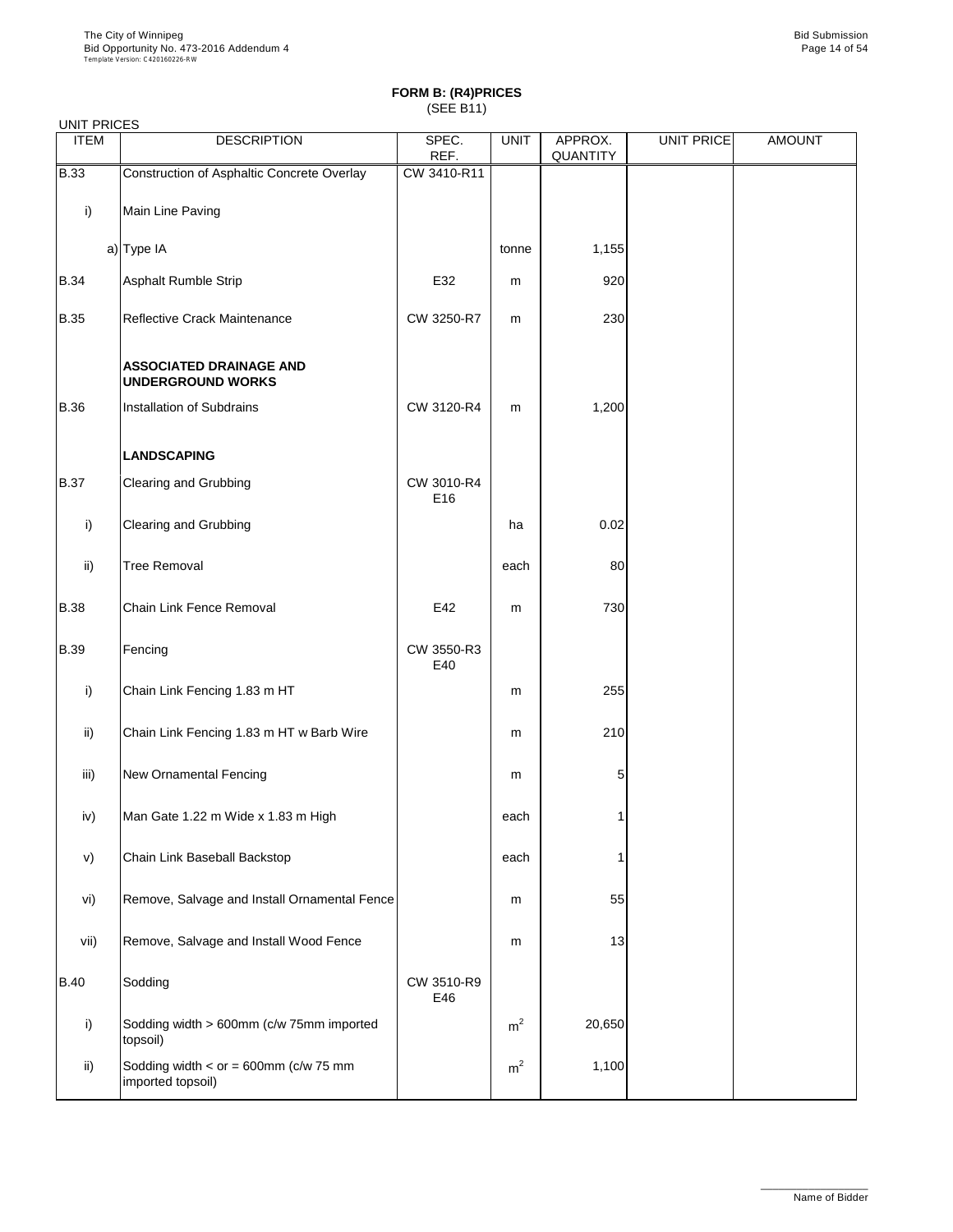|             | UNIT PRICES                                        |                   |                |                     |                   |               |  |  |  |
|-------------|----------------------------------------------------|-------------------|----------------|---------------------|-------------------|---------------|--|--|--|
| <b>ITEM</b> | <b>DESCRIPTION</b>                                 | SPEC.<br>REF.     | <b>UNIT</b>    | APPROX.<br>QUANTITY | <b>UNIT PRICE</b> | <b>AMOUNT</b> |  |  |  |
| <b>B.41</b> | Seeding                                            | CW 3520-R7<br>E47 |                |                     |                   |               |  |  |  |
| i)          | Seed Mix                                           |                   | $m^2$          | 11,750              |                   |               |  |  |  |
| ii)         | Fescue Overs-seed Mix                              |                   | m <sup>2</sup> | 20,650              |                   |               |  |  |  |
| <b>B.42</b> | Soil Amendments for Seeding                        | E45               | m <sup>2</sup> | 11,750              |                   |               |  |  |  |
| <b>B.43</b> | Planting Beds with Growing Medium (450mm<br>Depth) | E45               | m <sup>2</sup> | 125                 |                   |               |  |  |  |
| <b>B.44</b> | Wood Chip Mulch                                    | E45               | m <sup>2</sup> | 125                 |                   |               |  |  |  |
| <b>B.45</b> | Heavy Duty Plastic Landscape Edger                 | E45               | m              | 60                  |                   |               |  |  |  |
| <b>B.46</b> | <b>Plant Material</b>                              | E48               |                |                     |                   |               |  |  |  |
| i)          | Colorado Spruce (2.4 m HT)                         |                   | each           | 8                   |                   |               |  |  |  |
| ii)         | Baron Manitoba Maple (65 mm cal.)                  |                   | each           | 11                  |                   |               |  |  |  |
| iii)        | Silver Maple (65 mm cal.)                          |                   | each           | 3                   |                   |               |  |  |  |
| iv)         | Ohio Buckeye (50 mm cal.)                          |                   | each           | 12                  |                   |               |  |  |  |
| v)          | Prairie Horizon Alder (50 mm cal.)                 |                   | each           | 12                  |                   |               |  |  |  |
| vi)         | Delta Hackberry (50 mm cal.)                       |                   | each           | 23                  |                   |               |  |  |  |
| vii)        | Bur Oak (45 mm cal.)                               |                   | each           | 1                   |                   |               |  |  |  |
| viii)       | Glenleven Linden (65 mm cal.)                      |                   | each           | 2                   |                   |               |  |  |  |
| ix)         | American Elm (65 mm cal.)                          |                   | each           | $10$                |                   |               |  |  |  |
| x)          | Brandon Elm (65 mm cal)                            |                   | each           | 14                  |                   |               |  |  |  |
| xi)         | Amur Maple (50 mm cal.)                            |                   | each           | 9                   |                   |               |  |  |  |
| xii)        | Japanese Tree Lilac (50 mm cal.)                   |                   | each           | 7                   |                   |               |  |  |  |
| xiii)       | False Spirea (0.80 m HT)                           |                   | each           | 15                  |                   |               |  |  |  |
| xiv)        | Charles Joly Lilac (1.2 m HT)                      |                   | each           | 12                  |                   |               |  |  |  |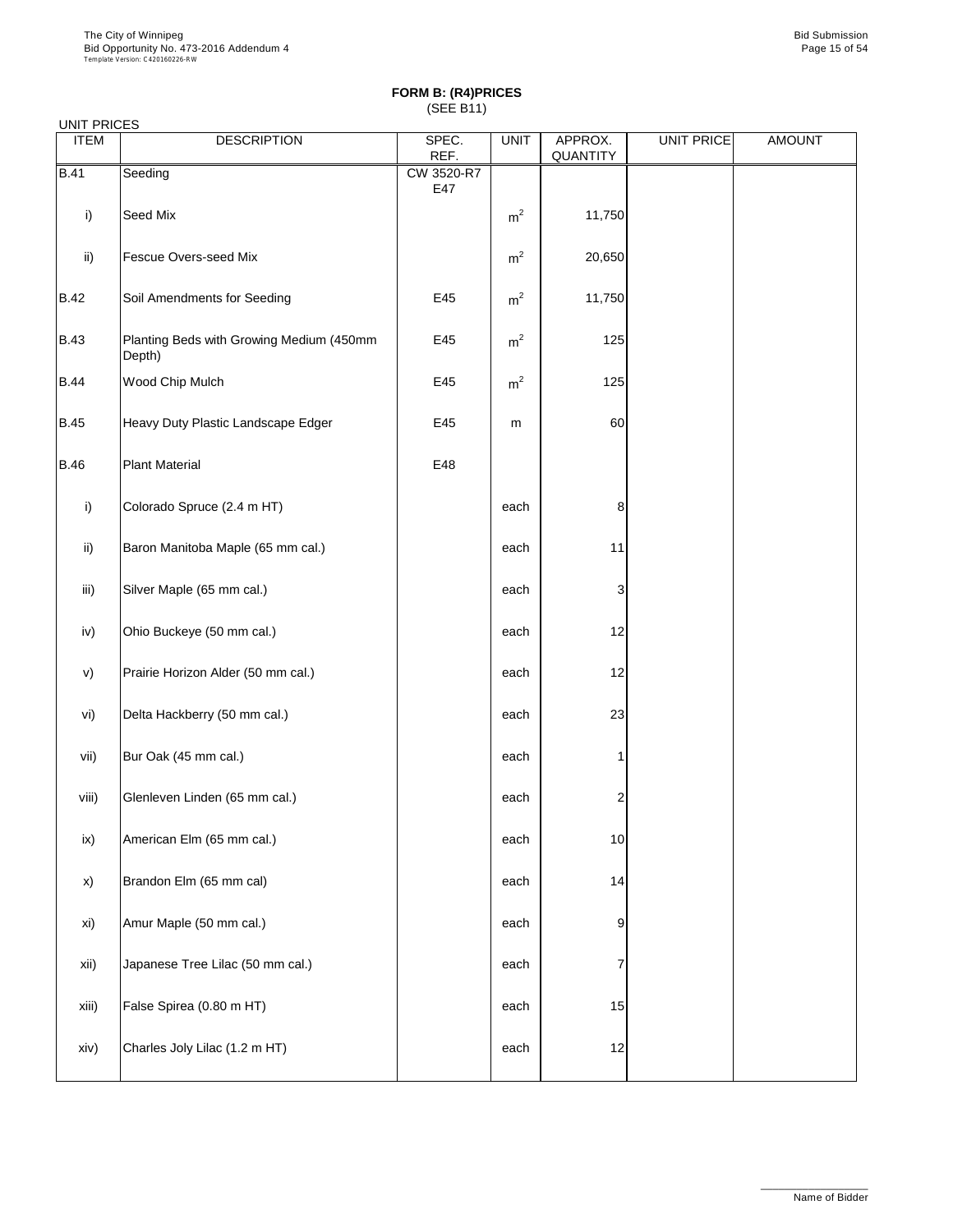UNIT PRICES

#### **FORM B: (R4)PRICES** (SEE B11)

| <b>ITEM</b> | <b>DESCRIPTION</b>                                                | SPEC.<br>REF. | <b>UNIT</b>    | APPROX.<br><b>QUANTITY</b> | <b>UNIT PRICE</b> | <b>AMOUNT</b> |
|-------------|-------------------------------------------------------------------|---------------|----------------|----------------------------|-------------------|---------------|
| xv)         | Meyer Lilac (0.60 m HT)                                           |               | each           | 45                         |                   |               |
| xvi)        | Nannyberry (0.80 m HT)                                            |               | each           | 9                          |                   |               |
| xvii)       | Abbotswood Potentilla (0.50 m ht)                                 |               | each           | 45                         |                   |               |
| xviii)      | Gray Gleam Junipers (1.0 m ht)                                    |               | each           | 8                          |                   |               |
| xix)        | Big Tuna Mugo Pine (0.80 m ht.)                                   |               | each           | 5                          |                   |               |
| xx)         | Calgary Carpet Juniper (0.60 m width)                             |               | each           | 13                         |                   |               |
| xxi)        | Hughes Juniper (0.60 m width)                                     |               | each           | 5                          |                   |               |
| xxii)       | Blue Chip Juniper (0.50 m width)                                  |               | each           | 11                         |                   |               |
| <b>B.47</b> | Chemical Application of Herbicide                                 | E51           | m <sup>2</sup> | 1000                       |                   |               |
| <b>B.48</b> | Site Furnishings                                                  | E39           |                |                            |                   |               |
| i)          | Bench (Pick-up and Installation only)                             |               | each           | 2                          |                   |               |
| ii)         | Waste Receptacle (Pick-up and Installation<br>only)               |               | each           | 2                          |                   |               |
| <b>B.49</b> | Interlocking Paving Stones                                        | CW 3335-R1    | m <sup>2</sup> | 18                         |                   |               |
| <b>B.50</b> | Lean Concrete Base                                                | CW 3335-R1    | m <sup>2</sup> | 18                         |                   |               |
| <b>B.51</b> | <b>Crushed Limestone Path</b>                                     | E43           | m <sup>2</sup> | 600                        |                   |               |
| <b>B.52</b> | Infield Granular                                                  | E44           | m <sup>2</sup> | 725                        |                   |               |
| <b>B.53</b> | Cash Allowance for Irrigation Systems                             | E53           | l.s            | $\mathbf{1}$               | \$5,000.00        | \$5,000.00    |
| <b>B.54</b> | Long Term Maintenance                                             | E49           |                |                            |                   |               |
| i)          | General Maintenance of Plant Material and<br><b>Planting Beds</b> |               | annual         | $\overline{\mathbf{c}}$    |                   |               |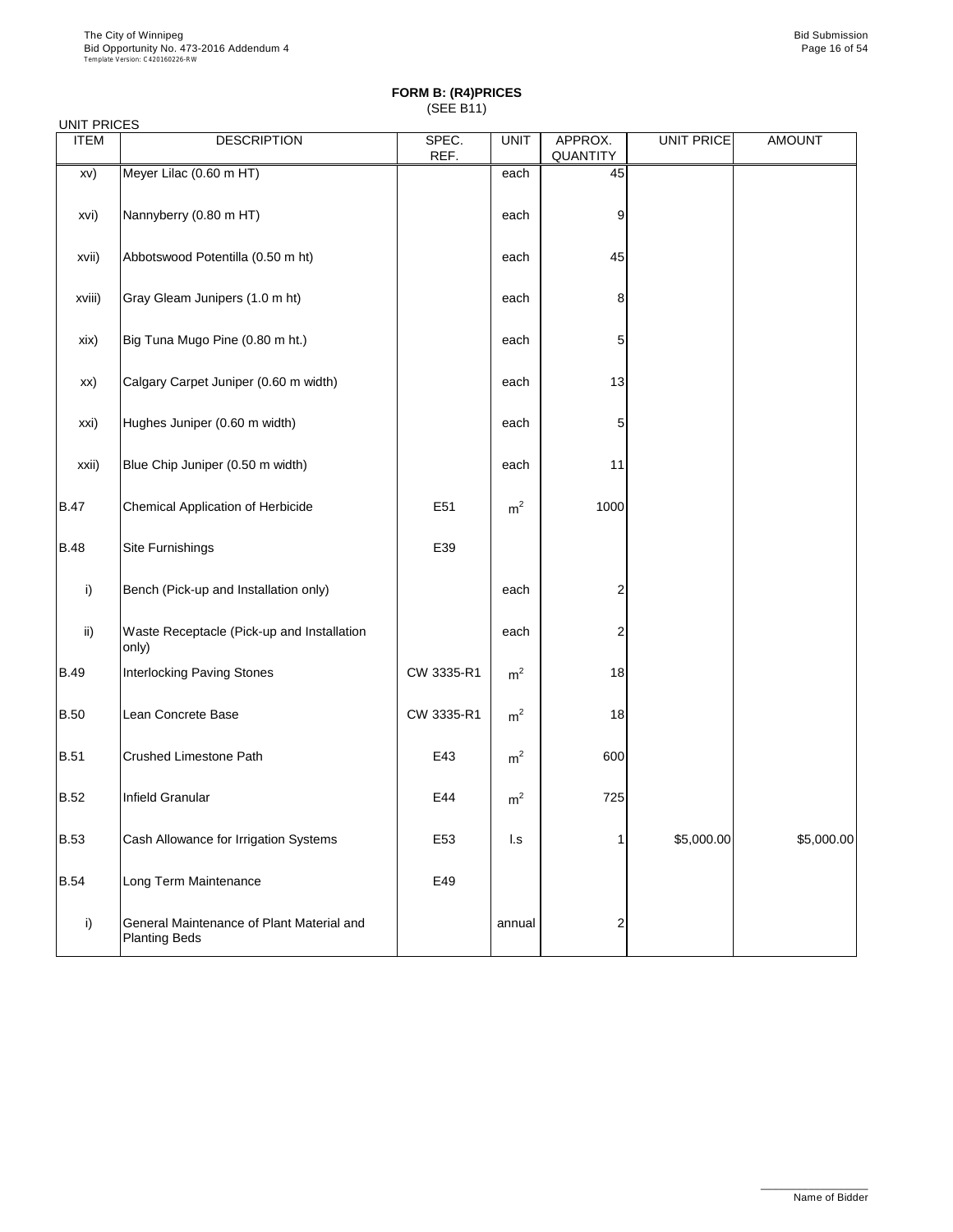| <b>UNIT PRICES</b> |                                                                      |                    |                |                     |                   |               |
|--------------------|----------------------------------------------------------------------|--------------------|----------------|---------------------|-------------------|---------------|
| <b>ITEM</b>        | <b>DESCRIPTION</b>                                                   | SPEC.<br>REF.      | <b>UNIT</b>    | APPROX.<br>QUANTITY | <b>UNIT PRICE</b> | <b>AMOUNT</b> |
|                    | <b>MISCELLANEOUS</b>                                                 |                    |                |                     |                   |               |
| <b>B.55</b>        | Supply and Installation of Crash Attenuation<br><b>Barrier</b>       | E36                | each           | 2                   |                   |               |
| <b>B.56</b>        | Steel Beam Guardrail                                                 | E38                | m              | 11.4                |                   |               |
| <b>B.57</b>        | ET-31 End Treatment                                                  | E38                | each           |                     |                   |               |
| В                  | <b>BGSA-SURFACE WORKS</b>                                            |                    |                |                     | Subtotal:         | \$5,000.00    |
| C                  | <b>DETOUR-SURFACE WORKS</b>                                          |                    |                |                     |                   |               |
|                    | <b>EARTH AND BASE WORKS</b>                                          |                    |                |                     |                   |               |
| C.1                | Common Excavation                                                    | CW 3110-R19<br>E19 | m <sup>3</sup> | 11,120              |                   |               |
| C.2                | Roadway Excavation                                                   | CW 3110-R19<br>E19 | m <sup>3</sup> | 5,200               |                   |               |
| C.3                | Sub-Grade Compaction                                                 | CW 3110-R19        | m <sup>2</sup> | 13,450              |                   |               |
| C.4                | <b>Crushed Sub-base Material</b>                                     | CW 3110-R19        |                |                     |                   |               |
| i)                 | 50 mm - Limestone                                                    |                    | tonne          | 6,030               |                   |               |
| ii)                | 100 mm - Limestone                                                   |                    | tonne          | 10,210              |                   |               |
| C.5                | Supplying and Placing Base Course Material                           | CW 3110-R19        | m <sup>3</sup> | 1,110               |                   |               |
| C.6                | Separation Geotextile Fabric                                         | CW 3130-R4         | m <sup>2</sup> | 13,560              |                   |               |
| C.7                | <b>Pavement Removal</b>                                              | CW 3110-R19        |                |                     |                   |               |
| i)                 | Asphalt Pavement                                                     |                    | m <sup>2</sup> | 9,900               |                   |               |
|                    | <b>ROADWORKS - NEW CONSTRUCTION</b>                                  |                    |                |                     |                   |               |
| C.8                | Concrete Pavements, Median Slabs, Bull-<br>noses, and Safety Medians | CW 3310-R17        |                |                     |                   |               |
| i)                 | Temporary Asphalt Curb (150 mm ht) Slip Form                         | E31                | m              | 1,400               |                   |               |
| ii)                | Temporary Asphalt Median (180 mm ht)                                 | E31                | m <sup>2</sup> | 380                 |                   |               |
| iii)               | Temporary Safety Curb                                                | E31                | m              | 20                  |                   |               |
| C.9                | Construction of Asphaltic Concrete Pavements                         | CW 3410-R11        |                |                     |                   |               |
| i)                 | Main Line Paving                                                     |                    |                |                     |                   |               |
|                    | a) Type IA                                                           |                    | tonne          | 1,650               |                   |               |
|                    |                                                                      |                    |                |                     |                   |               |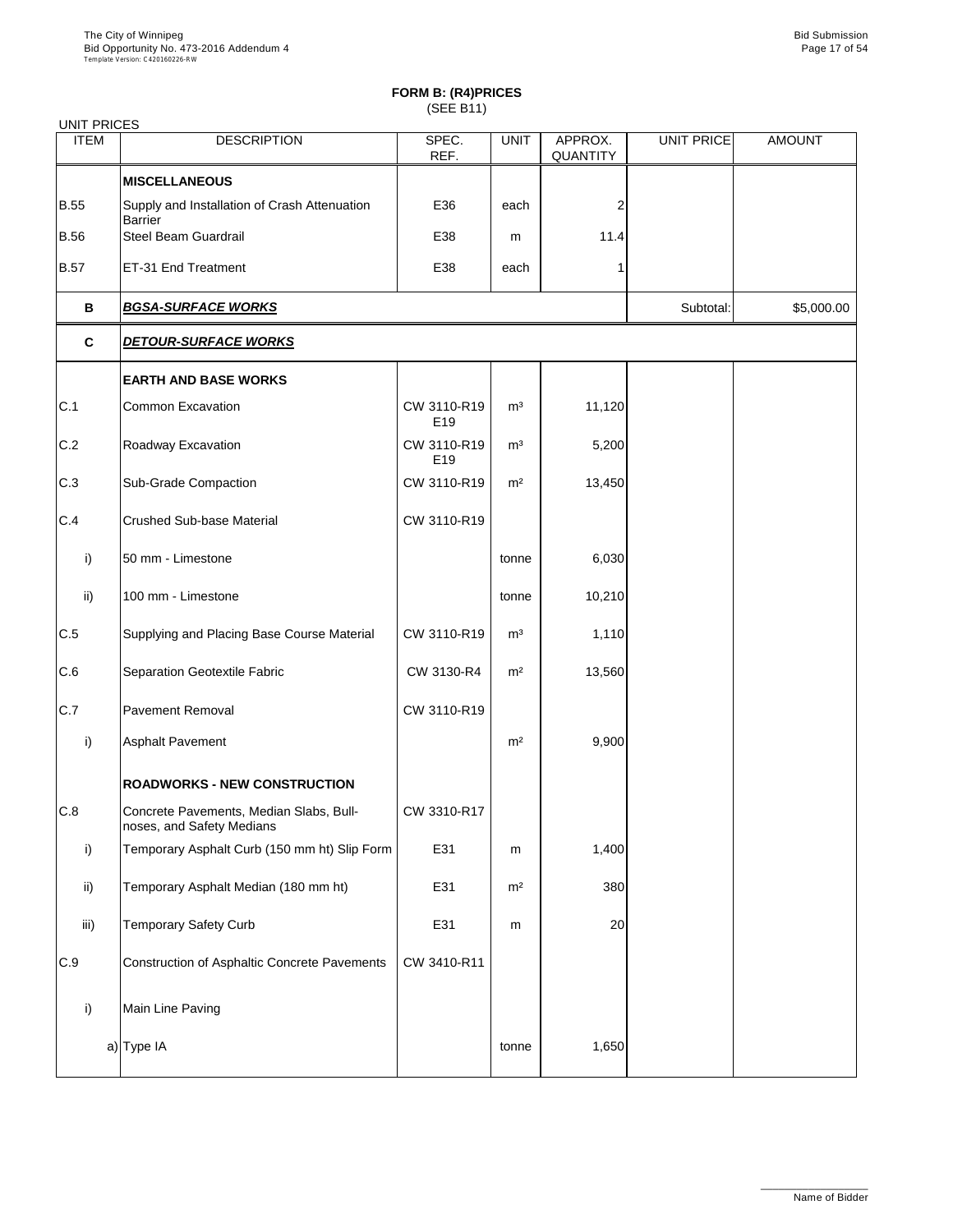|              | <b>UNIT PRICES</b>                                            |                   |                |                     |                   |               |  |  |  |
|--------------|---------------------------------------------------------------|-------------------|----------------|---------------------|-------------------|---------------|--|--|--|
| <b>ITEM</b>  | <b>DESCRIPTION</b>                                            | SPEC.<br>REF.     | <b>UNIT</b>    | APPROX.<br>QUANTITY | <b>UNIT PRICE</b> | <b>AMOUNT</b> |  |  |  |
| C.10         | Construction of Asphaltic Concrete Base<br>Course (Type III)  | CW 3410-R11       | tonne          | 2,300               |                   |               |  |  |  |
|              | <b>ACTIVE TRANSPORTATION PATHWAY</b>                          |                   |                |                     |                   |               |  |  |  |
| C.11         | Supplying and Placing Base Course Material                    | CW 3110-R19       | m <sup>3</sup> | 234                 |                   |               |  |  |  |
| C.12         | Construction of Asphaltic Concrete Overlay                    | CW 3410-R11       |                |                     |                   |               |  |  |  |
| i)           | Main Line Paving                                              |                   |                |                     |                   |               |  |  |  |
|              | a) Type IA                                                    |                   | tonne          | 310                 |                   |               |  |  |  |
|              | <b>LANDSCAPING</b>                                            |                   |                |                     |                   |               |  |  |  |
| C.13         | Clearing and Grubbing                                         | CW 3010-R4<br>E16 |                |                     |                   |               |  |  |  |
| i)           | Clearing and Grubbing                                         |                   | ha             | 0.01                |                   |               |  |  |  |
| ii)          | <b>Tree Removal</b>                                           |                   | each           | 40                  |                   |               |  |  |  |
| C.14         | Fencing                                                       | CW 3550-R3<br>E40 |                |                     |                   |               |  |  |  |
| i)           | Chain Link Fencing 1.22 m HT                                  |                   | m              | 70                  |                   |               |  |  |  |
| ii)          | Chain Link Fencing 1.83 m HT, with<br><b>Conspicuity Rail</b> |                   | m              | 80                  |                   |               |  |  |  |
| C.15         | Sodding                                                       | CW 3510-R9<br>E46 |                |                     |                   |               |  |  |  |
| i)           | Sodding width > 600mm (c/w 75mm imported<br>topsoil)          |                   | m <sup>2</sup> | 2,000               |                   |               |  |  |  |
| ii)          | Sodding width $<$ or = 600mm (c/w 75 mm<br>imported topsoil)  |                   | m <sup>2</sup> | 500                 |                   |               |  |  |  |
|              | <b>MISCELLANEOUS</b>                                          |                   |                |                     |                   |               |  |  |  |
| C.16         | Supply and Place Crash Attenuation Barrels                    | E37               | each           | 14                  |                   |               |  |  |  |
| C.17         | Detour Temporary Lighting                                     | E35               | l.s            |                     |                   |               |  |  |  |
| C.18         | Supply and Installation of Sign Barricade                     | E113              | each           | 30                  |                   |               |  |  |  |
| C.19         | Salvage of Sign Barricade                                     | E113              | each           | 30                  |                   |               |  |  |  |
| $\mathbf{C}$ | <b>DETOUR-SURFACE WORKS</b>                                   |                   |                |                     | Subtotal:         |               |  |  |  |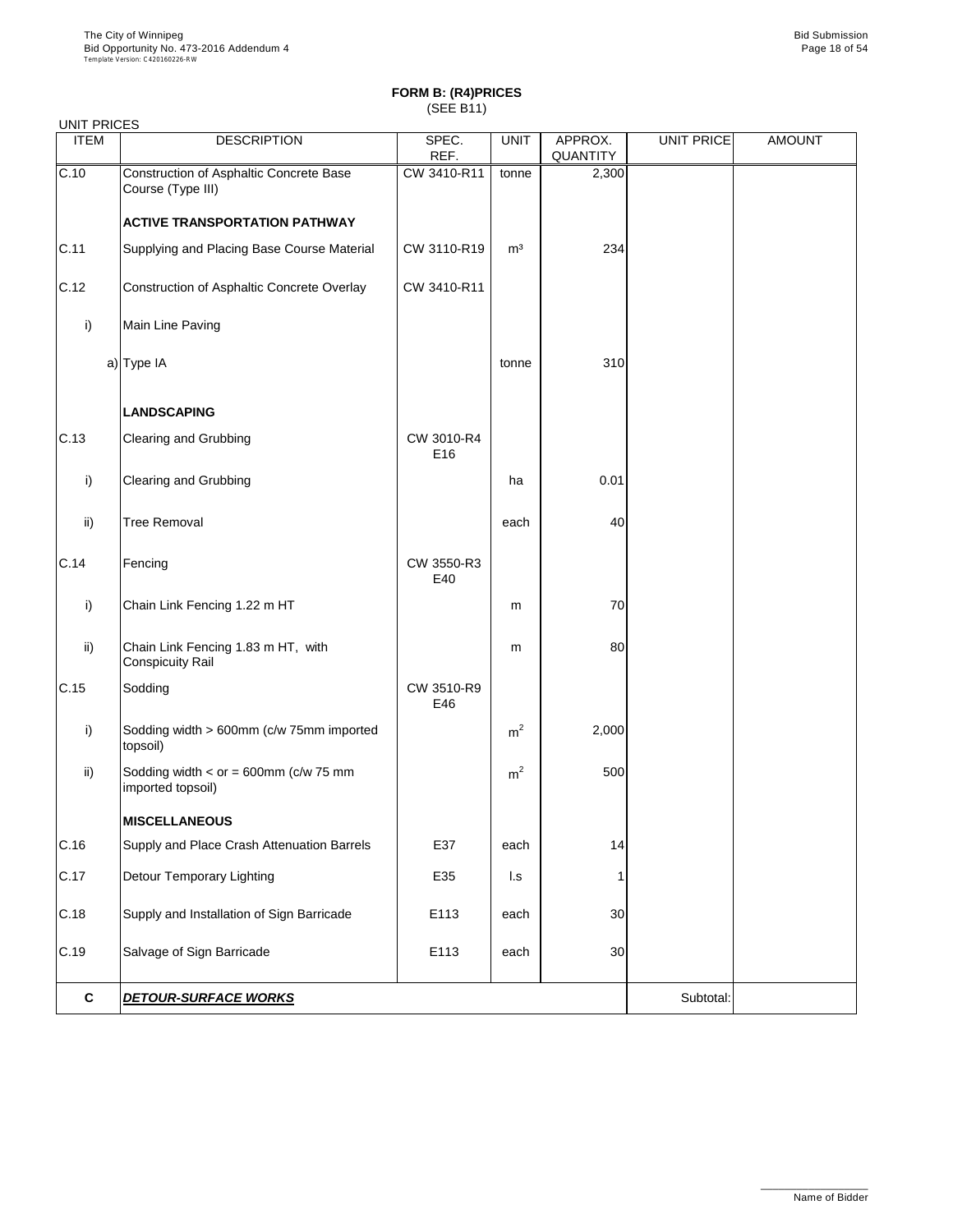| <b>UNIT PRICES</b> |                                                                  |                    |                |                     |                   |               |
|--------------------|------------------------------------------------------------------|--------------------|----------------|---------------------|-------------------|---------------|
| <b>ITEM</b>        | <b>DESCRIPTION</b>                                               | SPEC.<br>REF.      | <b>UNIT</b>    | APPROX.<br>QUANTITY | <b>UNIT PRICE</b> | <b>AMOUNT</b> |
| D                  | <u>1360 TAYLOR AVENUE-SURFACE WORKS</u>                          |                    |                |                     |                   |               |
|                    | <b>EARTH AND BASE WORKS</b>                                      |                    |                |                     |                   |               |
| D.1                | Roadway Excavation                                               | CW 3110-R19<br>E19 | m <sup>3</sup> | 470                 |                   |               |
| D.2                | Sub-Grade Compaction                                             | CW 3110-R19        | m <sup>2</sup> | 1,100               |                   |               |
| D.3                | Supplying and Placing Base Course Material                       | CW 3110-R19        | m <sup>3</sup> | 90                  |                   |               |
|                    | <b>ROADWORKS - RENEWALS</b>                                      |                    |                |                     |                   |               |
| D.4                | <b>Pavement Removal</b>                                          | CW 3110-R19        |                |                     |                   |               |
| i)                 | <b>Concrete Pavement</b>                                         |                    | m <sup>2</sup> | $30\,$              |                   |               |
| ii)                | Asphalt Pavement                                                 |                    | m <sup>2</sup> | 600                 |                   |               |
| iii)               | Monolithic Median Slab                                           | <b>SD-226A</b>     | m <sup>2</sup> | 70                  |                   |               |
| D.5                | Concrete Curb Renewal                                            | CW 3240-R10        |                |                     |                   |               |
| i)                 | <b>Pinned Barrier Curb</b>                                       | SD-205<br>E30      | m              | 170                 |                   |               |
| D.6                | Line Painting                                                    | E33                | m              | 200                 |                   |               |
| D.7                | Construction of Asphaltic Concrete Overlay                       | CW 3410-R11        |                |                     |                   |               |
| i)                 | Main Line Paving                                                 |                    |                |                     |                   |               |
|                    | a) Type IA                                                       |                    | tonne          | 210                 |                   |               |
|                    | <b>LANDSCAPING</b>                                               |                    |                |                     |                   |               |
| D.8                | <b>Tree Removal</b>                                              | E16                | each           | 5                   |                   |               |
| D.9                | Sodding                                                          | CW 3510-R9<br>E46  |                |                     |                   |               |
| i)                 | Sodding width > 600mm (c/w 75mm imported<br>topsoil)             |                    | m <sup>2</sup> | 100                 |                   |               |
| ii)                | Sodding width < $or = 600$ mm ( $c/w$ 75 mm<br>imported topsoil) |                    | m <sup>2</sup> | 10                  |                   |               |
| D.10               | Planting Beds with Growing Medium (450mm<br>Depth)               | E45                | m <sup>2</sup> | 110                 |                   |               |
| D.11               | Wood Chip Mulch                                                  | E45                | m <sup>2</sup> | 110                 |                   |               |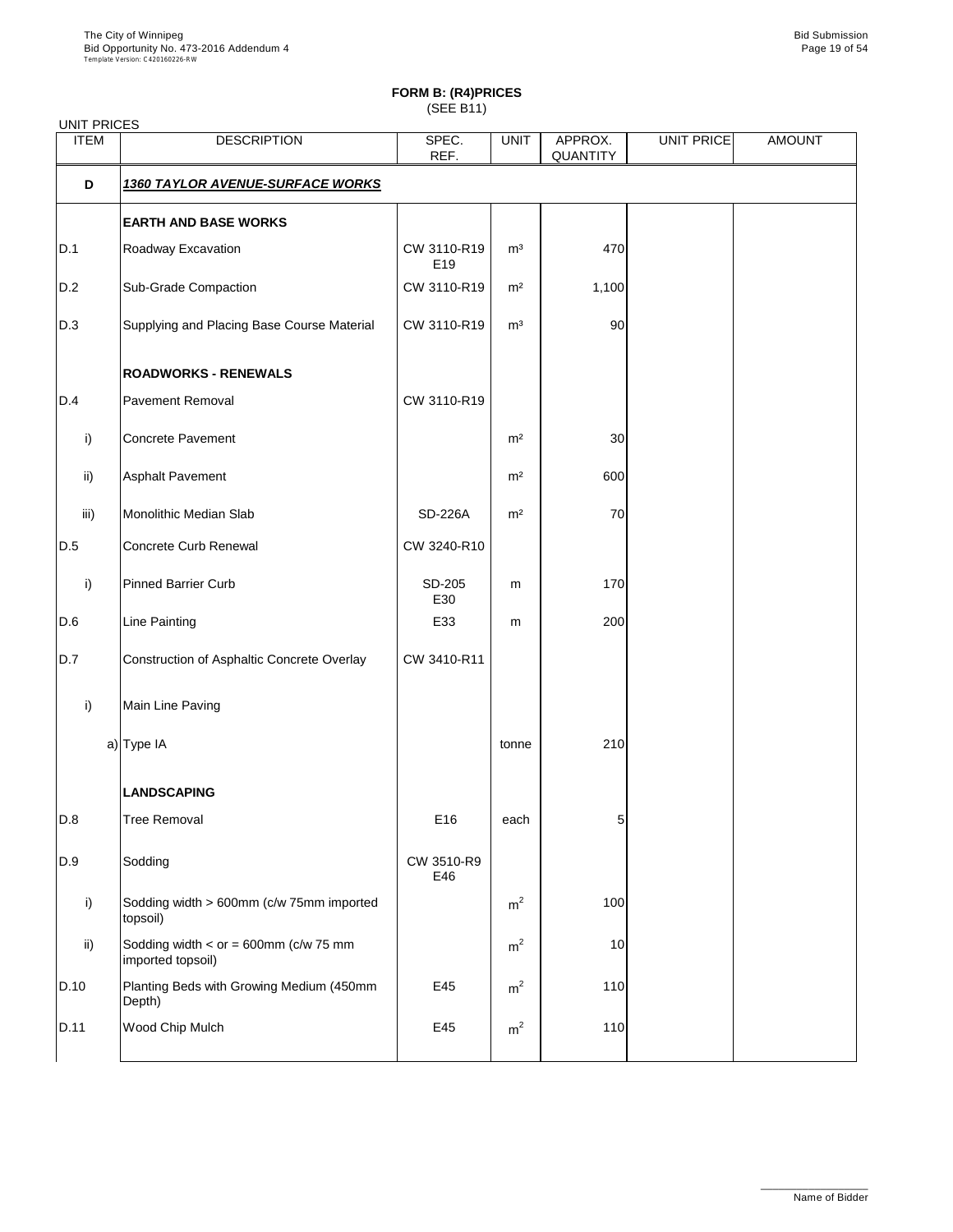| <b>UNIT PRICES</b> |                                            |                    |                |                     |                   |               |
|--------------------|--------------------------------------------|--------------------|----------------|---------------------|-------------------|---------------|
| <b>ITEM</b>        | <b>DESCRIPTION</b>                         | SPEC.<br>REF.      | <b>UNIT</b>    | APPROX.<br>QUANTITY | <b>UNIT PRICE</b> | <b>AMOUNT</b> |
| D.12               | Heavy Duty Plastic Landscape Edger         | E45                | m <sup>2</sup> | 40                  |                   |               |
| D.13               | <b>Plant Material</b>                      | E48                |                |                     |                   |               |
| i)                 | Ohio Buckeye (50 mm cal.)                  |                    | each           |                     |                   |               |
| ii)                | Delta Hackberry (50 mm cal.)               |                    | each           |                     |                   |               |
| iii)               | Green Ash (65 mm cal.)                     |                    | each           |                     |                   |               |
| iv)                | Miss Kim Lilac (0.60 m ht.)                |                    | each           | 45                  |                   |               |
| D                  | <b>1360 TAYLOR AVENUE-SURFACE WORKS</b>    |                    | Subtotal:      |                     |                   |               |
| Е                  | <b>GRANT INTERSECTION-SURFACE WORKS</b>    |                    |                |                     |                   |               |
|                    | <b>EARTH AND BASE WORKS</b>                |                    |                |                     |                   |               |
| E.1                | Roadway Excavation                         | CW 3110-R19<br>E19 | m <sup>3</sup> | 720                 |                   |               |
| E.2                | Sub-Grade Compaction                       | CW 3110-R19        | m <sup>2</sup> | 1,500               |                   |               |
| i)                 | 50 mm - Limestone                          |                    | tonne          | 150                 |                   |               |
| E.3                | Supplying and Placing Base Course Material | CW 3110-R19        | m <sup>3</sup> | 250                 |                   |               |
| E.4                | Grading of Boulevards                      | CW 3110-R19<br>E19 | m <sup>2</sup> | 2,117               |                   |               |
| E.5                | Removal of Existing Concrete Bases         | CW 3110-R19        |                |                     |                   |               |
| i)                 | 600 mm Diameter or Less                    |                    | each           | 3                   |                   |               |
| E.6                | Separation Geotextile Fabric               | CW 3130-R4         | m <sup>2</sup> | 1,500               |                   |               |
| E.7                | HaTelit BL                                 | E23                | m <sup>2</sup> | 210                 |                   |               |
|                    | <b>ROADWORKS - RENEWALS</b>                |                    |                |                     |                   |               |
| E.8                | Pavement Removal                           | CW 3110-R19        |                |                     |                   |               |
| i)                 | Concrete Pavement                          |                    | m <sup>2</sup> | 200                 |                   |               |
| E.9                | Slab Replacement                           | CW 3230-R8         |                |                     |                   |               |
| i)                 | 250 mm Concrete Pavement (Plain-Dowelled)  |                    | m <sup>2</sup> | 220                 |                   |               |
| ii)                | 200 mm Concrete Pavement (Plain-Dowelled)  |                    | m <sup>2</sup> | 1,300               |                   |               |
|                    |                                            |                    |                |                     |                   |               |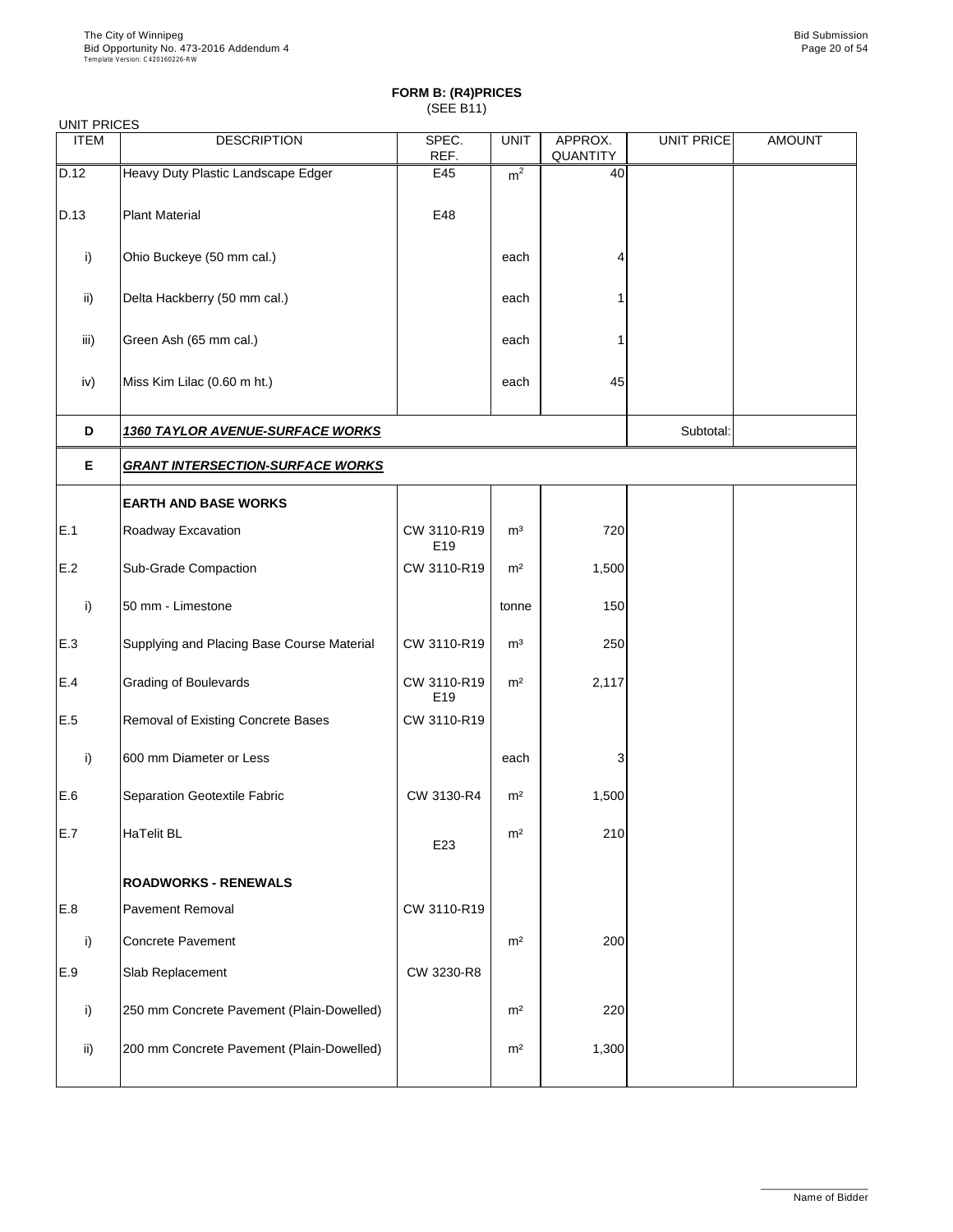| UNIT PRICES |                                                |                |                |                     |                   |               |
|-------------|------------------------------------------------|----------------|----------------|---------------------|-------------------|---------------|
| <b>ITEM</b> | <b>DESCRIPTION</b>                             | SPEC.<br>REF.  | <b>UNIT</b>    | APPROX.<br>QUANTITY | <b>UNIT PRICE</b> | <b>AMOUNT</b> |
| E.10        | <b>Partial Slab Patches</b>                    | CW 3230-R8     |                |                     |                   |               |
| i)          | 200 mm Concrete Pavement (Type A)              |                | m <sup>2</sup> | 15                  |                   |               |
| ii)         | 200 mm Concrete Pavement (Type B)              |                | m <sup>2</sup> | 910                 |                   |               |
| iii)        | 200 mm Concrete Pavement (Type C)              |                | m <sup>2</sup> | 35                  |                   |               |
| iv)         | 200 mm Concrete Pavement (Type D)              |                | m <sup>2</sup> | 65                  |                   |               |
| E.11        | Slab Replacement - Early Opening (24 hour)     | CW 3230-R8     |                |                     |                   |               |
| i)          | 150 mm Concrete Pavement (Reinforced)          |                | m <sup>2</sup> | 55                  |                   |               |
| E.12        | Partial Slab Patches - Early Opening (24 hour) | CW 3230-R8     |                |                     |                   |               |
| i)          | 200 mm Concrete Pavement (Type A)              |                | m <sup>2</sup> | 40                  |                   |               |
| ii)         | 200 mm Concrete Pavement (Type B)              |                | m <sup>2</sup> | 110                 |                   |               |
| E.13        | <b>Drilled Dowels</b>                          | CW 3230-R8     |                |                     |                   |               |
| i)          | 19.1 mm Diameter                               |                | each           | 1,770               |                   |               |
| E.14        | <b>Drilled Tie Bars</b>                        | CW 3230-R8     |                |                     |                   |               |
| i)          | 20 M Deformed Tie Bar                          |                | each           | 2,560               |                   |               |
| E.15        | Miscellaneous Concrete Slab Removal            | CW 3235-R9     |                |                     |                   |               |
| i)          | 100 mm Sidewalk                                |                | m <sup>2</sup> | 2,230               |                   |               |
| E.16        | Miscellaneous Concrete Slab Renewal            | CW 3235-R9     |                |                     |                   |               |
| i)          | Monolithic Median Slab                         | <b>SD-226A</b> | m <sup>2</sup> | 360                 |                   |               |
| ii)         | Safety Median                                  | SD-226B        | m <sup>2</sup> | 230                 |                   |               |
| iii)        | 100 mm Sidewalk                                | <b>SD-228A</b> |                |                     |                   |               |
|             | a) Greater than 20 sq.m.                       |                | m <sup>2</sup> | 550                 |                   |               |
| iv)         | <b>Bullnose</b>                                | <b>SD-227C</b> | m <sup>2</sup> | 60                  |                   |               |
| E.17        | Adjustment of Precast Sidewalk Blocks          | CW 3235-R9     | m <sup>2</sup> | 35                  |                   |               |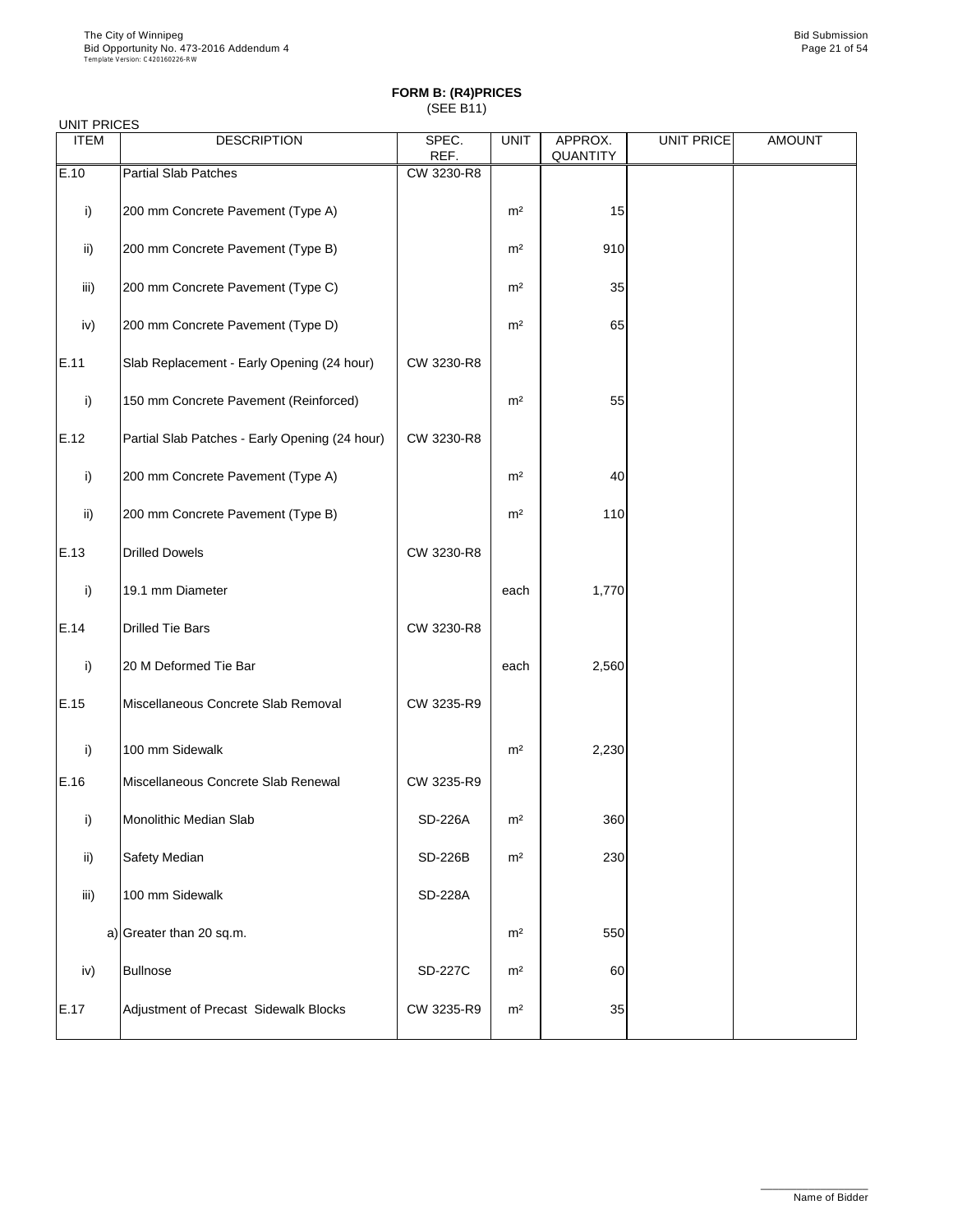| <b>UNIT PRICES</b> |    |                                                                                    |                           |                |                     |                   |               |
|--------------------|----|------------------------------------------------------------------------------------|---------------------------|----------------|---------------------|-------------------|---------------|
| <b>ITEM</b>        |    | <b>DESCRIPTION</b>                                                                 | SPEC.<br>REF.             | <b>UNIT</b>    | APPROX.<br>QUANTITY | <b>UNIT PRICE</b> | <b>AMOUNT</b> |
| E.18               |    | Concrete Curb Renewal                                                              | CW 3240-R10               |                |                     |                   |               |
| i)                 |    | Barrier (150 mm reveal ht, Dowelled)                                               | SD-205,<br><b>SD-206A</b> |                |                     |                   |               |
|                    | a) | Greater than 30 m                                                                  |                           | m              | 900                 |                   |               |
| $\mathsf{ii}$ )    |    | Barrier (150 mm reveal ht, Separate)                                               | SD-203A                   |                |                     |                   |               |
|                    |    | a) $ 3 \text{ m}$ to 30 m                                                          |                           | m              | Δ                   |                   |               |
| iii)               |    | Curb Ramp (8-12 mm reveal ht, Monolithic)                                          | SD-229C,D                 | m              | 115                 |                   |               |
| E.19               |    | Supply and Installation of Dowel Assemblies                                        | CW 3310-R17               | m              | 190                 |                   |               |
| E.20               |    | Construction of Asphaltic Concrete Overlay                                         | CW 3410-R11               |                |                     |                   |               |
| i)                 |    | Main Line Paving                                                                   |                           |                |                     |                   |               |
|                    |    | a) Type IA                                                                         |                           | tonne          | 2,500               |                   |               |
| ii)                |    | Tie-ins and Approaches                                                             |                           |                |                     |                   |               |
|                    |    | a) Type IA                                                                         |                           | tonne          | 140                 |                   |               |
| E.21               |    | Asphalt Patching of Miscellaneous Concrete                                         | E26                       | m <sup>2</sup> | 600                 |                   |               |
| E.22               |    | Planing of Pavement                                                                | CW 3450-R6                |                |                     |                   |               |
| i)                 |    | 1 - 50 mm Depth (Asphalt)                                                          |                           | m <sup>2</sup> | 6,500               |                   |               |
| $\mathsf{ii}$ )    |    | 50 - 100 mm Depth (Asphalt)                                                        |                           | m <sup>2</sup> | 6,500               |                   |               |
| E.23               |    | Detectable Warning Surface Tiles                                                   | CW 3326-R3                | each           | 40                  |                   |               |
|                    |    | <b>ROADWORKS - NEW CONSTRUCTION</b>                                                |                           |                |                     |                   |               |
| E.24               |    | Concrete Pavements, Median Slabs, Bull-<br>noses, and Safety Medians               | CW 3310-R17               |                |                     |                   |               |
| i)                 |    | Construction of Monolithic Curb and Sidewalk                                       | <b>SD-228B</b>            | m <sup>2</sup> | 2,400               |                   |               |
| E.25               |    | Supplying and Placing Base Course Material                                         | CW 3110-R19               | $\mathsf{m}^3$ | 125                 |                   |               |
| i)                 |    | Construction of Splash Strip (180 mm ht,<br>Monolithic Barrier Curb, 750 mm width) | SD-223A                   | m              | 10                  |                   |               |
|                    |    |                                                                                    |                           |                |                     |                   |               |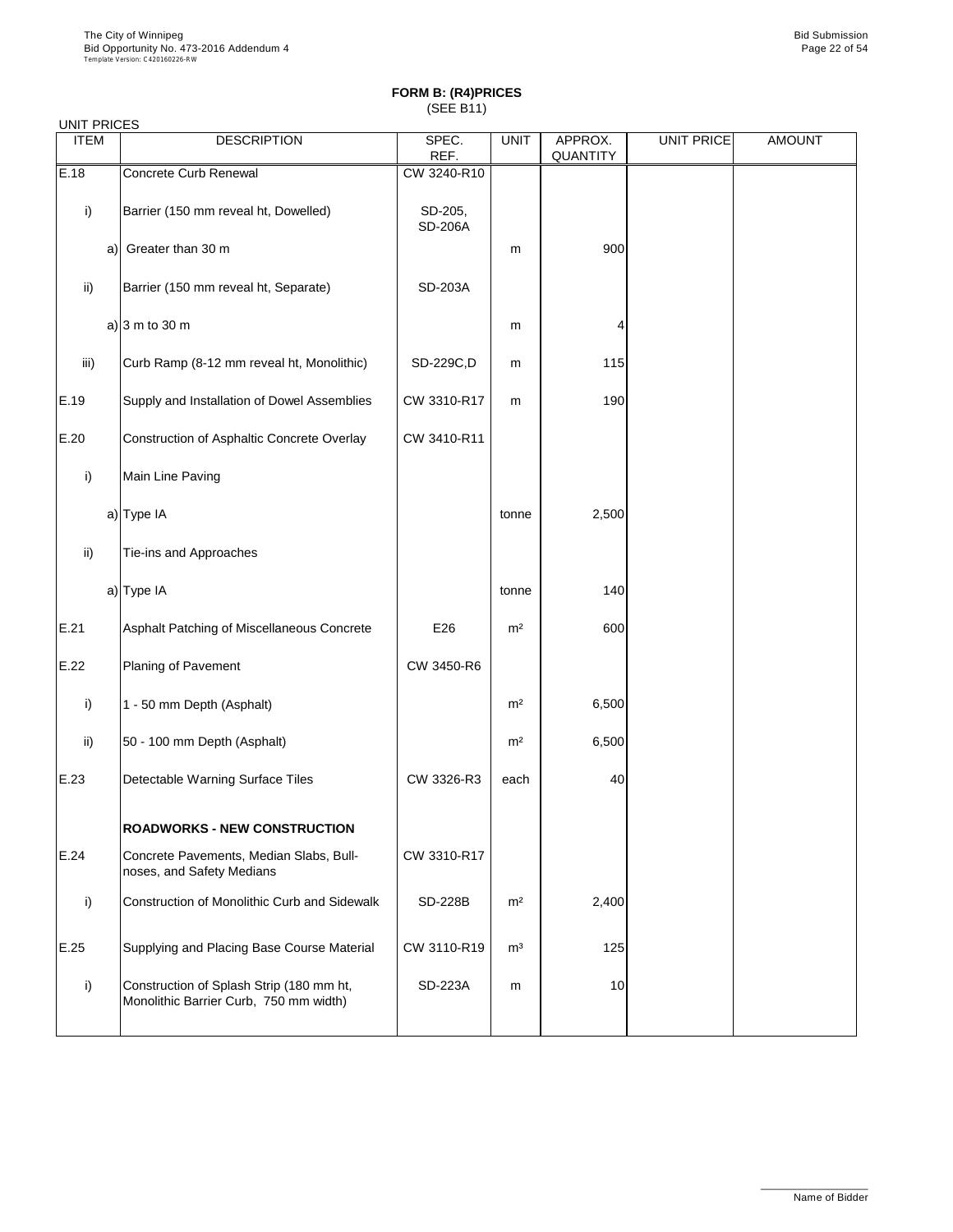| <b>UNIT PRICES</b> |                                                                                                                             |                   |                |                     |            |               |
|--------------------|-----------------------------------------------------------------------------------------------------------------------------|-------------------|----------------|---------------------|------------|---------------|
| <b>ITEM</b>        | <b>DESCRIPTION</b>                                                                                                          | SPEC.<br>REF.     | <b>UNIT</b>    | APPROX.<br>QUANTITY | UNIT PRICE | <b>AMOUNT</b> |
| E.26               | Interlocking Paving Stones Charcoal Holland<br>Paver 60x210x210mm                                                           | CW 3330-R5<br>E27 | m <sup>2</sup> | 180                 |            |               |
| E.27               | Interlocking Paving Stones Blue Holland Paver<br>60x105x210mm                                                               | CW 3330-R5<br>E27 | m <sup>2</sup> | 4                   |            |               |
|                    | JOINT AND CRACK SEALING                                                                                                     |                   |                |                     |            |               |
| E.28               | Reflective Crack Maintenance                                                                                                | CW 3250-R7        | m              | 1,860               |            |               |
| E.29               | <b>ASSOCIATED DRAINAGE AND</b><br><b>UNDERGROUND WORKS</b><br>Replacing Existing Manhole and Catch Basin<br>Frames & Covers | CW 2130-R12       |                |                     |            |               |
| i)                 | AP-004 - Standard Frame for Manhole and<br>Catch Basin                                                                      |                   | each           |                     |            |               |
| ii)                | AP-005 - Standard Solid Cover for Standard<br>Frame                                                                         |                   | each           | 4                   |            |               |
| iii)               | AP-006 - Standard Grated Cover for Standard<br>Frame                                                                        |                   | each           | 12                  |            |               |
| E.30               | Installation of Subdrains                                                                                                   | CW 3120-R4        | m              | 10                  |            |               |
|                    | <b>ADJUSTMENTS</b>                                                                                                          |                   |                |                     |            |               |
| E.31               | Adjustment of Catch Basins / Manholes Frames                                                                                | CW 3210-R7        | each           | 20                  |            |               |
| E.32               | <b>Replacing Existing Risers</b>                                                                                            | CW 2130-R12       |                |                     |            |               |
| i)                 | Pre-cast Concrete Risers                                                                                                    |                   | vert. m        | 1.0                 |            |               |
| ii)                | <b>Brick Risers</b>                                                                                                         |                   | vert. m        | 1.0                 |            |               |
| E.33               | Lifter Rings                                                                                                                | CW 3210-R7        |                |                     |            |               |
| i)                 | 38 mm                                                                                                                       |                   | each           | 7                   |            |               |
| ii)                | 51 mm                                                                                                                       |                   | each           | 10                  |            |               |
| iii)               | 64 mm                                                                                                                       |                   | each           | 2                   |            |               |
| iv)                | 76 mm                                                                                                                       |                   | each           | 1                   |            |               |
| E.34               | Adjustment of Valve Boxes                                                                                                   | CW 3210-R7        | each           | 7                   |            |               |
| E.35               | Valve Box Extensions                                                                                                        | CW 3210-R7        | each           | 3                   |            |               |
| E.36               | Adjustment of Curb Stop Boxes                                                                                               | CW 3210-R7        | each           | 5                   |            |               |
| E.37               | Supply of Curb Inlet Box Covers                                                                                             | CW 3210-R7        | each           | 2                   |            |               |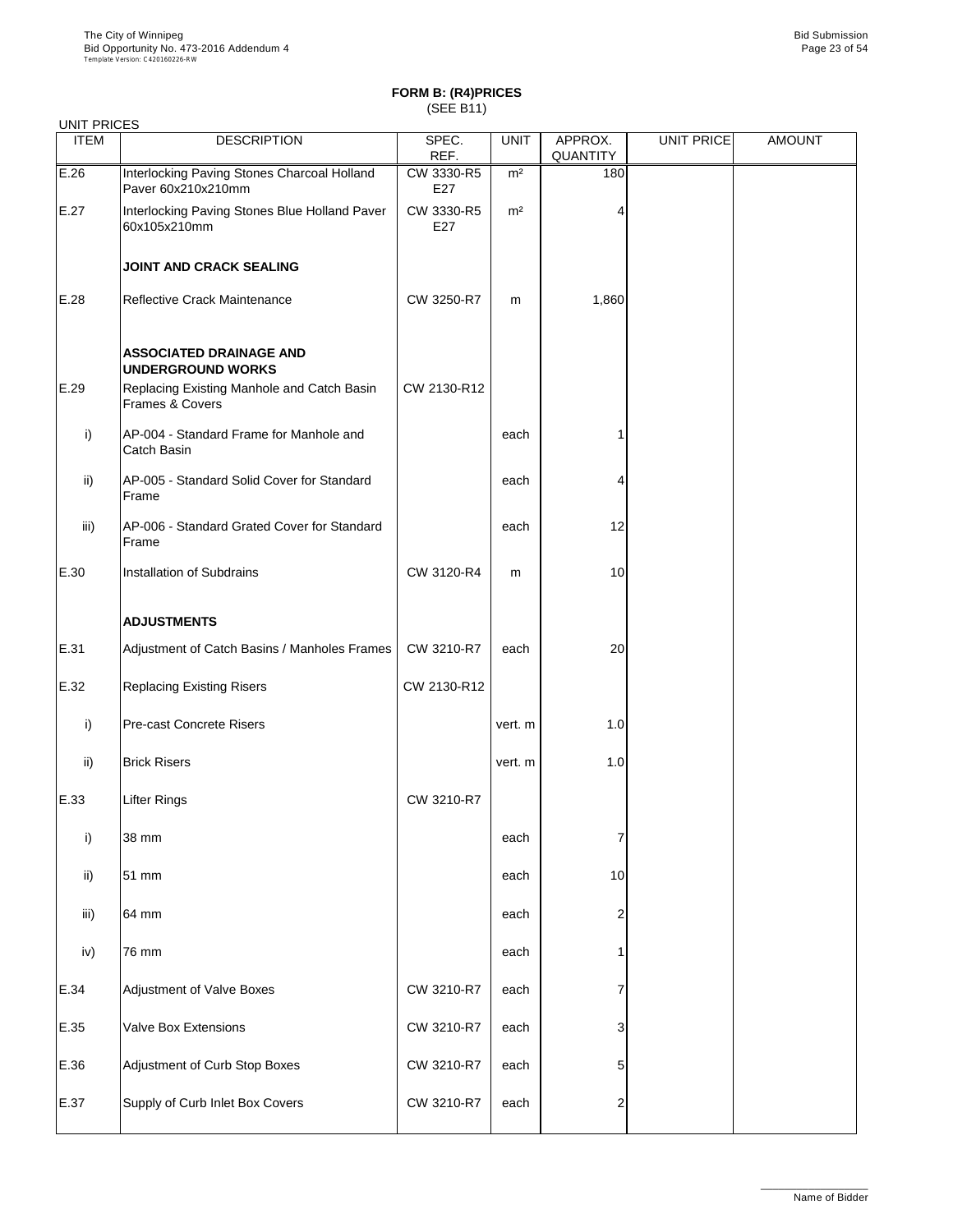|             | <b>UNIT PRICES</b>                                   |                   |                |                |                   |               |  |  |
|-------------|------------------------------------------------------|-------------------|----------------|----------------|-------------------|---------------|--|--|
| <b>ITEM</b> | <b>DESCRIPTION</b>                                   | SPEC.             | <b>UNIT</b>    | APPROX.        | <b>UNIT PRICE</b> | <b>AMOUNT</b> |  |  |
|             |                                                      | REF.              |                | QUANTITY       |                   |               |  |  |
| E.38        | <b>Curb Stop Extensions</b>                          | CW 3210-R7        | each           | $\overline{4}$ |                   |               |  |  |
|             |                                                      |                   |                |                |                   |               |  |  |
| E.39        | Adjustment of Traffic Signal Service Box             | CW 3210-R7        | each           | 3              |                   |               |  |  |
|             | Frames                                               |                   |                |                |                   |               |  |  |
|             | <b>LANDSCAPING</b>                                   |                   |                |                |                   |               |  |  |
| E.40        | <b>Tree Removal</b>                                  | E16               | each           | 3              |                   |               |  |  |
|             |                                                      |                   |                |                |                   |               |  |  |
| E.41        | Chain Link Fence Removal                             | E42               | m              | 95             |                   |               |  |  |
|             |                                                      |                   |                |                |                   |               |  |  |
| E.42        | Fencing                                              | CW 3550-R3        |                |                |                   |               |  |  |
|             |                                                      | E40               |                |                |                   |               |  |  |
| i)          | Chain Link Fencing 1.83 m HT                         |                   | m              | 70             |                   |               |  |  |
|             |                                                      |                   |                |                |                   |               |  |  |
| ii)         | Double Vehicular Gate 6.1 m Wide x 1.93 m HT         |                   | each           | 1              |                   |               |  |  |
|             |                                                      |                   |                |                |                   |               |  |  |
|             |                                                      |                   |                |                |                   |               |  |  |
| E.43        | Sodding                                              | CW 3510-R9<br>E46 |                |                |                   |               |  |  |
|             |                                                      |                   |                |                |                   |               |  |  |
| i)          | Sodding width > 600mm (c/w 75mm imported<br>topsoil) |                   | m <sup>2</sup> | 1,650          |                   |               |  |  |
|             |                                                      |                   |                |                |                   |               |  |  |
| ii)         | Sodding width $<$ or = 600mm (c/w 75 mm              |                   | m <sup>2</sup> | 700            |                   |               |  |  |
|             | imported topsoil)                                    |                   |                |                |                   |               |  |  |
| E.44        | Seeding                                              | CW 3520-R7        |                |                |                   |               |  |  |
|             |                                                      | E47               |                |                |                   |               |  |  |
| i)          | Fescue Overs-seed Mix                                |                   | m <sup>2</sup> | 1,650          |                   |               |  |  |
|             |                                                      |                   |                |                |                   |               |  |  |
|             | <b>MISCELLANEOUS</b>                                 |                   |                |                |                   |               |  |  |
|             |                                                      |                   |                |                |                   |               |  |  |
| E.45        | <b>Bus Stop Flag Foundation</b>                      | E17               | l.s            | 1              |                   |               |  |  |
| E.46        | Removal of Concrete Foundation                       | E18               | l.s            | 1              |                   |               |  |  |
|             |                                                      |                   |                |                |                   |               |  |  |
|             |                                                      |                   |                |                |                   |               |  |  |
| Е           | <b>GRANT INTERSECTION-SURFACE WORKS</b>              |                   |                |                | Subtotal:         |               |  |  |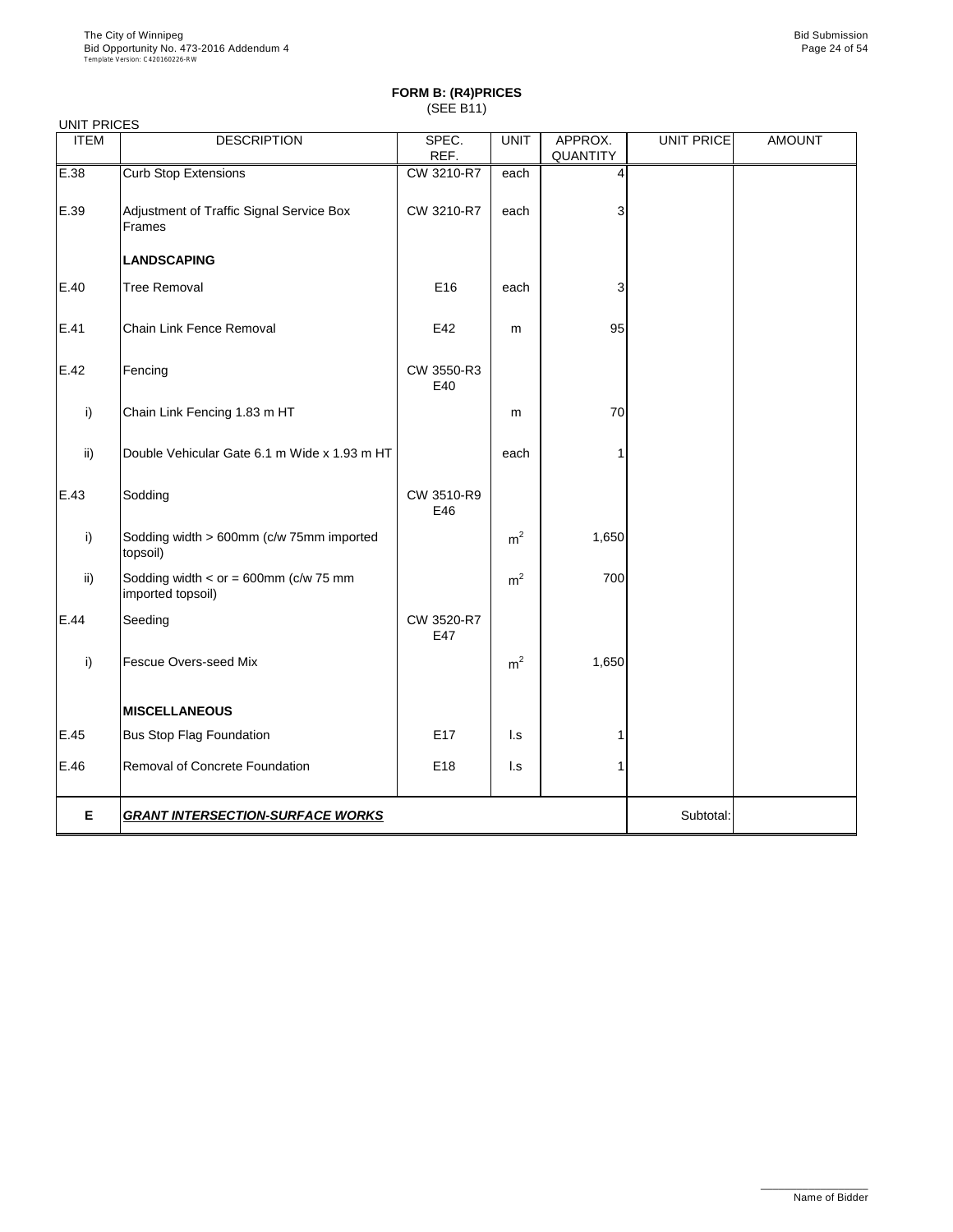# **FORM B: (R4)PRICES**

(SEE B11)

| <b>UNIT PRICES</b> |                                            |                    |                |                     |            |               |
|--------------------|--------------------------------------------|--------------------|----------------|---------------------|------------|---------------|
| <b>ITEM</b>        | <b>DESCRIPTION</b>                         | SPEC.<br>REF.      | <b>UNIT</b>    | APPROX.<br>QUANTITY | UNIT PRICE | <b>AMOUNT</b> |
| F                  | <u>TAYLOR AVENUE WEST-SURFACE WORKS</u>    |                    |                |                     |            |               |
|                    | <b>EARTH AND BASE WORKS</b>                |                    |                |                     |            |               |
| F.1                | Common Excavation                          | CW 3110-R19<br>E19 | m <sup>3</sup> | 1,760               |            |               |
| F.2                | Roadway Excavation                         | CW 3110-R19<br>E19 | m <sup>3</sup> | 14,340              |            |               |
| F.3                | Sub-Grade Compaction                       | CW 3110-R19        | m <sup>2</sup> | 15,310              |            |               |
| F.4                | Crushed Sub-base Material                  | CW 3110-R19        |                |                     |            |               |
| i)                 | 50 mm - Limestone                          |                    | tonne          | 6,020               |            |               |
| ii)                | 100 mm - Limestone                         |                    | tonne          | 510                 |            |               |
| iii)               | 150 mm - Limestone                         |                    | tonne          | 23,055              |            |               |
| F.5                | Supplying and Placing Base Course Material | CW 3110-R19        | m <sup>3</sup> | 250                 |            |               |
| F.6                | <b>Grading of Boulevards</b>               | CW 3110-R19<br>E19 | m <sup>2</sup> | 9,700               |            |               |
| F.7                | Removal of Existing Concrete Bases         | CW 3110-R19        |                |                     |            |               |
| i)                 | 600 mm Diameter or Less                    |                    | each           | $\overline{c}$      |            |               |
| F.8                | Separation Geotextile Fabric               | CW 3130-R4         | m <sup>2</sup> | 15,310              |            |               |
| F.9                | Supply and Install Geogrid                 | CW 3135-R1         | m <sup>2</sup> | 6,021               |            |               |
| F.10               | <b>Fill Material</b>                       | CW 3170-R3         |                |                     |            |               |
| i)                 | Placing Suitable Site Material             |                    | m <sup>3</sup> | 350                 |            |               |
|                    | <b>ROADWORKS - RENEWALS</b>                |                    |                |                     |            |               |
| F.11               | Pavement Removal                           | CW 3110-R19        |                |                     |            |               |
| i)                 | <b>Concrete Pavement</b>                   |                    | m <sup>2</sup> | 2,240               |            |               |
| ii)                | <b>Asphalt Pavement</b>                    |                    | m <sup>2</sup> | 2,236               |            |               |
| F.12               | Slab Replacement                           | CW 3230-R8         |                |                     |            |               |
| i)                 | 250 mm Concrete Pavement (Plain-Dowelled)  |                    | m <sup>2</sup> | 220                 |            |               |
| F.13               | <b>Partial Slab Patches</b>                | CW 3230-R8         |                |                     |            |               |
| i)                 | 200 mm Concrete Pavement (Type A)          |                    | m <sup>2</sup> | 5                   |            |               |
| ii)                | 200 mm Concrete Pavement (Type B)          |                    | m <sup>2</sup> | 1,040               |            |               |
|                    |                                            |                    |                |                     |            |               |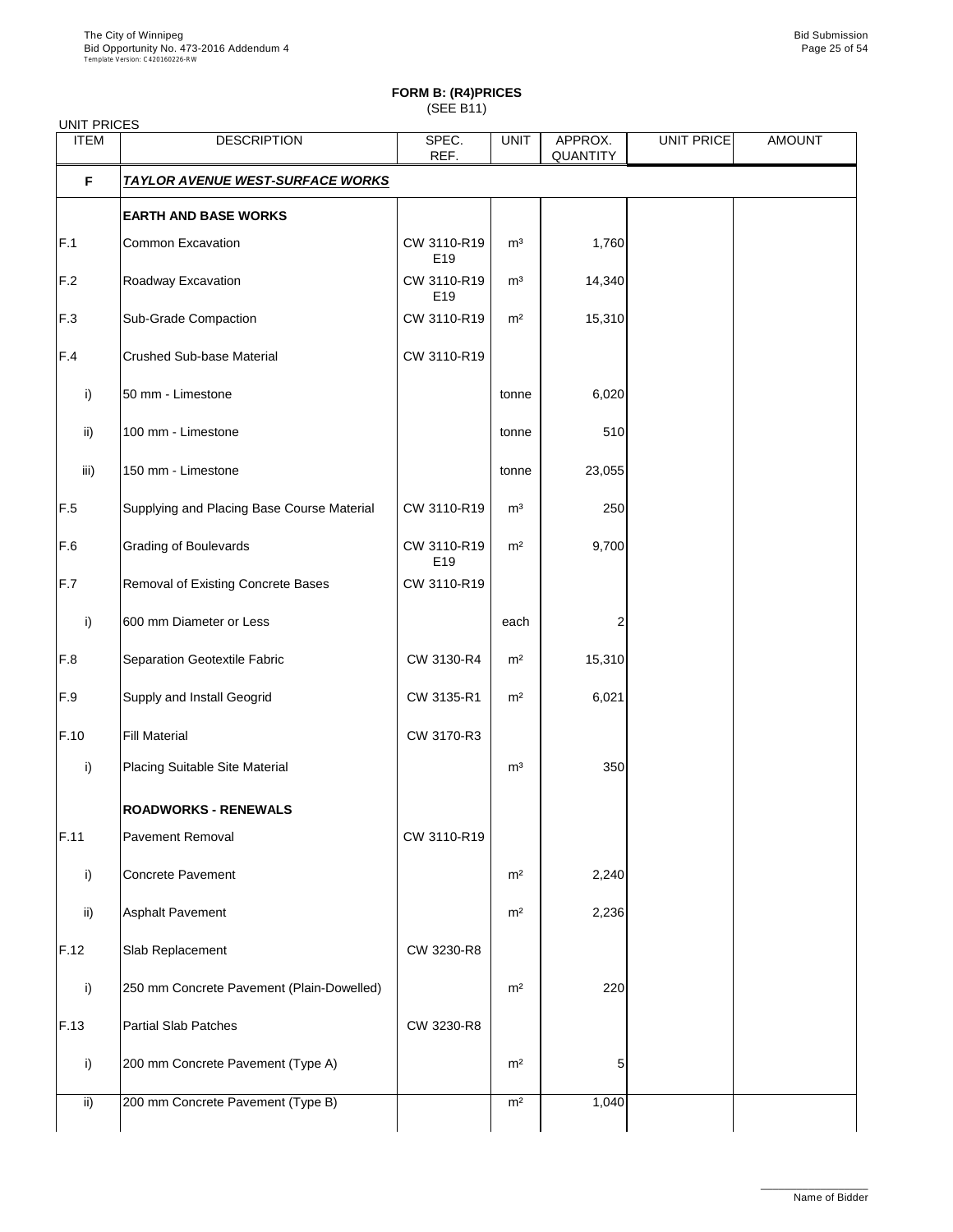| <b>UNIT PRICES</b> |                                                |               |                |                     |                   |               |
|--------------------|------------------------------------------------|---------------|----------------|---------------------|-------------------|---------------|
| <b>ITEM</b>        | <b>DESCRIPTION</b>                             | SPEC.<br>REF. | <b>UNIT</b>    | APPROX.<br>QUANTITY | <b>UNIT PRICE</b> | <b>AMOUNT</b> |
| iii)               | 200 mm Concrete Pavement (Type C)              |               | m <sup>2</sup> | 40                  |                   |               |
| iv)                | 200 mm Concrete Pavement (Type D)              |               | m <sup>2</sup> | 80                  |                   |               |
| F.14               | Slab Replacement - Early Opening (24 hour)     | CW 3230-R8    |                |                     |                   |               |
| i)                 | 200 mm Concrete Pavement (Plain-Dowelled)      |               | m <sup>2</sup> | 70                  |                   |               |
| ii)                | 150 mm Concrete Pavement (Reinforced)          |               | m <sup>2</sup> | 100                 |                   |               |
| F.15               | Partial Slab Patches - Early Opening (24 hour) | CW 3230-R8    |                |                     |                   |               |
| i)                 | 200 mm Concrete Pavement (Type A)              |               | m <sup>2</sup> | 10                  |                   |               |
| ii)                | 200 mm Concrete Pavement (Type B)              |               | m <sup>2</sup> | 60                  |                   |               |
| F.16               | <b>Drilled Dowels</b>                          | CW 3230-R8    |                |                     |                   |               |
| i)                 | 19.1 mm Diameter                               |               | each           | 2,425               |                   |               |
| F.17               | <b>Drilled Tie Bars</b>                        | CW 3230-R8    |                |                     |                   |               |
| i)                 | 20 M Deformed Tie Bar                          |               | each           | 3,530               |                   |               |
| F.18               | Miscellaneous Concrete Slab Removal            | CW 3235-R9    |                |                     |                   |               |
| i)                 | 100 mm Sidewalk                                |               | m <sup>2</sup> | 1,800               |                   |               |
| F.19               | Supply and Installation of Dowel Assemblies    | CW 3310-R17   | m              | 65                  |                   |               |
| F.20               | Construction of Asphaltic Concrete Overlay     | CW 3410-R11   |                |                     |                   |               |
| i)                 | Main Line Paving                               |               |                |                     |                   |               |
|                    | a) Type IA                                     |               | tonne          | 990                 |                   |               |
| ii)                | Tie-ins and Approaches                         |               |                |                     |                   |               |
|                    | a) Type IA                                     |               | tonne          | 255                 |                   |               |
| F.21               | Asphalt Patching of Miscellaneous Concrete     | E26           | m <sup>2</sup> | 650                 |                   |               |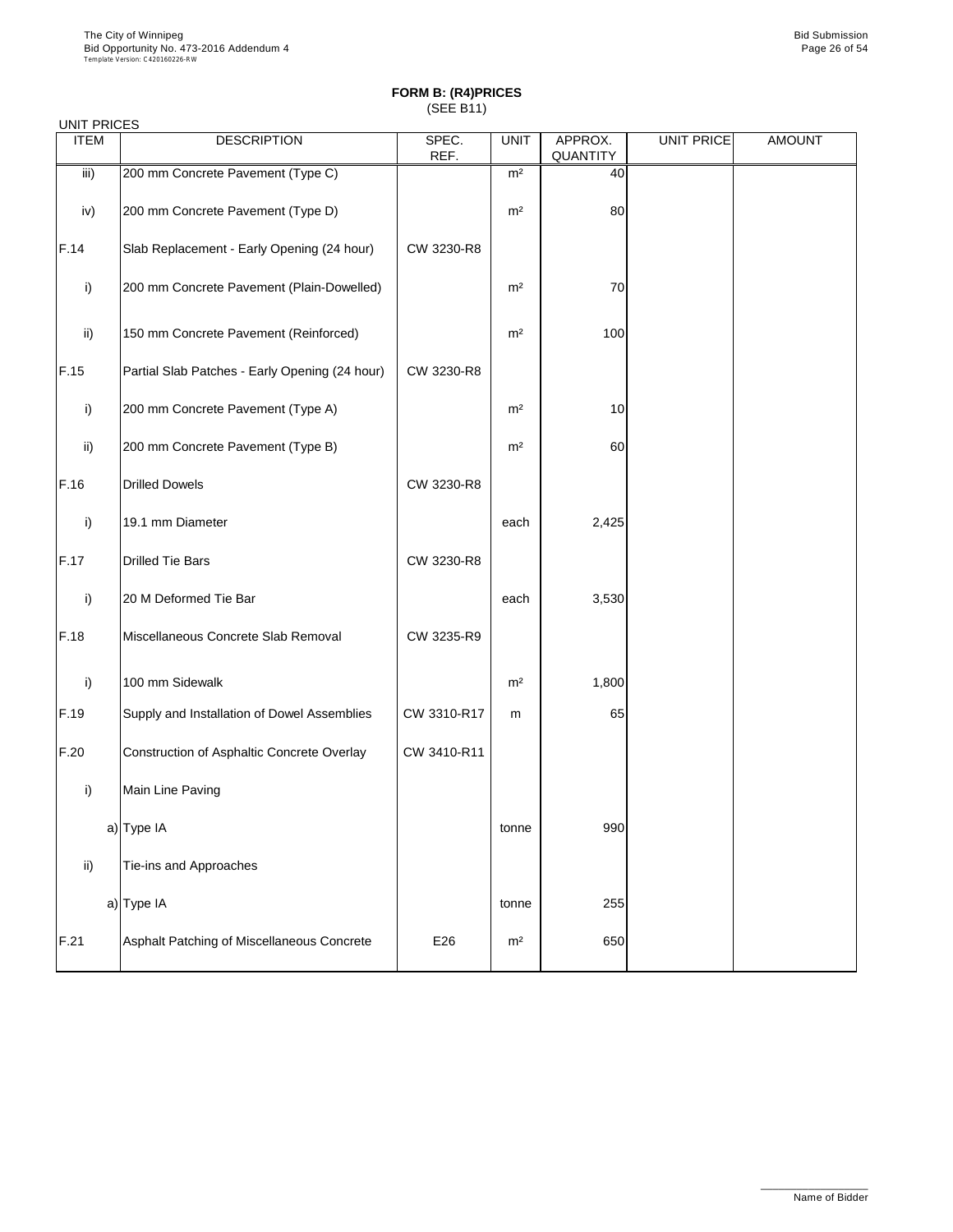| <b>UNIT PRICES</b> |                                                                                                         |                   |                |                     |                   |               |
|--------------------|---------------------------------------------------------------------------------------------------------|-------------------|----------------|---------------------|-------------------|---------------|
| <b>ITEM</b>        | <b>DESCRIPTION</b>                                                                                      | SPEC.<br>REF.     | <b>UNIT</b>    | APPROX.<br>QUANTITY | <b>UNIT PRICE</b> | <b>AMOUNT</b> |
| F.22               | Planing of Pavement                                                                                     | CW 3450-R6        |                |                     |                   |               |
| i)                 | 1 - 50 mm Depth (Asphalt)                                                                               |                   | m <sup>2</sup> | 2,800               |                   |               |
| ii)                | 50 - 100 mm Depth (Asphalt)                                                                             |                   | m <sup>2</sup> | 2,800               |                   |               |
| F.23               | Detectable Warning Surface Tiles                                                                        | CW 3326-R3        | each           | 40                  |                   |               |
|                    | <b>ROADWORKS - NEW CONSTRUCTION</b>                                                                     |                   |                |                     |                   |               |
| F.24               | Concrete Pavements, Median Slabs, Bull-<br>noses, and Safety Medians                                    | CW 3310-R17       |                |                     |                   |               |
| i)                 | Construction of 250 mm Concrete Pavement<br>(Plain-Dowelled)                                            |                   | m <sup>2</sup> | 240                 |                   |               |
| ii)                | Construction of 230 mm Concrete Pavement<br>(Plain-Dowelled) Slip Form Paving                           |                   | m <sup>2</sup> | 3,165               |                   |               |
| iii)               | Construction of 200 mm Concrete Pavement<br>(Plain-Dowelled)                                            |                   | m <sup>2</sup> | 1,720               |                   |               |
| iv)                | Construction of Monolithic Concrete Median<br>Slabs                                                     | <b>SD-226A</b>    | m <sup>2</sup> | 525                 |                   |               |
| V)                 | Construction of Monolithic Concrete Bull-noses                                                          | <b>SD-227C</b>    | m <sup>2</sup> | 40                  |                   |               |
| F.25               | Concrete Curbs, Curb and Gutter, and Splash<br><b>Strips</b>                                            | CW 3310-R17       |                |                     |                   |               |
| i)                 | Construction of Barrier (180 mm ht, Dowelled)                                                           | SD-205            | m              | 80                  |                   |               |
| ii)                | <b>Barrier Curb and Gutter</b>                                                                          | E30               | m              | 1,840               |                   |               |
| iii)               | <b>Pinned Barrier Curb</b>                                                                              | E30               | m              | 100                 |                   |               |
| iv)                | Construction of Curb Ramp and Gutter                                                                    | E30               | m              | 75                  |                   |               |
| V)                 | Construction of Curb Ramp (8-12 mm ht,<br>Monolithic)                                                   | SD-229C           | m              | 125                 |                   |               |
| vi)                | Construction of Splash Strip (180 mm ht,<br>Monolithic Barrier Curb, 750 mm width, Slip<br>Form Paving) | SD-223A           | m              | 1,300               |                   |               |
| vii)               | Construction of Splash Strip, (Separate, 600<br>mm width)                                               | SD-223B           | m              | 1,545               |                   |               |
| F.26               | Supply and Installation of Dowel Assemblies                                                             | CW 3310-R17       | m              | 670                 |                   |               |
| F.27               | Interlocking Paving Stones Charcoal Holland<br>Paver 60x210x210mm                                       | CW 3330-R5<br>E27 | m <sup>2</sup> | 40                  |                   |               |
| F.28               | Interlocking Paving Stones Blue Holland Paver<br>60x105x210mm                                           | CW 3330-R5<br>E27 | m <sup>2</sup> | 5                   |                   |               |
| F.29               | Construction of Asphaltic Concrete Pavements                                                            | CW 3410-R11       |                |                     |                   |               |
| i)                 | Main Line Paving                                                                                        |                   |                |                     |                   |               |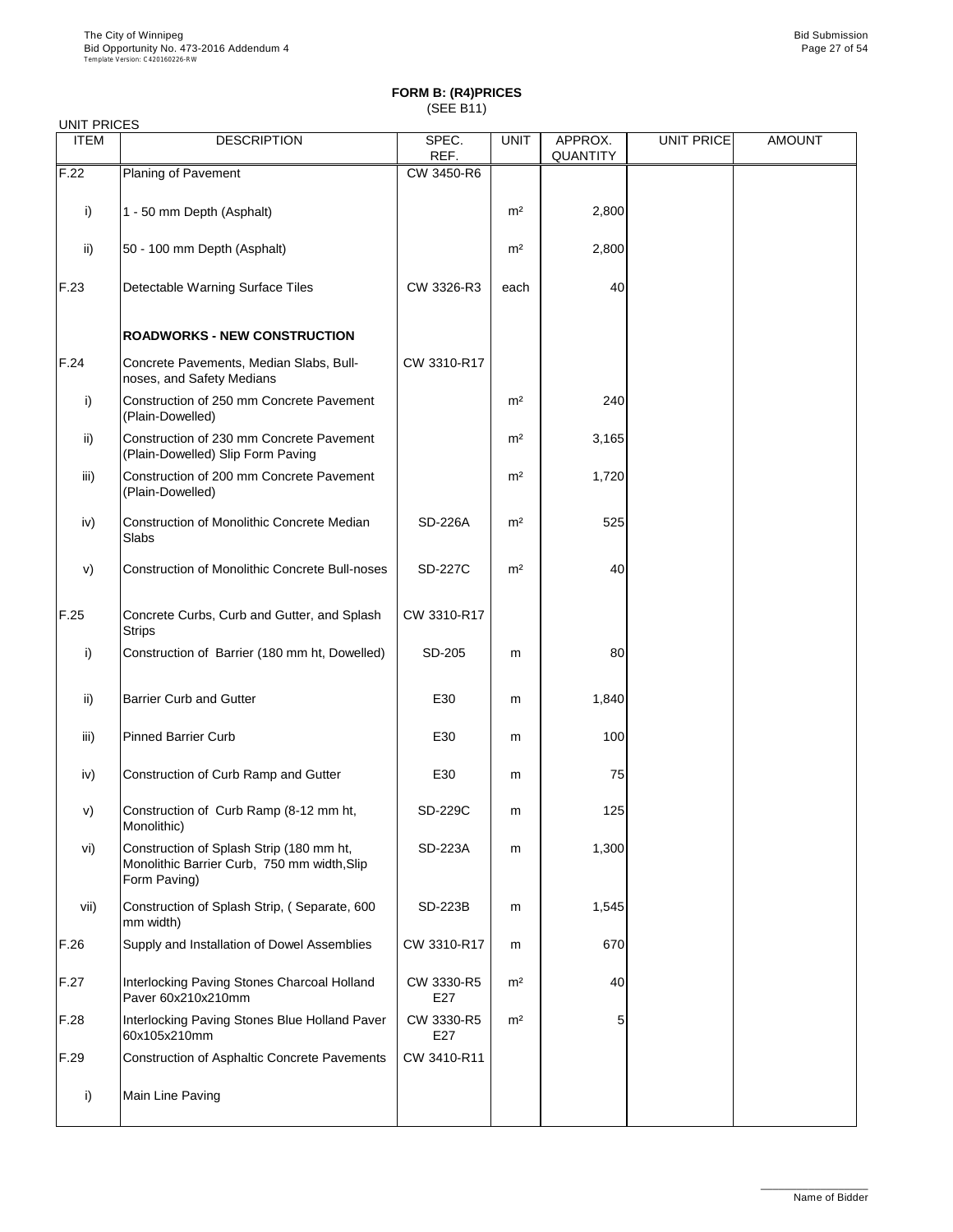|             | <b>UNIT PRICES</b>                                            |               |                |                     |            |               |  |  |  |  |  |
|-------------|---------------------------------------------------------------|---------------|----------------|---------------------|------------|---------------|--|--|--|--|--|
| <b>ITEM</b> | <b>DESCRIPTION</b>                                            | SPEC.<br>REF. | <b>UNIT</b>    | APPROX.<br>QUANTITY | UNIT PRICE | <b>AMOUNT</b> |  |  |  |  |  |
|             | a) Type IA                                                    |               | tonne          | 900                 |            |               |  |  |  |  |  |
| ii)         | Tie-ins and Approaches                                        |               |                |                     |            |               |  |  |  |  |  |
|             | a) Type IA                                                    |               | tonne          | 130                 |            |               |  |  |  |  |  |
| F.30        | Construction of Asphaltic Concrete Base<br>Course (Type III)  | CW 3410-R11   | tonne          | 1,300               |            |               |  |  |  |  |  |
|             | JOINT AND CRACK SEALING                                       |               |                |                     |            |               |  |  |  |  |  |
| F.31        | Reflective Crack Maintenance                                  | CW 3250-R7    | m              | 1,400               |            |               |  |  |  |  |  |
|             | ACTIVE TRANSPORTATION PATHWAY                                 |               |                |                     |            |               |  |  |  |  |  |
| F.32        | Excavation                                                    | CW 3110-R19   | m <sup>3</sup> | 1,120               |            |               |  |  |  |  |  |
| F.33        | Removal of Existing Asphalt                                   | CW 3110-R19   | m <sup>2</sup> | 2130                |            |               |  |  |  |  |  |
| F.34        | Sub-Grade Compaction                                          | CW 3110-R19   | m <sup>2</sup> | 6,000               |            |               |  |  |  |  |  |
| F.35        | Crushed Sub-base Material                                     | CW 3110-R19   |                |                     |            |               |  |  |  |  |  |
| i)          | 50 mm - Limestone                                             |               | tonne          | 1,350               |            |               |  |  |  |  |  |
| F.36        | Supplying and Placing Base Course Material                    | CW 3110-R19   | m <sup>3</sup> | 415                 |            |               |  |  |  |  |  |
| F.37        | Construction of Monolithic Curb and Sidewalk                  | SD-228B       | m <sup>2</sup> | 1,025               |            |               |  |  |  |  |  |
| F.38        | 100 mm Concrete Sidewalk                                      | CW 3325-R5    | m <sup>2</sup> | 2,000               |            |               |  |  |  |  |  |
| F.39        | Separation Geotextile Fabric                                  | CW 3130-R4    | m <sup>2</sup> | 3,000               |            |               |  |  |  |  |  |
| F.40        | Construction of Asphaltic Concrete Overlay                    | CW 3410-R11   |                |                     |            |               |  |  |  |  |  |
| i)          | Main Line Paving                                              |               |                |                     |            |               |  |  |  |  |  |
|             | a) Type IA                                                    |               | tonne          | 570                 |            |               |  |  |  |  |  |
|             | <b>ASSOCIATED DRAINAGE AND</b><br><b>UNDERGROUND WORKS</b>    |               |                |                     |            |               |  |  |  |  |  |
| F.41        | Replacing Existing Manhole and Catch Basin<br>Frames & Covers | CW 2130-R12   |                |                     |            |               |  |  |  |  |  |
| i)          | AP-004 - Standard Frame for Manhole and<br>Catch Basin        |               | each           | 1                   |            |               |  |  |  |  |  |
| ii)         | AP-005 - Standard Solid Cover for Standard<br>Frame           |               | each           |                     |            |               |  |  |  |  |  |
| iii)        | AP-006 - Standard Grated Cover for Standard<br>Frame          |               | each           | 2                   |            |               |  |  |  |  |  |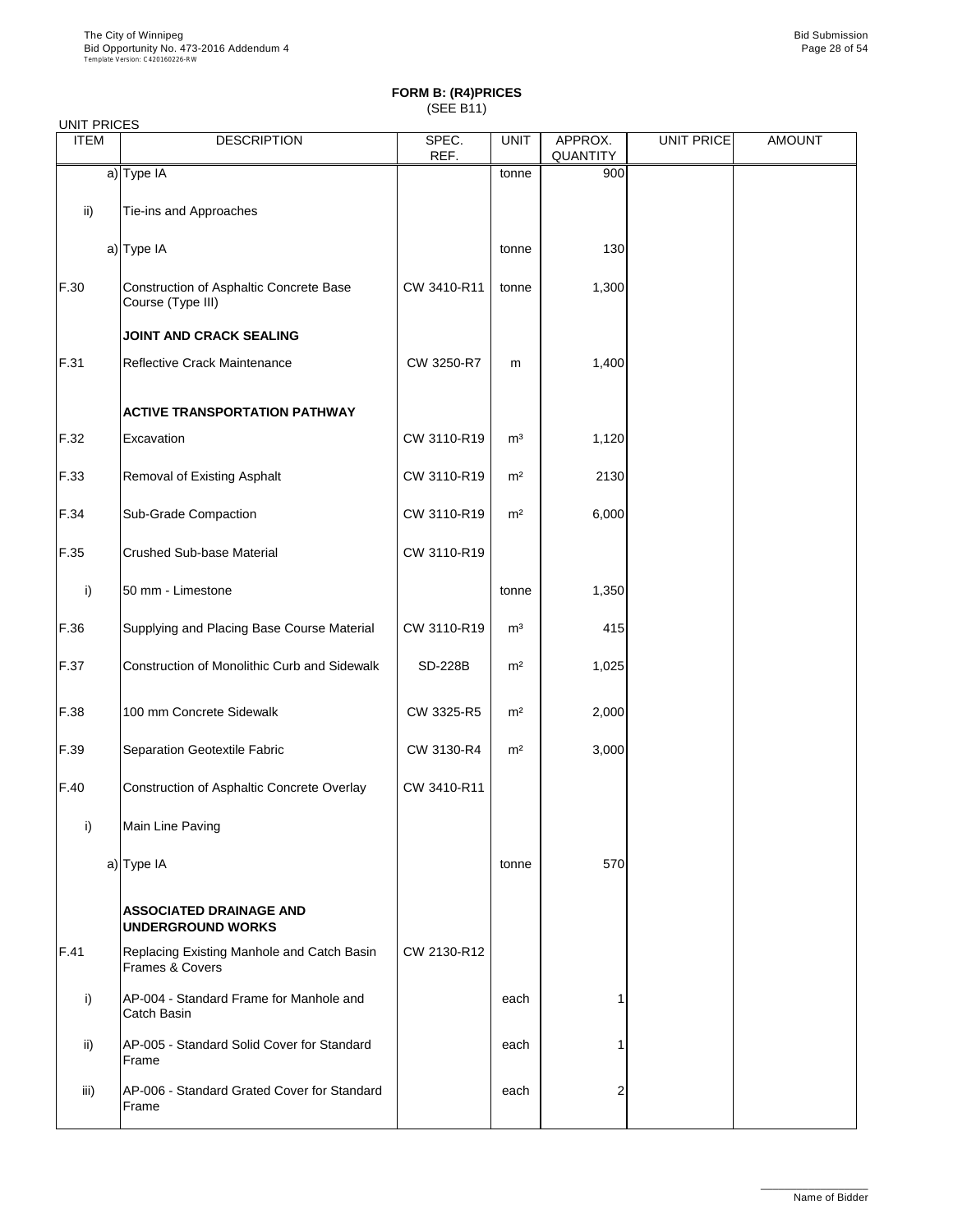| <b>UNIT PRICES</b> |                                                                  |                   |                |                     |                   |               |
|--------------------|------------------------------------------------------------------|-------------------|----------------|---------------------|-------------------|---------------|
| <b>ITEM</b>        | <b>DESCRIPTION</b>                                               | SPEC.<br>REF.     | <b>UNIT</b>    | APPROX.<br>QUANTITY | <b>UNIT PRICE</b> | <b>AMOUNT</b> |
| F.42               | Installation of Subdrains                                        | CW 3120-R4        | m              | 58                  |                   |               |
|                    | <b>ADJUSTMENTS</b>                                               |                   |                |                     |                   |               |
| F.43               | Adjustment of Catch Basins / Manholes Frames                     | CW 3210-R7        | each           | 3                   |                   |               |
| F.44               | <b>Replacing Existing Risers</b>                                 | CW 2130-R12       |                |                     |                   |               |
| i)                 | <b>Brick Risers</b>                                              |                   | vert. m        | $1.0$               |                   |               |
| F.45               | Lifter Rings                                                     | CW 3210-R7        |                |                     |                   |               |
| i)                 | 38 mm                                                            |                   | each           | 2                   |                   |               |
| ii)                | 51 mm                                                            |                   | each           | 2                   |                   |               |
| iii)               | 64 mm                                                            |                   | each           |                     |                   |               |
| iv)                | 76 mm                                                            |                   | each           |                     |                   |               |
| F.46               | <b>Adjustment of Valve Boxes</b>                                 | CW 3210-R7        | each           | 2                   |                   |               |
| F.47               | Valve Box Extensions                                             | CW 3210-R7        | each           | 2                   |                   |               |
| F.48               | Adjustment of Curb Stop Boxes                                    | CW 3210-R7        | each           |                     |                   |               |
|                    | <b>LANDSCAPING</b>                                               |                   |                |                     |                   |               |
| F.49               | Clearing and Grubbing                                            | CW 3010-R4<br>E16 |                |                     |                   |               |
| i)                 | Clearing and Grubbing                                            |                   | ha             | 0.01                |                   |               |
| ii)                | <b>Tree Removal</b>                                              |                   | each           | $10$                |                   |               |
| F.50               | Sodding                                                          | CW 3510-R9<br>E46 |                |                     |                   |               |
| i)                 | Sodding width > 600mm (c/w 75mm imported<br>topsoil)             |                   | m <sup>2</sup> | 11,850              |                   |               |
| ii)                | Sodding width < $or = 600$ mm ( $c/w$ 75 mm<br>imported topsoil) |                   | m <sup>2</sup> | 800                 |                   |               |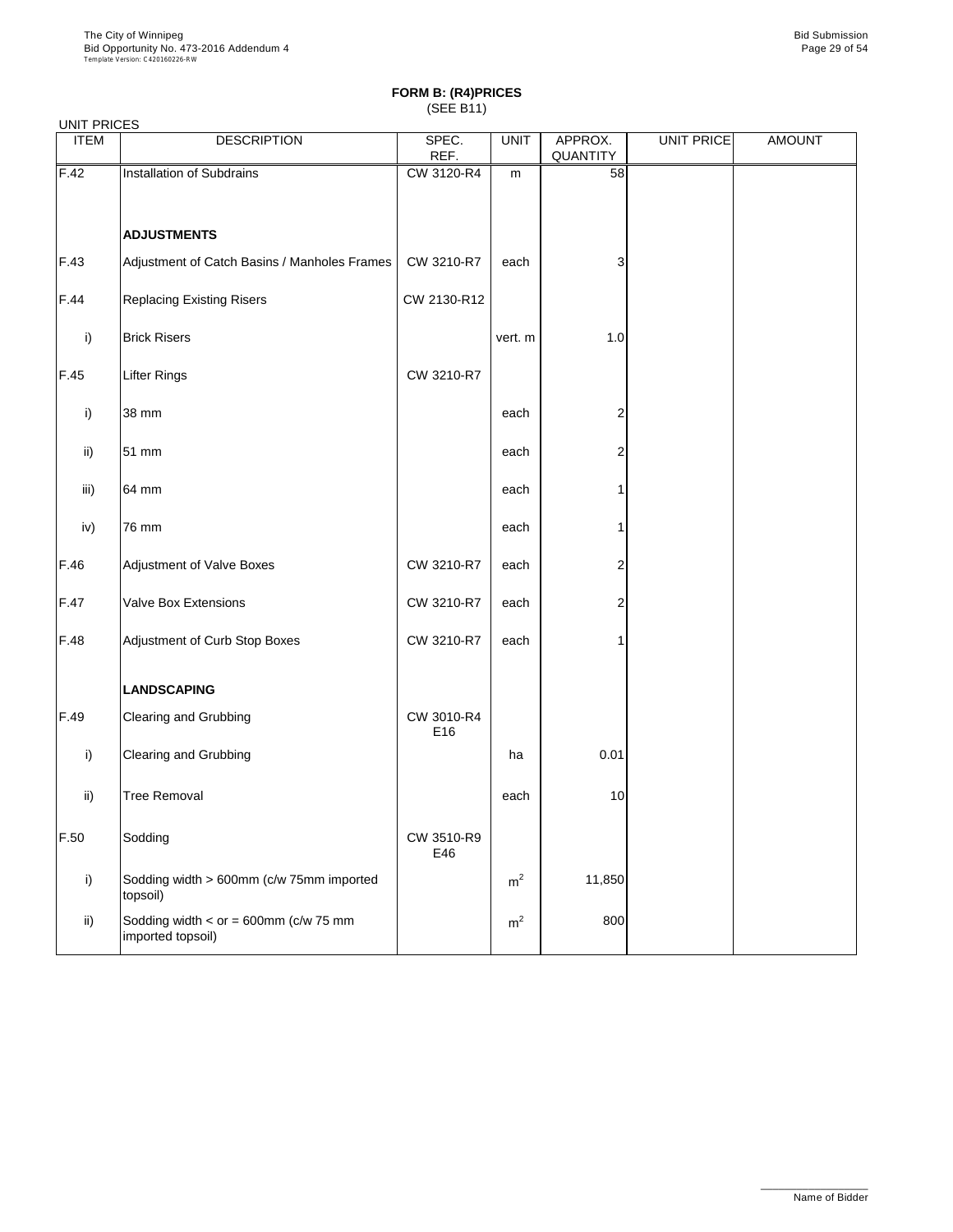UNIT PRICES

#### **FORM B: (R4)PRICES** (SEE B11)

| <b>ITEM</b> | <b>DESCRIPTION</b>                                  | SPEC.<br>REF.     | <b>UNIT</b>    | APPROX.<br><b>QUANTITY</b> | <b>UNIT PRICE</b> | <b>AMOUNT</b> |
|-------------|-----------------------------------------------------|-------------------|----------------|----------------------------|-------------------|---------------|
| F.51        | Seeding                                             | CW 3520-R7<br>E47 |                |                            |                   |               |
| i)          | Fescue Overs-seed Mix                               |                   | m <sup>2</sup> | 11,850                     |                   |               |
| F.52        | <b>Plant Material</b>                               | E48               |                |                            |                   |               |
| i)          | Ohio Buckeye (50 mm cal.)                           |                   | each           | 9                          |                   |               |
| ii)         | Prairie Horizon Alder (50 mm cal.)                  |                   | each           | 6                          |                   |               |
| iii)        | Delta Hackberry (50 mm cal.)                        |                   | each           | 2                          |                   |               |
| iv)         | Bur Oak (45 mm cal.)                                |                   | each           | 5                          |                   |               |
| v)          | Glenleven Linden (65 mm cal.)                       |                   | each           | 4                          |                   |               |
| vi)         | Harvest Gold Linden (65 mm cal.)                    |                   | each           | 2                          |                   |               |
| vii)        | Brandon Elm (65 mm cal)                             |                   | each           | 2                          |                   |               |
| viii)       | Gladiator Crabapple (50 mm cal.)                    |                   | each           | 7                          |                   |               |
| ix)         | Pink Spires Crabapple (50 mm cal.)                  |                   | each           | 5                          |                   |               |
| x)          | Japanese Tree Lilac (50 mm cal.)                    |                   | each           | 3                          |                   |               |
| F.53        | Site Furnishings                                    | E39               |                |                            |                   |               |
| i)          | Bench (Pick-up and Installation only)               |                   | each           | 1                          |                   |               |
| ii)         | Waste Receptacle (Pick-up and Installation<br>only) |                   | each           | 1                          |                   |               |
| F.54        | Interlocking Paving Stones                          | CW 3335-R1        | m <sup>2</sup> | 9                          |                   |               |
| F.55        | Lean Concrete Base                                  | CW 3335-R1        | m <sup>2</sup> | 9                          |                   |               |
| F           | <u>TAYLOR AVENUE WEST-SURFACE WORKS</u>             | Subtotal:         |                |                            |                   |               |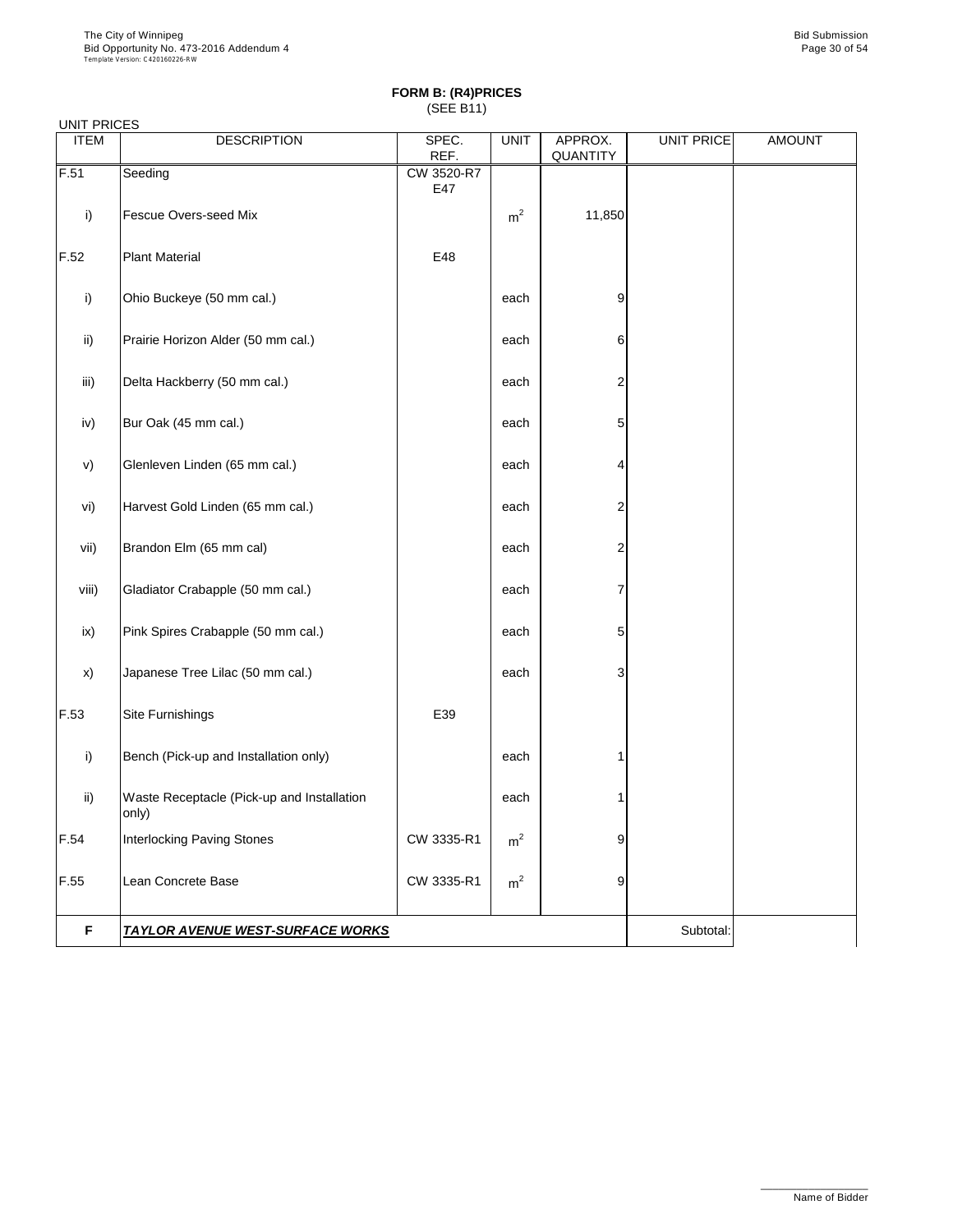# **FORM B: (R4)PRICES**

(SEE B11)

| <b>UNIT PRICES</b> |                                                                                         |                                       |             |                     |                   |               |
|--------------------|-----------------------------------------------------------------------------------------|---------------------------------------|-------------|---------------------|-------------------|---------------|
| <b>ITEM</b>        | <b>DESCRIPTION</b>                                                                      | SPEC.<br>REF.                         | <b>UNIT</b> | APPROX.<br>QUANTITY | <b>UNIT PRICE</b> | <b>AMOUNT</b> |
| G                  | <b>WILKES INTERSECTION-UNDERGROUND WORKS</b>                                            |                                       |             |                     |                   |               |
|                    | <b>ASSOCIATED DRAINAGE AND</b><br><b>UNDERGROUND WORKS</b>                              |                                       |             |                     |                   |               |
|                    | <b>WATERMAINS</b>                                                                       |                                       |             |                     |                   |               |
| G.1                | Watermain                                                                               | CW 2110-R11                           |             |                     |                   |               |
| i)                 | 150mm                                                                                   |                                       |             |                     |                   |               |
|                    | a) trenchless installation                                                              |                                       | m           | 20                  |                   |               |
| G.2                | Watermain and Water Service Insulation                                                  | CW 2110-R11                           |             |                     |                   |               |
| i)                 | Under Roadway Excavation (SD-018)                                                       |                                       |             |                     |                   |               |
|                    | a) $100$ mm thick x 3000mm wide                                                         |                                       | m           | 30                  |                   |               |
| ii)                | Insulation Under Rail Ditch (CN R.O.W. STA<br>$5 + 930$<br>a) 100mm thick x 3600mm wide |                                       | m           | 15                  |                   |               |
| G.3                | U-Box around LDS                                                                        | E95                                   | each        | 2                   |                   |               |
| G.4                | Insulate Catch Basin                                                                    | E95                                   | each        | 5                   |                   |               |
| G.5                | Adjust, Relocate Existing Hydrant and Plug<br>Drain                                     | CW 2110-R11,<br>E88                   | each        | 6                   |                   |               |
| G.6                | Watermain Vertical Re-alignment                                                         | CW 2110-R11,<br>E90                   |             |                     |                   |               |
| i)                 | 250mm                                                                                   |                                       | each        | 1                   |                   |               |
|                    | <b>GRAVITY SEWERS</b>                                                                   |                                       |             |                     |                   |               |
| G.7                | <b>Land Drainage Sewers</b>                                                             | CW 2130-R12,<br>E82, E83, E84,<br>E85 |             |                     |                   |               |
| i)                 | 250mm                                                                                   |                                       |             |                     |                   |               |
|                    | a) trench or trenchless installation SDR35                                              | E83.13                                | m           | 250                 |                   |               |
| ii)                | 300mm                                                                                   |                                       |             |                     |                   |               |
|                    | a) trench or trenchless installation C76-III or<br>SDR35                                | E83.13                                | m           | 175                 |                   |               |
| iii)               | 450mm                                                                                   |                                       |             |                     |                   |               |
|                    | a) trench or trenchless installation C76-III or<br>SDR35                                | E83.13                                | m           | 60                  |                   |               |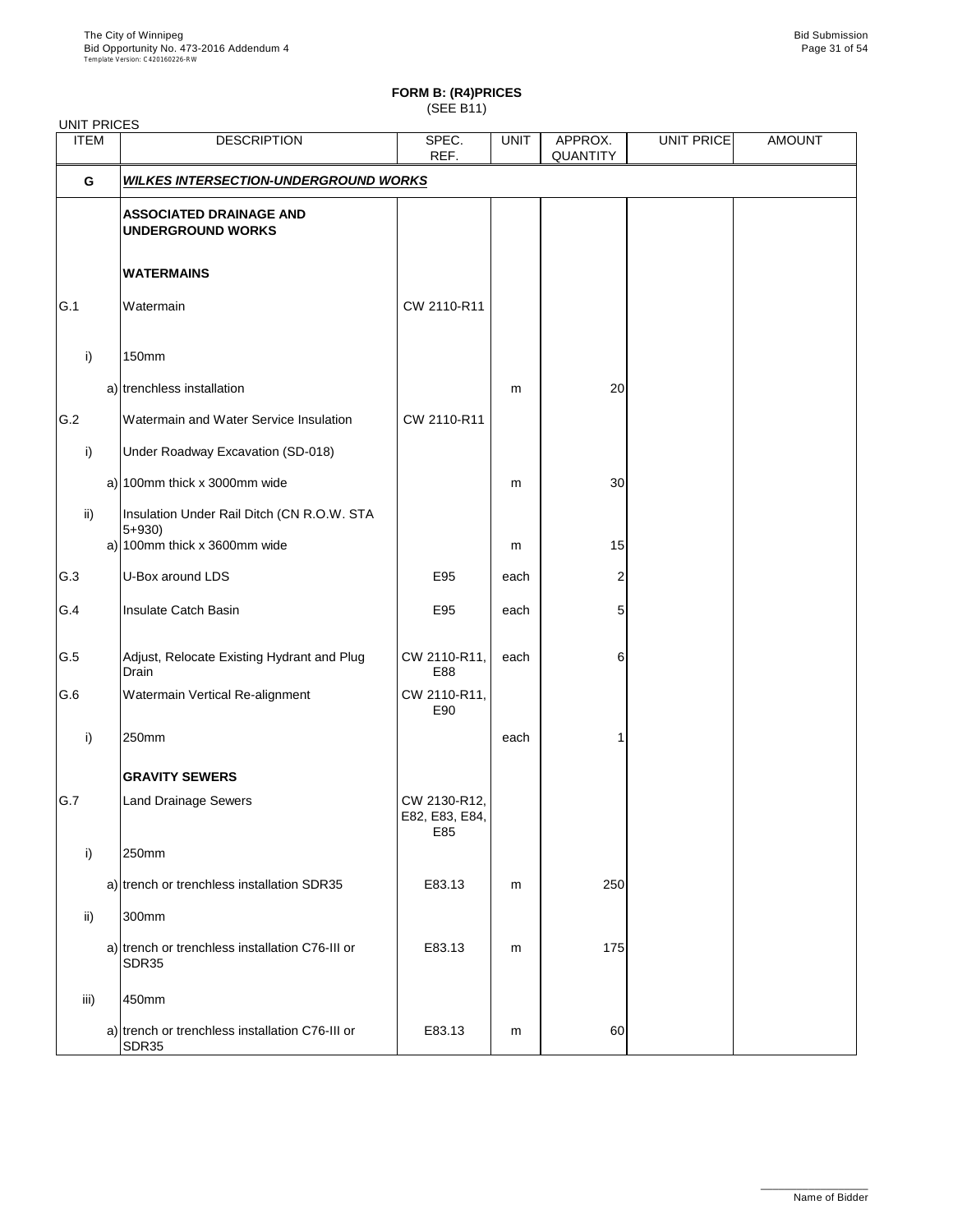|             | <b>UNIT PRICES</b>                  |                     |             |                     |                   |               |  |  |  |  |
|-------------|-------------------------------------|---------------------|-------------|---------------------|-------------------|---------------|--|--|--|--|
| <b>ITEM</b> | <b>DESCRIPTION</b>                  | SPEC.<br>REF.       | <b>UNIT</b> | APPROX.<br>QUANTITY | <b>UNIT PRICE</b> | <b>AMOUNT</b> |  |  |  |  |
| G.8         | Manhole                             | CW 2130-R12,<br>E96 |             |                     |                   |               |  |  |  |  |
| i)          | SD-010                              |                     |             |                     |                   |               |  |  |  |  |
|             | a) 1200mm diameter base             |                     | vert. m     | 3                   |                   |               |  |  |  |  |
| G.9         | New Manhole on Existing Sewer       | CW 2130-R12         |             |                     |                   |               |  |  |  |  |
| i)          | SD-010                              |                     |             |                     |                   |               |  |  |  |  |
|             | a) 1200mm diameter base             |                     | vert. m     | 10                  |                   |               |  |  |  |  |
| G.10        | Catch Basin                         | CW 2130-R12,<br>E95 |             |                     |                   |               |  |  |  |  |
| i)          | SD-024                              |                     | each        | 15                  |                   |               |  |  |  |  |
| ii)         | SD-025                              |                     | each        | 1                   |                   |               |  |  |  |  |
| G.11        | <b>Beehive Ditch Inlet</b>          | CW 2130-R12,<br>E95 | each        | $\overline{2}$      |                   |               |  |  |  |  |
| G.12        | <b>Catch Pit</b>                    | CW 2130-R12         |             |                     |                   |               |  |  |  |  |
| i)          | SD-023                              |                     | each        | 14                  |                   |               |  |  |  |  |
| G.13        | Connecting to Existing Manhole      | CW 2130-R12         |             |                     |                   |               |  |  |  |  |
| i)          | 250mm                               |                     | each        | $\overline{2}$      |                   |               |  |  |  |  |
| ii)         | 300mm                               |                     | each        | 4                   |                   |               |  |  |  |  |
| iii)        | 450mm                               |                     | each        | 1                   |                   |               |  |  |  |  |
| G.14        | <b>Connecting to Existing Sewer</b> | CW 2130-R12,<br>E86 |             |                     |                   |               |  |  |  |  |
| i)          | 250mm LDS to 525 LDS                |                     | each        | 1                   |                   |               |  |  |  |  |
| ii)         | 250mm LDS to 600 LDS                |                     | each        | 1                   |                   |               |  |  |  |  |
| iii)        | 300mm LDS to 300 LDS                |                     | each        | $\overline{c}$      |                   |               |  |  |  |  |
| iv)         | 250mm LDS to 250 LDS                |                     | each        | 2                   |                   |               |  |  |  |  |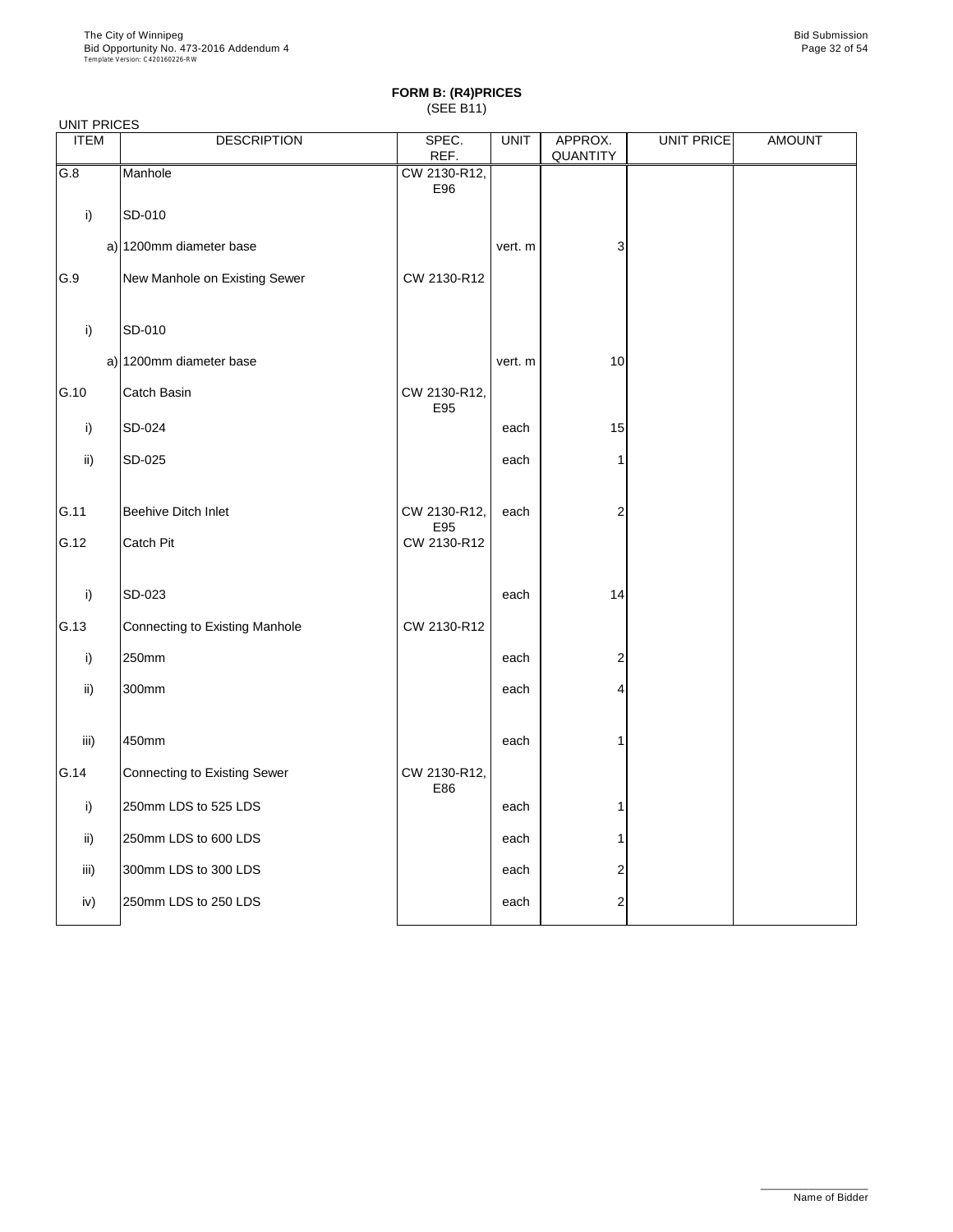| <b>UNIT PRICES</b> |                                                                       |                     |                |                     |            |               |
|--------------------|-----------------------------------------------------------------------|---------------------|----------------|---------------------|------------|---------------|
| <b>ITEM</b>        | <b>DESCRIPTION</b>                                                    | SPEC.<br>REF.       | <b>UNIT</b>    | APPROX.<br>QUANTITY | UNIT PRICE | <b>AMOUNT</b> |
| G.15               | Connecting to Existing Catch Basin                                    | CW 2130-R12         |                |                     |            |               |
| i)                 | 250mm                                                                 |                     | each           |                     |            |               |
| ii)                | 300mm                                                                 |                     | each           | 2                   |            |               |
| G.16               | Adjustment of Catch Basin Frames                                      | CW 3210-R7          | each           | 3                   |            |               |
| G.17               | Abandoning Existing Sewers with Cement-<br>Stabilized Flowable Fill   | CW 2130-R12,<br>E93 | m <sup>3</sup> | 9                   |            |               |
| G.18               | Removal of Existing Catch Basins                                      | CW 2130-R12,<br>E94 | each           | 10                  |            |               |
| G.19               | Removal of Existing Catch Pits                                        | CW 2130-R12,<br>E94 | each           | 7                   |            |               |
| G.20               | Sewer Inspection                                                      | CW 2145-R3          |                |                     |            |               |
| i)                 | 250mm to 900mm                                                        |                     | m              | 485                 |            |               |
| G.21               | Manhole Inspection                                                    | CW 2145-R3          | each           |                     |            |               |
| G.22               | Beehive Inlet Cover for Manhole                                       | E96                 | each           | 2                   |            |               |
|                    | <b>WILKES INTERSECTION-UNDERGROUND WORKS</b>                          |                     |                |                     |            |               |
| G                  |                                                                       |                     |                |                     | Subtotal:  |               |
| н                  | BGSA-UNDERGROUND WORKS/TAYLOR AVENUE EAST-UNDERGROUND<br><b>WORKS</b> |                     |                |                     |            |               |
|                    | <b>ASSOCIATED DRAINAGE AND</b><br><b>UNDERGROUND WORKS</b>            |                     |                |                     |            |               |
|                    | <b>WATERMAINS</b>                                                     |                     |                |                     |            |               |
| H.1                | Watermain                                                             | CW 2110-R11         |                |                     |            |               |
| i)                 | 150mm                                                                 |                     |                |                     |            |               |
|                    | a) trenchless installation                                            |                     | m              | 145                 |            |               |
| ii)                | 200mm                                                                 |                     |                |                     |            |               |
|                    | a) trenchless installation                                            |                     | m              | 410                 |            |               |
| H.2                | <b>Hydrant Assembly</b>                                               | CW 2110-R11         |                |                     |            |               |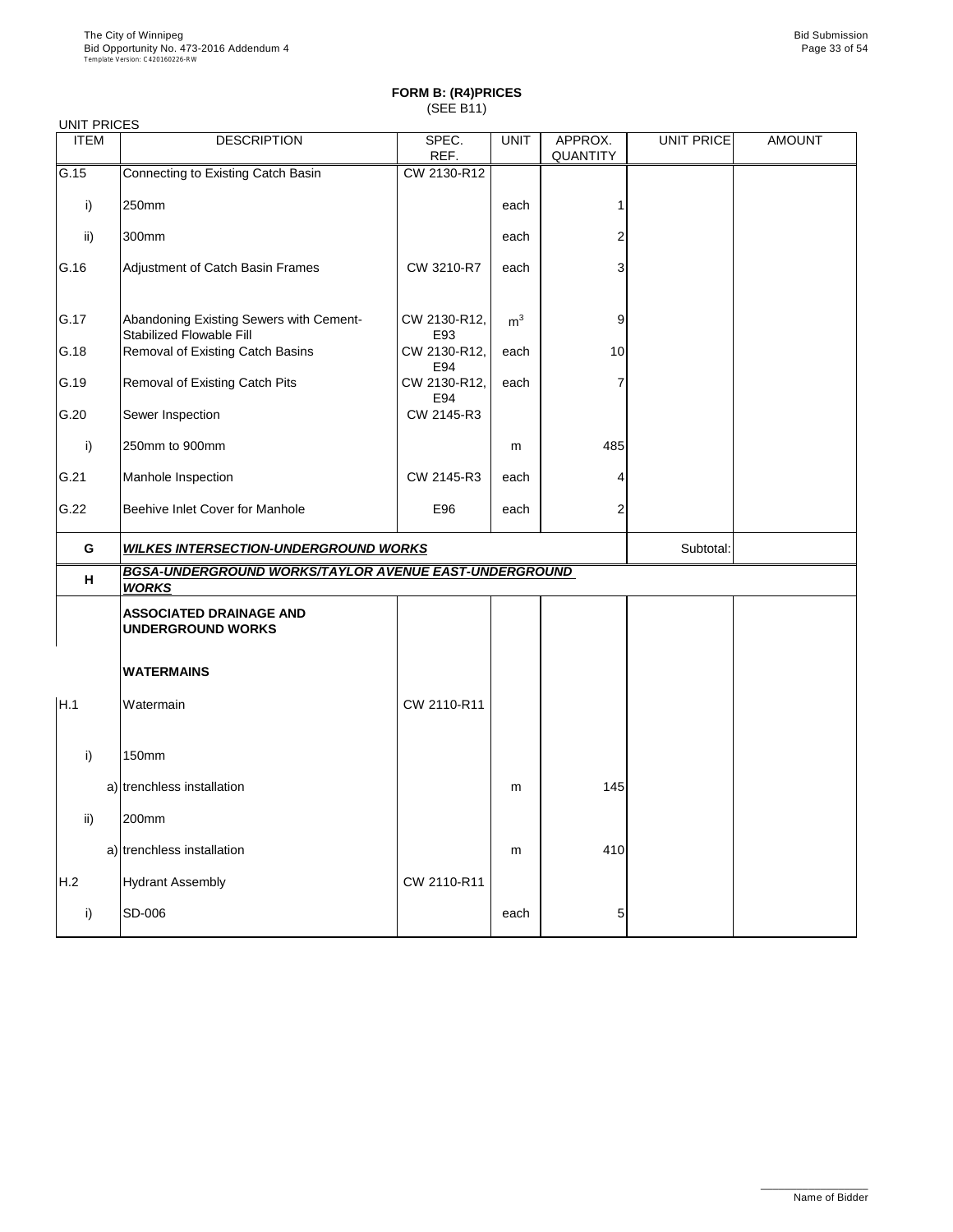| <b>UNIT PRICES</b> |                            |                                                                       |                     |             |                     |                   |               |
|--------------------|----------------------------|-----------------------------------------------------------------------|---------------------|-------------|---------------------|-------------------|---------------|
| <b>ITEM</b>        |                            | <b>DESCRIPTION</b>                                                    | SPEC.<br>REF.       | <b>UNIT</b> | APPROX.<br>QUANTITY | <b>UNIT PRICE</b> | <b>AMOUNT</b> |
| H.3                |                            | New Hydrant Assembly on Existing Watermain                            | CW-2110-R11,<br>E89 |             |                     |                   |               |
| i)                 | SD-006                     |                                                                       |                     | each        | 1                   |                   |               |
| ii)                | SD-007                     |                                                                       |                     | each        | $\overline{2}$      |                   |               |
| H.4                |                            | Watermain Valve                                                       | CW 2110-R11         |             |                     |                   |               |
| i)                 | 150mm                      |                                                                       |                     | each        | 3                   |                   |               |
| ii)                | 200mm                      |                                                                       |                     | each        | 3                   |                   |               |
| H.5                | Fittings                   |                                                                       | CW 2110-R11         |             |                     |                   |               |
| i)                 | Tees                       |                                                                       |                     |             |                     |                   |               |
|                    |                            | a) 200mm X 200mm X 150mm                                              |                     | each        | 3                   |                   |               |
| ii)                |                            | Bends (SD-004)                                                        |                     |             |                     |                   |               |
|                    | a) $150$ mm - $45^{\circ}$ |                                                                       |                     | each        | $\overline{2}$      |                   |               |
|                    |                            | b) 200mm - 11 $1/4^{\circ}$                                           |                     | each        | 2                   |                   |               |
|                    |                            | c) 200mm - 22 $1/2^{\circ}$                                           |                     | each        | 3                   |                   |               |
|                    | d) $200$ mm - $45^{\circ}$ |                                                                       |                     | each        | 2                   |                   |               |
| iii)               |                            | Bends (SD-005)                                                        |                     |             |                     |                   |               |
|                    | a) $50$ mm - 45°           |                                                                       |                     | each        | 4                   |                   |               |
|                    | b) $150$ mm - $45^{\circ}$ |                                                                       |                     | each        | 6                   |                   |               |
|                    | c) $200$ mm - $45^{\circ}$ |                                                                       |                     | each        | 2                   |                   |               |
| iv)                | Couplings                  |                                                                       |                     |             |                     |                   |               |
|                    | a) $150mm$                 |                                                                       |                     | each        | 3                   |                   |               |
|                    | b) $ 200$ mm               |                                                                       |                     | each        | 3                   |                   |               |
| H.6                |                            | <b>Water Services</b>                                                 | CW 2110-R11         |             |                     |                   |               |
| i)                 | 19mm                       |                                                                       |                     |             |                     |                   |               |
| ii)                | 50mm                       | a) trenchless installation, Class B sand bedding,<br>Class 1 backfill |                     | m           | 10                  |                   |               |
|                    |                            | a) trenchless installation                                            |                     | m           | 35                  |                   |               |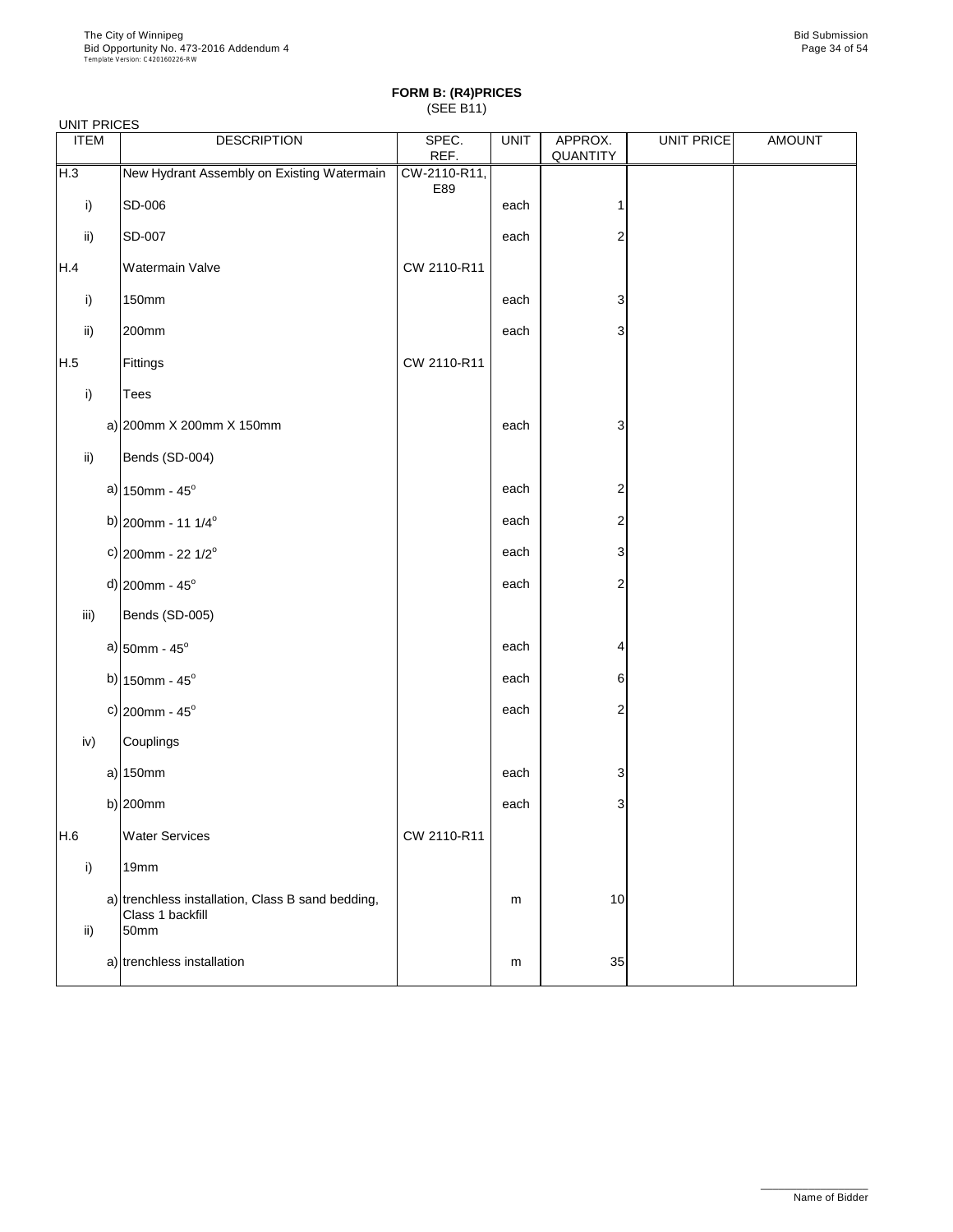|             | <b>UNIT PRICES</b>                                                                                                 |                     |             |                     |                   |               |  |  |  |  |
|-------------|--------------------------------------------------------------------------------------------------------------------|---------------------|-------------|---------------------|-------------------|---------------|--|--|--|--|
| <b>ITEM</b> | <b>DESCRIPTION</b>                                                                                                 | SPEC.<br>REF.       | <b>UNIT</b> | APPROX.<br>QUANTITY | <b>UNIT PRICE</b> | <b>AMOUNT</b> |  |  |  |  |
| H.7         | <b>Corporation Stops</b>                                                                                           | CW 2110-R11         |             |                     |                   |               |  |  |  |  |
| i)          | 19mm                                                                                                               |                     | each        | 1                   |                   |               |  |  |  |  |
| ii)         | 50mm                                                                                                               |                     | each        |                     |                   |               |  |  |  |  |
| H.8         | Curb Stops - Replace Existing                                                                                      | CW 2110-R11         |             |                     |                   |               |  |  |  |  |
| i)          | 19mm                                                                                                               |                     | each        |                     |                   |               |  |  |  |  |
| ii)         | 50mm                                                                                                               |                     | each        |                     |                   |               |  |  |  |  |
| H.9         | Curb Stop Boxes - Replace Existing                                                                                 | CW 2110-R11         |             |                     |                   |               |  |  |  |  |
| i)          | 19mm                                                                                                               |                     | each        |                     |                   |               |  |  |  |  |
| ii)         | 50mm                                                                                                               |                     | each        |                     |                   |               |  |  |  |  |
| H.10        | Watermain and Water Service Insulation                                                                             | CW 2110-R11         |             |                     |                   |               |  |  |  |  |
| i)          | Under Roadway Excavation (SD-018)                                                                                  |                     |             |                     |                   |               |  |  |  |  |
|             | a) 100mm thick x 3000mm wide                                                                                       |                     | m           | 35                  |                   |               |  |  |  |  |
| H.11<br>i)  | Connecting to Existing Watermains and Large<br><b>Diameter Water Services</b><br>Inline connection - plug existing | CW 2110-R11         |             |                     |                   |               |  |  |  |  |
|             | a) $200$ mm                                                                                                        |                     | each        | 1                   |                   |               |  |  |  |  |
| ii)         | In-line connection - no plug existing                                                                              |                     |             |                     |                   |               |  |  |  |  |
|             | a) $150mm$                                                                                                         |                     | each        | 3                   |                   |               |  |  |  |  |
|             | b) $200$ mm                                                                                                        |                     | each        | 2                   |                   |               |  |  |  |  |
| H.12        | Connecting Existing Copper Water Services to<br>New Watermains                                                     | CW 2110-R11         |             |                     |                   |               |  |  |  |  |
| i)          | 12mm                                                                                                               |                     | each        |                     |                   |               |  |  |  |  |
| ii)         | 50mm                                                                                                               |                     | each        | 1                   |                   |               |  |  |  |  |
| H.13        | Abandoning Large Diameter Water Services                                                                           | CW 2110-R11         |             |                     |                   |               |  |  |  |  |
| i)          | 150mm                                                                                                              |                     | each        | 3                   |                   |               |  |  |  |  |
| H.14        | Abandoning Small Diameter Water Services                                                                           | CW 2110-R11         |             |                     |                   |               |  |  |  |  |
| i)          | 50mm                                                                                                               |                     | each        | 1                   |                   |               |  |  |  |  |
| H.15        | Adjust, Relocate Existing Hydrant and Plug<br>Drain                                                                | CW 2110-R11,<br>E88 | each        | 1                   |                   |               |  |  |  |  |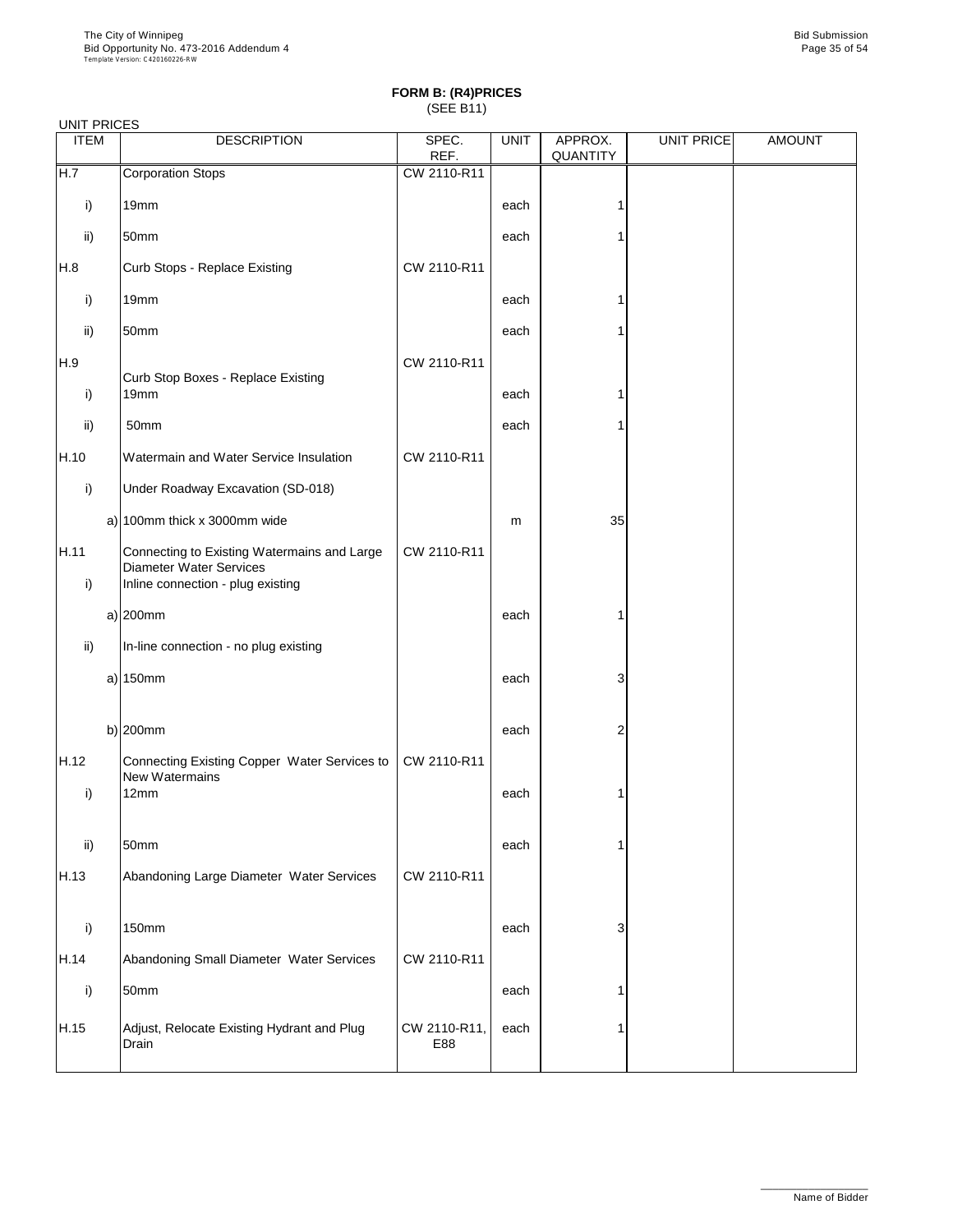| <b>UNIT PRICES</b> |                                                                                     |                                       |             |                     |            |               |
|--------------------|-------------------------------------------------------------------------------------|---------------------------------------|-------------|---------------------|------------|---------------|
| <b>ITEM</b>        | <b>DESCRIPTION</b>                                                                  | SPEC.<br>REF.                         | <b>UNIT</b> | APPROX.<br>QUANTITY | UNIT PRICE | <b>AMOUNT</b> |
| H.16               | 10.9 Kilogram Sacrificial Zinc Anode                                                |                                       |             |                     |            |               |
| i)                 | on metallic watermains                                                              |                                       | each        | 8                   |            |               |
|                    | <b>GRAVITY SEWERS</b>                                                               |                                       |             |                     |            |               |
| H.17               | <b>Combined Sewers</b>                                                              | CW 2130-R12,<br>E82, E83, E84,<br>E85 |             |                     |            |               |
| i)                 | 300mm                                                                               |                                       |             |                     |            |               |
|                    | a) trenchless installation SDR35                                                    |                                       | m           | 125                 |            |               |
| H.18               | <b>Land Drainage Sewers</b>                                                         | CW 2130-R12                           |             |                     |            |               |
| i)                 | 250mm                                                                               |                                       |             |                     |            |               |
|                    | a) trench or trenchless installation SDR35                                          | E83.13                                | m           | 350                 |            |               |
| ii)                | 300mm                                                                               |                                       |             |                     |            |               |
|                    | a) trench or trenchless installation C76-III or<br><b>SDR35</b>                     | E83.13                                | m           | 600                 |            |               |
|                    | b) trenchless installation C76-V (CN ROW)                                           |                                       | m           | 100                 |            |               |
| iii)               | 375mm                                                                               |                                       |             |                     |            |               |
| iv)                | a) trench or trenchless installation C76-IV or<br>SDR35<br>450mm                    | E83.13                                | m           | 160                 |            |               |
| V)                 | a) trench or trenchless installation C76-IV or<br>SDR35<br>525mm                    | E83.13                                | m           | 190                 |            |               |
|                    | a) trench or trenchless installation C76-IV or<br>SDR35                             | E83.13                                | m           | 75                  |            |               |
| vi)                | 1050mm                                                                              |                                       |             |                     |            |               |
|                    | a) trench or trenchless installation C76-IV or<br>SDR35                             | E83.13                                | m           | 80                  |            |               |
|                    | b) trenchless installation C76-V (CN ROW)                                           |                                       | m           | 55                  |            |               |
| H.19<br>i)         | Pre-Insulated Heat Traced Leads<br><b>Land Drainage Sewers</b><br>250mm             | CW 2130-R12,<br>E97                   |             |                     |            |               |
| $\mathsf{ii}$      | a) trench installation, SDR35, Class B sand<br>bedding, Class 2 backfill<br>300mm   |                                       | m           | 50                  |            |               |
| H.20               | a) trench installation, SDR35, Class B sand<br>bedding, Class 2 backfill<br>Manhole | CW 2130-R12,<br>E96                   | m           | 50                  |            |               |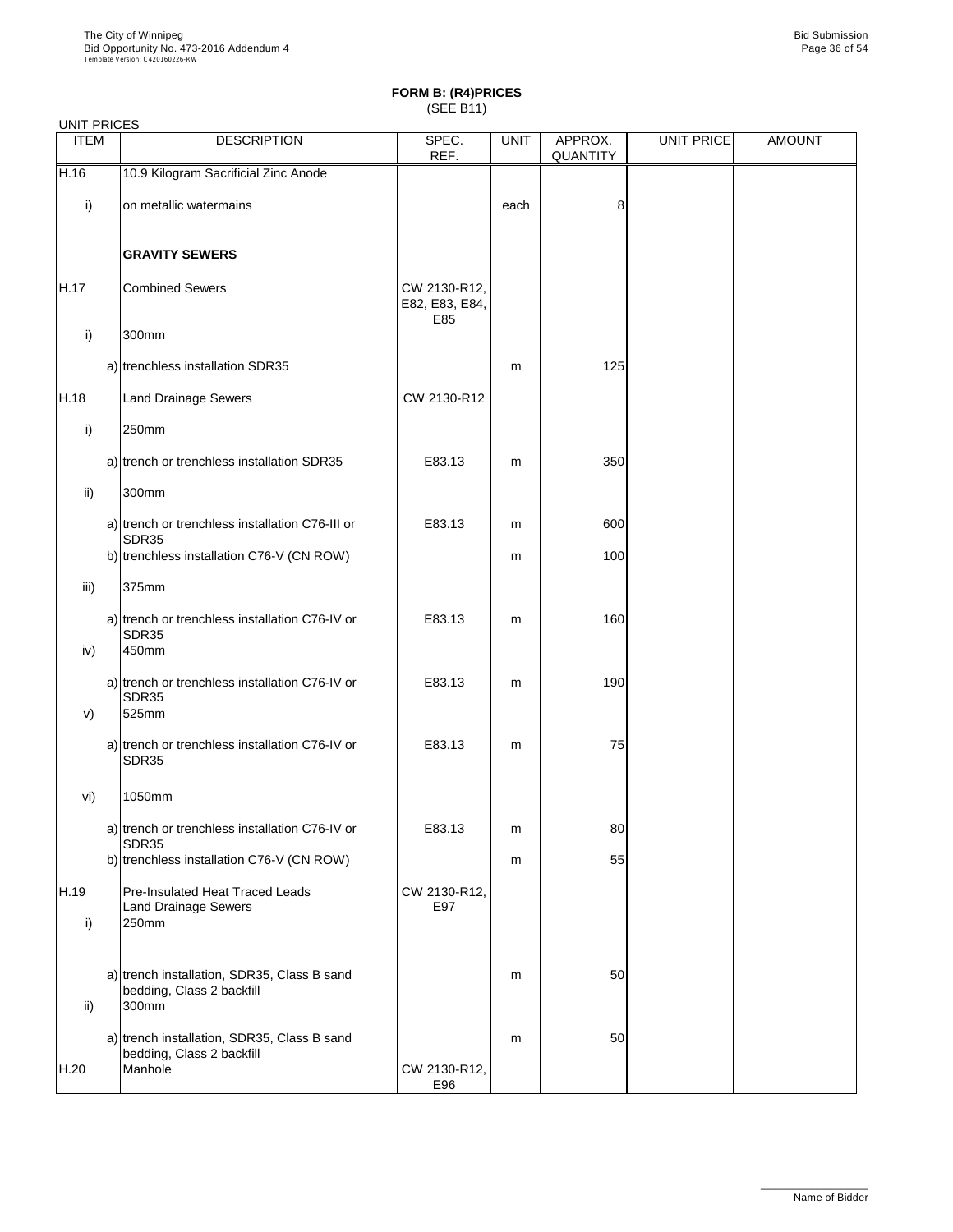| <b>UNIT PRICES</b> |                                                                     |                     |                |                     |                   |               |
|--------------------|---------------------------------------------------------------------|---------------------|----------------|---------------------|-------------------|---------------|
| <b>ITEM</b>        | <b>DESCRIPTION</b>                                                  | SPEC.<br>REF.       | <b>UNIT</b>    | APPROX.<br>QUANTITY | <b>UNIT PRICE</b> | <b>AMOUNT</b> |
| i)                 | SD-010                                                              |                     |                |                     |                   |               |
|                    | a) 1200mm diameter base                                             |                     | vert. m        | 47                  |                   |               |
|                    | b) 1500mm diameter base                                             |                     | vert. m        | 9                   |                   |               |
|                    | c) 2400mm diameter base                                             |                     | each           | 6                   |                   |               |
|                    | d) 3050mm diameter base                                             |                     | each           |                     |                   |               |
| H.21               | Catch Basin                                                         | CW 2130-R12,<br>E95 |                |                     |                   |               |
| i)                 | SD-024                                                              |                     | each           | 41                  |                   |               |
| ii)                | SD-025                                                              |                     | each           | 3                   |                   |               |
| H.22               | <b>Beehive Ditch Inlet</b>                                          | CW 2130-R12,<br>E95 | each           | 16                  |                   |               |
| H.23               | Catch Pit                                                           | CW 2130-R12         |                |                     |                   |               |
| i)                 | SD-023                                                              |                     | each           | 34                  |                   |               |
| H.24               | Connecting to Existing Manhole                                      | CW 2130-R12         |                |                     |                   |               |
| i)                 | 250mm                                                               |                     | each           |                     |                   |               |
| ii)                | 300mm                                                               |                     | each           | 2                   |                   |               |
| H.25               | Connecting to Existing Catch Basin                                  | CW 2130-R12         |                |                     |                   |               |
| i)                 | 250mm                                                               |                     | each           | 2                   |                   |               |
| H.26               | <b>Connecting to Existing Sewer</b>                                 | CW 2130-R12,<br>E86 |                |                     |                   |               |
| i)                 | 250mm LDS to 525 CS                                                 |                     | each           | 2                   |                   |               |
| ii)                | 300mm LDS to 300 LDS                                                |                     | each           | 3                   |                   |               |
| H.27               | Abandoning Existing Sewers with Cement-<br>Stabilized Flowable Fill | CW 2130-R12,<br>E93 | m <sup>3</sup> | 45                  |                   |               |
| H.28               | Removal of Existing Manholes                                        | CW 2130-R12,<br>E94 | each           | 4                   |                   |               |
| H.29               | Removal of Existing Catch Basins                                    | CW 2130-R12,<br>E94 | each           | 7                   |                   |               |
| H.30               | Removal of Existing Catch Pits                                      | CW 2130-R12,<br>E94 | each           | 6                   |                   |               |
| H.31               | Sewer Inspection                                                    | CW 2145-R3          |                |                     |                   |               |
| i)                 | 250mm to 900mm                                                      |                     | m              | 1600                |                   |               |
| ii)                | larger than 900mm and egg shaped                                    |                     | m              | 135                 |                   |               |
| H.32               | Manhole Inspection                                                  | CW 2145-R3          | each           | 25                  |                   |               |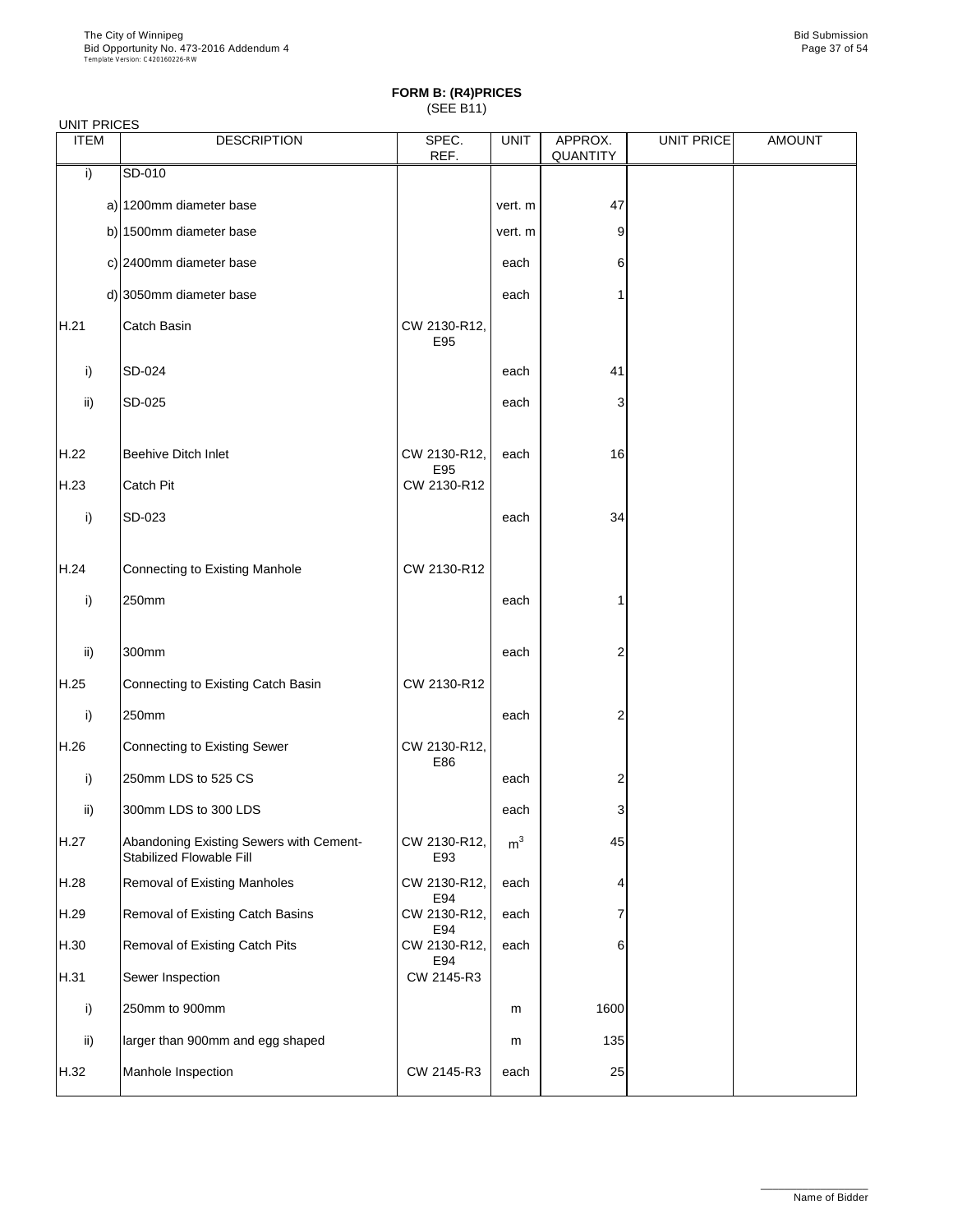| <b>UNIT PRICES</b> |                                                                       |               |                |                            |                   |               |
|--------------------|-----------------------------------------------------------------------|---------------|----------------|----------------------------|-------------------|---------------|
| <b>ITEM</b>        | <b>DESCRIPTION</b>                                                    | SPEC.<br>REF. | <b>UNIT</b>    | APPROX.<br><b>QUANTITY</b> | <b>UNIT PRICE</b> | <b>AMOUNT</b> |
| H.33               | Remove Existing Culvert                                               | CW 3610-R5    | m              | 110                        |                   |               |
| H.34               | Dispose of Existing Culvert                                           | CW 3610-R5    | m              | 110                        |                   |               |
| H.35               | Grouted Rip-Rap Channel                                               | CW 3615       | m <sup>3</sup> | 18                         |                   |               |
| H.36               | Beehive Inlet Cover for Manhole                                       | E96           | each           | 3                          |                   |               |
|                    | <b>MISCELLANEOUS</b>                                                  |               |                |                            |                   |               |
| H.37               | Concrete Pipe Three-Edge Bearing Test                                 | CW 2130       |                |                            |                   |               |
| i)                 | 300 mm                                                                |               |                |                            |                   |               |
|                    | a) Class III                                                          |               | each           | 1                          |                   |               |
|                    | b) Class V                                                            |               | each           | 1                          |                   |               |
| ii)                | 375 mm                                                                |               |                |                            |                   |               |
|                    | a) Class IV                                                           |               | each           | 1                          |                   |               |
| iii)               | 450 mm                                                                |               |                |                            |                   |               |
|                    | a) Class III                                                          |               | each           | 1                          |                   |               |
|                    | b) Class IV                                                           |               | each           | 1                          |                   |               |
| iv)                | 525 mm                                                                |               |                |                            |                   |               |
|                    | a) Class III                                                          |               | each           | 1                          |                   |               |
|                    | b) Class IV                                                           |               | each           | 1                          |                   |               |
| V)                 | 750 mm                                                                |               |                |                            |                   |               |
|                    | a) Class III                                                          |               | each           | 1                          |                   |               |
| vi)                | 900 mm                                                                |               |                |                            |                   |               |
|                    | a) Class III                                                          |               | each           | 1                          |                   |               |
| vii)               | 1050 mm                                                               |               |                |                            |                   |               |
|                    | a) Class III                                                          |               | each           | 1                          |                   |               |
|                    | b) Class IV                                                           |               | each           | 1                          |                   |               |
|                    | c) Class V                                                            |               | each           | 1                          |                   |               |
| viii)              | 1200 mm                                                               |               |                |                            |                   |               |
|                    | a) Class III                                                          |               | each           | 1                          |                   |               |
|                    | b) Class IV                                                           |               | each           | 1                          |                   |               |
|                    | c) Class V                                                            |               | each           | 1                          |                   |               |
| н                  | BGSA-UNDERGROUND WORKS/TAYLOR AVENUE EAST-UNDERGROUND<br><b>WORKS</b> |               | Subtotal:      |                            |                   |               |
| L                  | <b>DETOUR-UNDERGROUND WORKS</b>                                       |               |                |                            |                   |               |
|                    |                                                                       |               |                |                            |                   |               |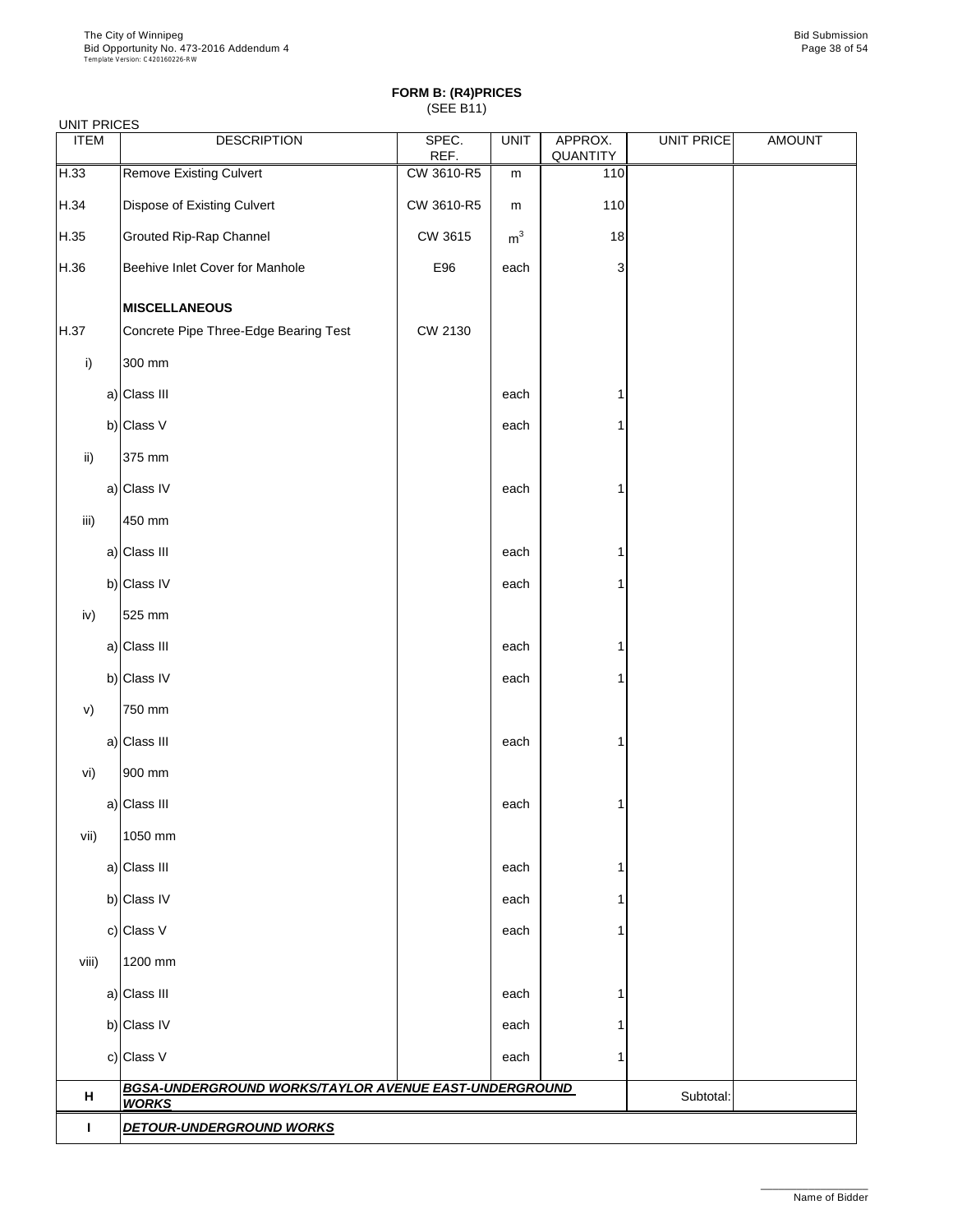|      | <b>ITEM</b> | <b>DESCRIPTION</b>                                                  | SPEC.                                 | <b>UNIT</b>    | APPROX.        | <b>UNIT PRICE</b> | <b>AMOUNT</b> |
|------|-------------|---------------------------------------------------------------------|---------------------------------------|----------------|----------------|-------------------|---------------|
|      |             |                                                                     | REF.                                  |                | QUANTITY       |                   |               |
|      |             | <b>ASSOCIATED DRAINAGE AND</b><br><b>UNDERGROUND WORKS</b>          |                                       |                |                |                   |               |
|      |             | <b>GRAVITY SEWERS</b>                                               |                                       |                |                |                   |               |
| II.1 |             | <b>Land Drainage Sewers</b>                                         | CW 2130-R12,<br>E82, E83, E84,<br>E85 |                |                |                   |               |
|      | i)          | 250mm                                                               |                                       |                |                |                   |               |
|      |             | a) trench or trenchless installation SDR35                          | E83.13                                | m              | 110            |                   |               |
|      | ii)         | 300mm                                                               |                                       |                |                |                   |               |
|      |             | a) trench or trenchless installation C76-III or<br>SDR35            | E83.13                                | m              | 150            |                   |               |
| 1.2  |             | Catch Basin                                                         | CW 2130-R12,<br>E95                   |                |                |                   |               |
|      | i)          | SD-024                                                              |                                       | each           | 4              |                   |               |
| 1.3  |             | Beehive Ditch Inlet                                                 | CW 2130-R12<br>E95                    | each           | 2              |                   |               |
| 1.4  |             | <b>Catch Pit</b>                                                    | CW 2130-R12                           |                |                |                   |               |
|      | i)          | SD-023                                                              |                                       | each           | $\overline{2}$ |                   |               |
| 1.5  |             | Connecting to Existing Manhole                                      | CW 2130-R12                           |                |                |                   |               |
|      |             |                                                                     |                                       |                |                |                   |               |
|      | i)          | 250mm                                                               |                                       | each           | 1              |                   |               |
|      | ii)         | 300mm                                                               |                                       | each           | 2              |                   |               |
| I.6  |             | <b>Connecting to Existing Sewer</b>                                 | CW 2130-R12,<br>E86                   |                |                |                   |               |
|      | i)          | 300mm LDS to 300 LDS                                                |                                       | each           | 1              |                   |               |
| I.7  |             | Abandoning Existing Sewers with Cement-<br>Stabilized Flowable Fill | CW 2130-R12,<br>E93                   | m <sup>3</sup> | 20             |                   |               |

#### UNIT PRICES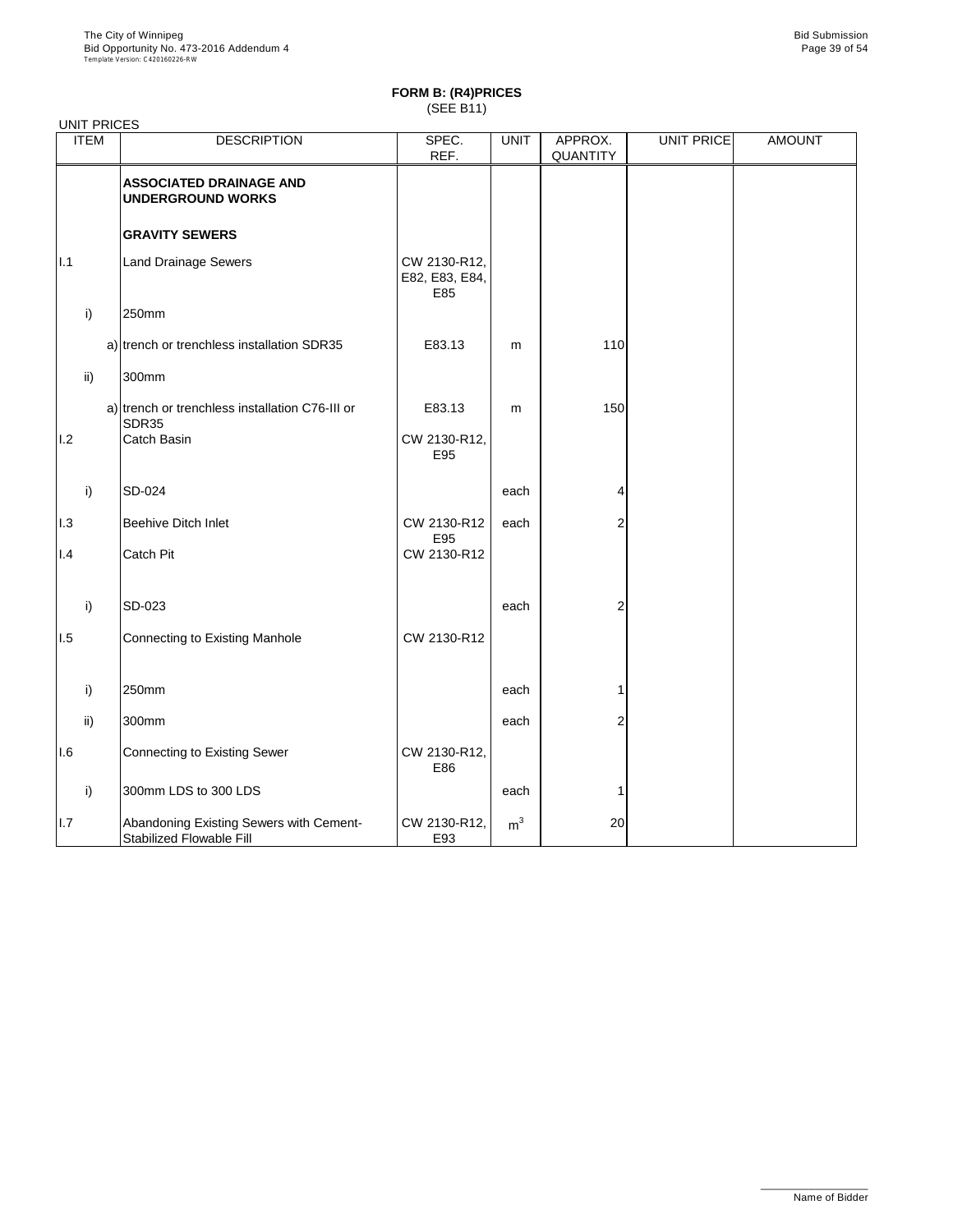| <b>UNIT PRICES</b> |                                                            |                                      |             |                     |                   |               |  |  |
|--------------------|------------------------------------------------------------|--------------------------------------|-------------|---------------------|-------------------|---------------|--|--|
| <b>ITEM</b>        | <b>DESCRIPTION</b>                                         | SPEC.<br>REF.                        | <b>UNIT</b> | APPROX.<br>QUANTITY | <b>UNIT PRICE</b> | <b>AMOUNT</b> |  |  |
| 1.8                | Removal of Existing Catch Basins                           | CW 2130-R12,<br>E94                  | each        | 6                   |                   |               |  |  |
| 1.9                | Removal of Existing Catch Pits                             | CW 2130-R12,<br>E94                  | each        | 2                   |                   |               |  |  |
| $ I.10\rangle$     | Sewer Inspection                                           | CW 2145-R3                           |             |                     |                   |               |  |  |
| i)                 | 250mm to 900mm                                             |                                      | m           | 260                 |                   |               |  |  |
| L                  | <b>DETOUR-UNDERGROUND WORKS</b>                            |                                      |             |                     | Subtotal:         |               |  |  |
| J                  | <b>MIDTOWN FEEDER MAIN PROTECTION</b>                      |                                      |             |                     |                   |               |  |  |
|                    | <b>ASSOCIATED DRAINAGE AND</b><br><b>UNDERGROUND WORKS</b> |                                      |             |                     |                   |               |  |  |
| J.1                | <b>FeederMain Protection</b>                               | CW 2110-R11<br>E80                   | l.s.        | 1                   |                   |               |  |  |
| J                  | <u>MIDTOWN FEEDER MAIN PROTECTION</u>                      |                                      | Subtotal:   |                     |                   |               |  |  |
| Κ                  | <b>GRANT INTERSECTION-UNDERGROUND WORKS</b>                |                                      |             |                     |                   |               |  |  |
|                    | <b>ASSOCIATED DRAINAGE AND</b><br><b>UNDERGROUND WORKS</b> |                                      |             |                     |                   |               |  |  |
|                    | <b>WATERMAINS</b>                                          |                                      |             |                     |                   |               |  |  |
| K.1                | Insulate Catch Basin                                       | E95                                  | each        | 2                   |                   |               |  |  |
| K.2                | Adjust, Relocate Existing Hydrant and Plug<br>Drain        | CW 2110-R11,<br>E88                  | each        |                     |                   |               |  |  |
|                    | <b>GRAVITY SEWERS</b>                                      |                                      |             |                     |                   |               |  |  |
| K.3                | <b>Land Drainage Sewers</b>                                | CW 2130-R12<br>E82, E83, E84,<br>E85 |             |                     |                   |               |  |  |
| i)                 | 250mm                                                      |                                      |             |                     |                   |               |  |  |
|                    | a) trench or trenchless installation SDR35                 | E83.13                               | m           | 40                  |                   |               |  |  |
| K.4                | Catch Basin                                                | CW 2130-R12,<br>E95                  |             |                     |                   |               |  |  |
| i)                 | SD-024                                                     |                                      | each        | 1                   |                   |               |  |  |
| ii)                | SD-025                                                     |                                      | each        | 2                   |                   |               |  |  |
| K.5                | <b>Catch Pit</b>                                           | CW 2130-R12                          |             |                     |                   |               |  |  |
| i)                 | SD-023                                                     |                                      | each        | $\overline{c}$      |                   |               |  |  |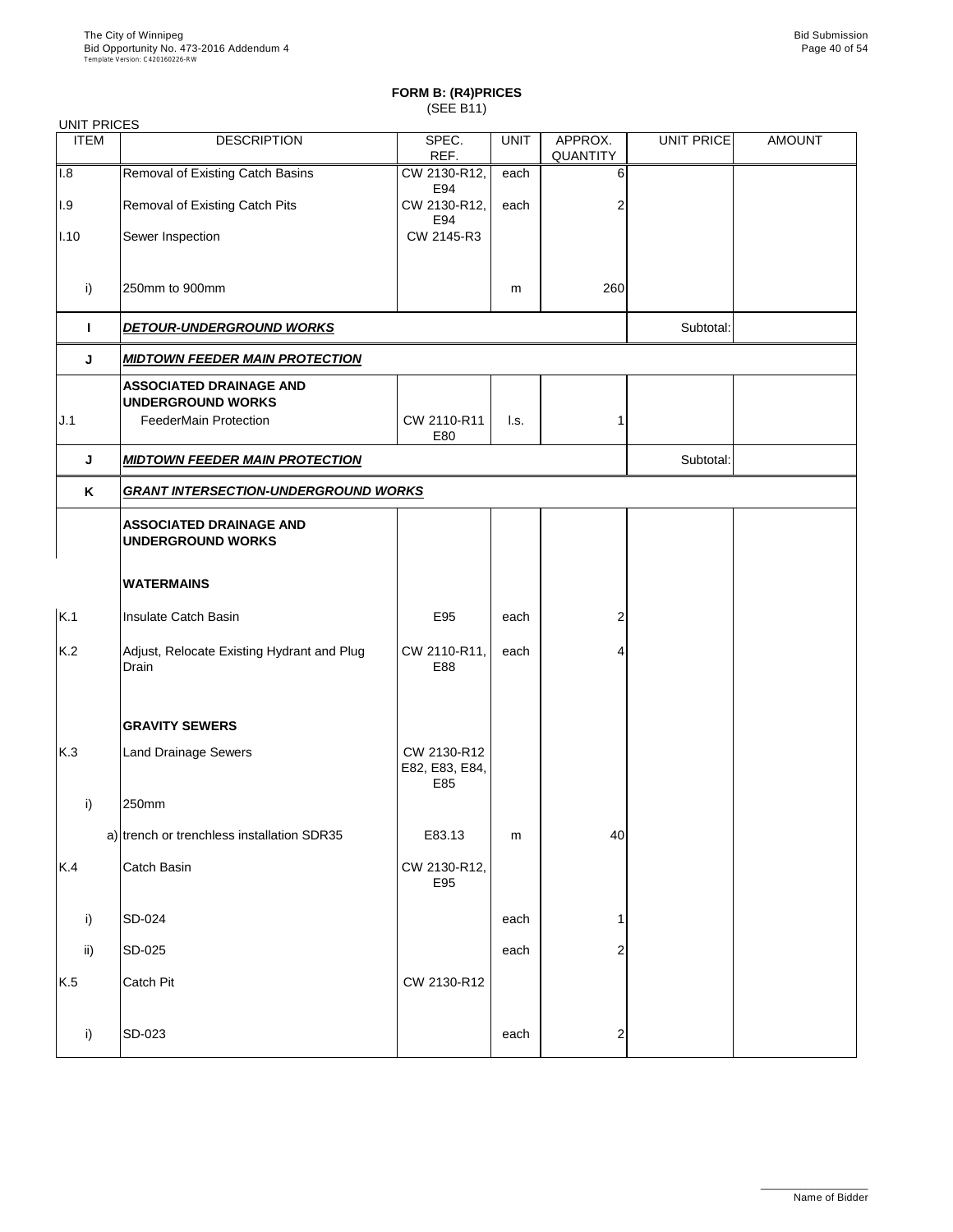| <b>UNIT PRICES</b> |                                                                         |                     |                |                     |                   |               |
|--------------------|-------------------------------------------------------------------------|---------------------|----------------|---------------------|-------------------|---------------|
| <b>ITEM</b>        | <b>DESCRIPTION</b>                                                      | SPEC.<br>REF.       | <b>UNIT</b>    | APPROX.<br>QUANTITY | <b>UNIT PRICE</b> | <b>AMOUNT</b> |
| K.6                | Remove and Replace Existing Catch Basin                                 | CW 2130-R12         |                |                     |                   |               |
|                    |                                                                         |                     |                |                     |                   |               |
| i)                 | SD-024                                                                  |                     | each           | 5                   |                   |               |
| ii)                | SD-025                                                                  |                     | each           |                     |                   |               |
| K.7                | Remove and Replace Existing Catch Pit                                   | CW 2130-R12         |                |                     |                   |               |
| i)                 | SD-023                                                                  |                     | each           | 2                   |                   |               |
| K.8                | Connecting to Existing Manhole                                          | CW 2130-R12         |                |                     |                   |               |
| i)                 | 250mm                                                                   |                     | each           |                     |                   |               |
| K.9                | Abandoning Existing Sewers with Cement-<br>Stabilized Flowable Fill     | CW 2130-R12,<br>E93 | m <sup>3</sup> | 2                   |                   |               |
| K.10               | Removal of Existing Catch Basins                                        | CW 2130-R12,<br>E94 | each           | 4                   |                   |               |
| K.11               | Removal of Existing Catch Pits                                          | CW 2130-R12,<br>E94 | each           | 2                   |                   |               |
| K.12               | Sewer Inspection                                                        | CW 2145-R3          |                |                     |                   |               |
| i)                 | 250mm to 900mm                                                          |                     | m              | 40                  |                   |               |
| K.13               | Adjustment of Catch Basin Frames                                        | CW 3210-R7          | each           | 2                   |                   |               |
| Κ                  | <b>GRANT INTERSECTION-UNDERGROUND WORKS</b>                             |                     |                |                     | Subtotal:         |               |
| L                  | <u>TAYLOR AVENUE WEST-UNDERGROUND WORKS</u>                             |                     |                |                     |                   |               |
|                    | <b>ASSOCIATED DRAINAGE AND</b><br><b>UNDERGROUND WORKS</b>              |                     |                |                     |                   |               |
|                    | <b>WATERMAINS</b>                                                       |                     |                |                     |                   |               |
| L.1                | Watermain and Water Service Insulation                                  | CW 2110-R11         |                |                     |                   |               |
| i)                 | In a trench (SD - 018)                                                  |                     |                |                     |                   |               |
|                    | a) 75mm thick                                                           |                     | m              | 165                 |                   |               |
| L.2                | Insulate Catch Basin                                                    | E95                 | each           | 7                   |                   |               |
| L.3<br>i)          | Regrading of Existing Sewer Service - Up to 1.5<br>metres Long<br>150mm | CW 2110-R11,<br>E92 | each           | 3                   |                   |               |
| L.4                | Regrading of Existing Sewer Service - Longer<br>Than 1.5 metres         | CW 2110-R11,<br>E92 |                |                     |                   |               |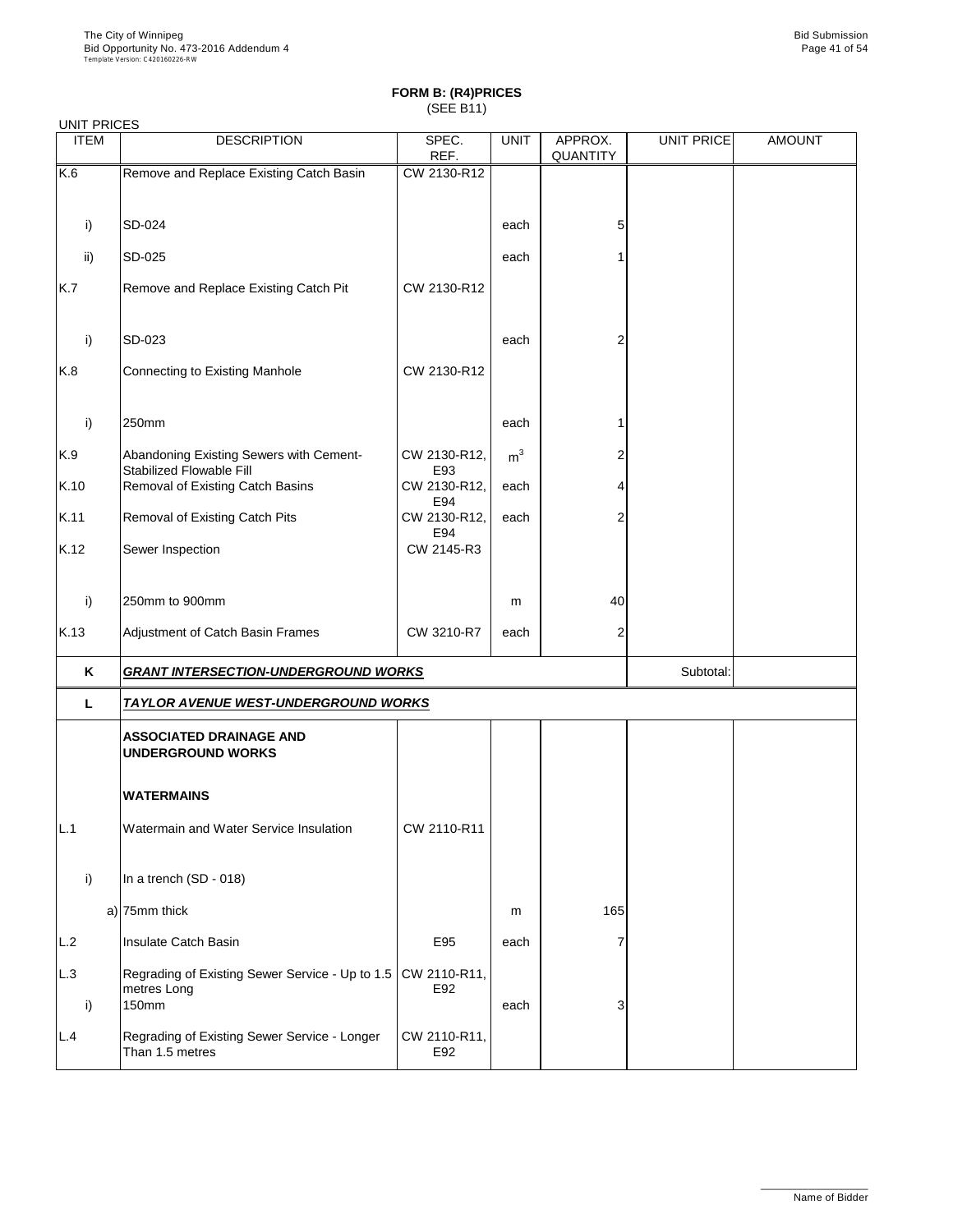|               | <b>UNIT PRICES</b>                                                 |                                       |             |                     |                   |               |  |  |  |  |
|---------------|--------------------------------------------------------------------|---------------------------------------|-------------|---------------------|-------------------|---------------|--|--|--|--|
| <b>ITEM</b>   | <b>DESCRIPTION</b>                                                 | SPEC.<br>REF.                         | <b>UNIT</b> | APPROX.<br>QUANTITY | <b>UNIT PRICE</b> | <b>AMOUNT</b> |  |  |  |  |
| i)            | 150mm                                                              |                                       | m           | 55                  |                   |               |  |  |  |  |
| L.5           | Adjust, Relocate Existing Hydrant and Plug<br>Drain                | CW 2110-R11<br>E88                    | each        | 13                  |                   |               |  |  |  |  |
| L.6           | Watermain Vertical Re-alignment                                    | CW 2110-R11<br>E90                    |             |                     |                   |               |  |  |  |  |
| i)            | 150mm                                                              |                                       | each        | $\overline{2}$      |                   |               |  |  |  |  |
| ii)           | 250mm                                                              |                                       | each        | 1                   |                   |               |  |  |  |  |
| iii)          | 400mm                                                              |                                       | each        | 1                   |                   |               |  |  |  |  |
|               | <b>GRAVITY SEWERS</b>                                              |                                       |             |                     |                   |               |  |  |  |  |
| L.7           | <b>Land Drainage Sewers</b>                                        | CW 2130-R12,<br>E82, E83, E84,<br>E85 |             |                     |                   |               |  |  |  |  |
| i)            | 250mm                                                              |                                       |             |                     |                   |               |  |  |  |  |
|               | a) trench or trenchless installation SDR35                         | E83.13                                | m           | 530                 |                   |               |  |  |  |  |
| $\mathsf{ii}$ | 300mm                                                              |                                       |             |                     |                   |               |  |  |  |  |
| iii)          | a) trench or trenchless installation C76-III or<br>SDR35<br>450mm  | E83.13                                | m           | 110                 |                   |               |  |  |  |  |
| iv)           | a) trench or trenchless installation C76-III or<br>SDR35<br>525mm  | E83.13                                | m           | 95                  |                   |               |  |  |  |  |
| V)            | a) trench or trenchless installation C76-III or<br>SDR35<br>750mm  | E83.13                                | m           | 110                 |                   |               |  |  |  |  |
| vi)           | a) trench or trenchless installation C76-III or<br>SDR35<br>900mm  | E83.13                                | m           | 135                 |                   |               |  |  |  |  |
| vii)          | a) trench or trenchless installation C76-III or<br>SDR35<br>1050mm | E83.13                                | m           | 525                 |                   |               |  |  |  |  |
|               | a) trench or trenchless installation C76-III or                    | E83.13                                | m           | 200                 |                   |               |  |  |  |  |
| L.8           | SDR35<br>Manhole                                                   | CW 2130-R12,                          |             |                     |                   |               |  |  |  |  |
| i)            | SD-010                                                             | E96                                   |             |                     |                   |               |  |  |  |  |
|               | a) 1200mm diameter base                                            |                                       | vert. m     | 9                   |                   |               |  |  |  |  |
|               | b) 1500mm diameter base                                            |                                       | vert. m     | 6                   |                   |               |  |  |  |  |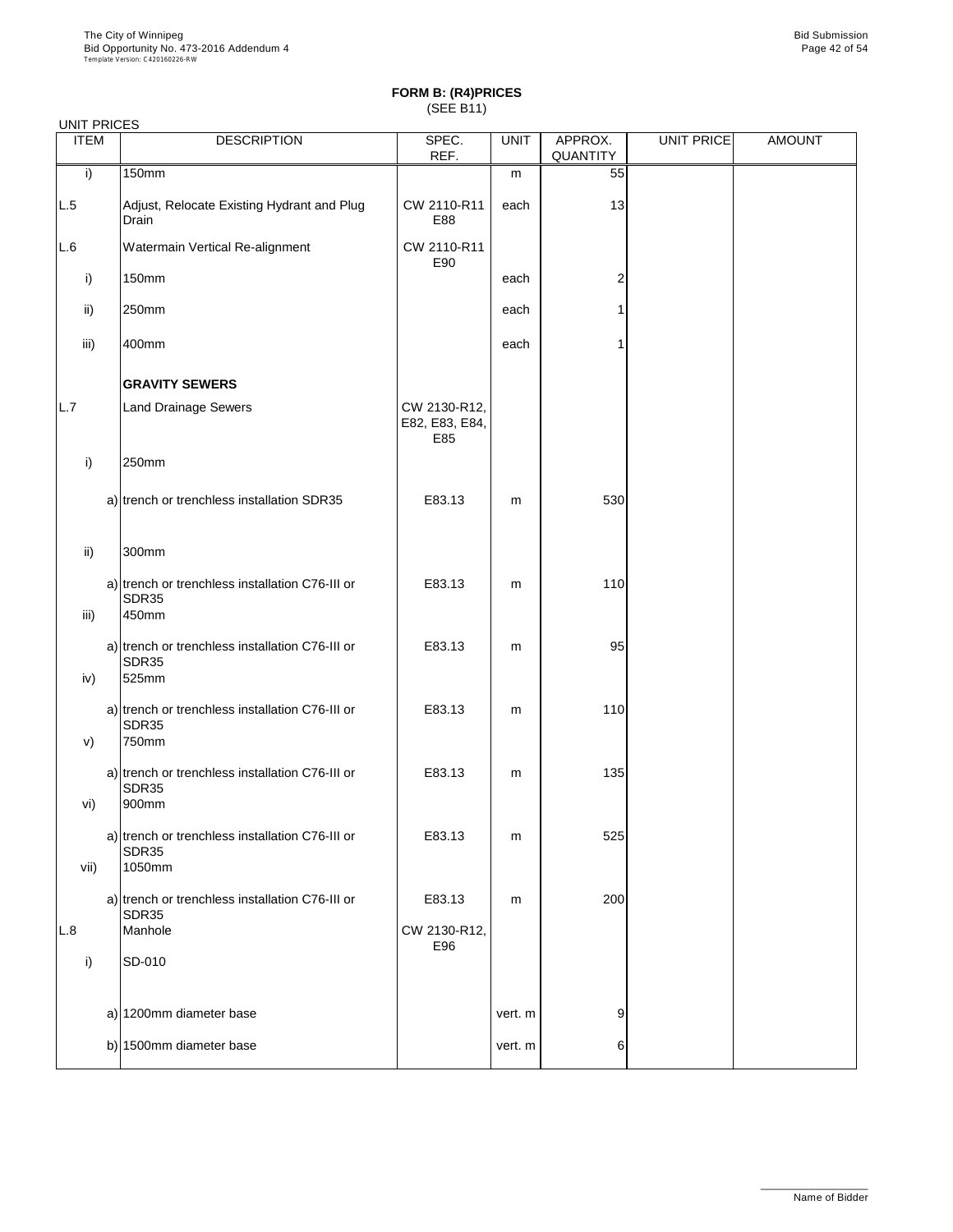|             | <b>UNIT PRICES</b>                                                  |                     |                |                     |                   |               |  |  |  |  |
|-------------|---------------------------------------------------------------------|---------------------|----------------|---------------------|-------------------|---------------|--|--|--|--|
| <b>ITEM</b> | <b>DESCRIPTION</b>                                                  | SPEC.<br>REF.       | <b>UNIT</b>    | APPROX.<br>QUANTITY | <b>UNIT PRICE</b> | <b>AMOUNT</b> |  |  |  |  |
|             | c) 1800mm diameter base                                             |                     | vert. m        | 27                  |                   |               |  |  |  |  |
|             | d) 2100mm diameter base                                             |                     | vert. m        | 11                  |                   |               |  |  |  |  |
| L.9         | Catch Basin                                                         | CW 2130-R12,<br>E95 |                |                     |                   |               |  |  |  |  |
| i)          | SD-024                                                              |                     | each           | 23                  |                   |               |  |  |  |  |
| ii)         | SD-025                                                              |                     | each           | $\overline{2}$      |                   |               |  |  |  |  |
| L.10        | Catch Pit                                                           | CW 2130-R12         |                |                     |                   |               |  |  |  |  |
| i)          | SD-023                                                              |                     | each           | 7                   |                   |               |  |  |  |  |
| L.11        | Connecting to Existing Catch Basin                                  | CW 2130-R12         |                |                     |                   |               |  |  |  |  |
| i)          | 250mm                                                               |                     | each           | 5                   |                   |               |  |  |  |  |
| L.12        | <b>Connecting to Existing Sewer</b>                                 | CW 2130-R12,<br>E86 |                |                     |                   |               |  |  |  |  |
| i)          | 900mm LDS to 900 LDS                                                |                     | each           | 1                   |                   |               |  |  |  |  |
| ii)         | 1050mm LDS to 1050 LDS                                              |                     | each           | $\mathbf{1}$        |                   |               |  |  |  |  |
| L.13        | Abandoning Existing Sewers with Cement-<br>Stabilized Flowable Fill | CW 2130-R12,<br>E93 | m <sup>3</sup> | 30                  |                   |               |  |  |  |  |
| L.14        | Removal of Existing Catch Basins                                    | CW 2130-R12,<br>E94 | each           | 24                  |                   |               |  |  |  |  |
| L.15        | Sewer Inspection                                                    | CW 2145-R3          |                |                     |                   |               |  |  |  |  |
| i)          | 250mm to 900mm                                                      |                     | m              | 1505                |                   |               |  |  |  |  |
| ii)         | larger than 900mm and egg shaped                                    |                     | m              | 200                 |                   |               |  |  |  |  |
| L.16        | Manhole Inspection                                                  | CW 2145-R3          | each           | 16                  |                   |               |  |  |  |  |
| L.17        | <b>Remove Existing Culvert</b>                                      | CW 3610-R5          | m              | 13                  |                   |               |  |  |  |  |
| L.18        | Dispose of Existing Culvert                                         | CW 3610-R5          | m              | 13                  |                   |               |  |  |  |  |
| L.19        | LDS Inlet Headwall with Grate                                       |                     |                |                     |                   |               |  |  |  |  |
| i)          | 250mm                                                               | E98                 | each           | 3                   |                   |               |  |  |  |  |
| L           | <b>TAYLOR AVENUE WEST-UNDERGROUND WORKS</b>                         |                     | Subtotal:      |                     |                   |               |  |  |  |  |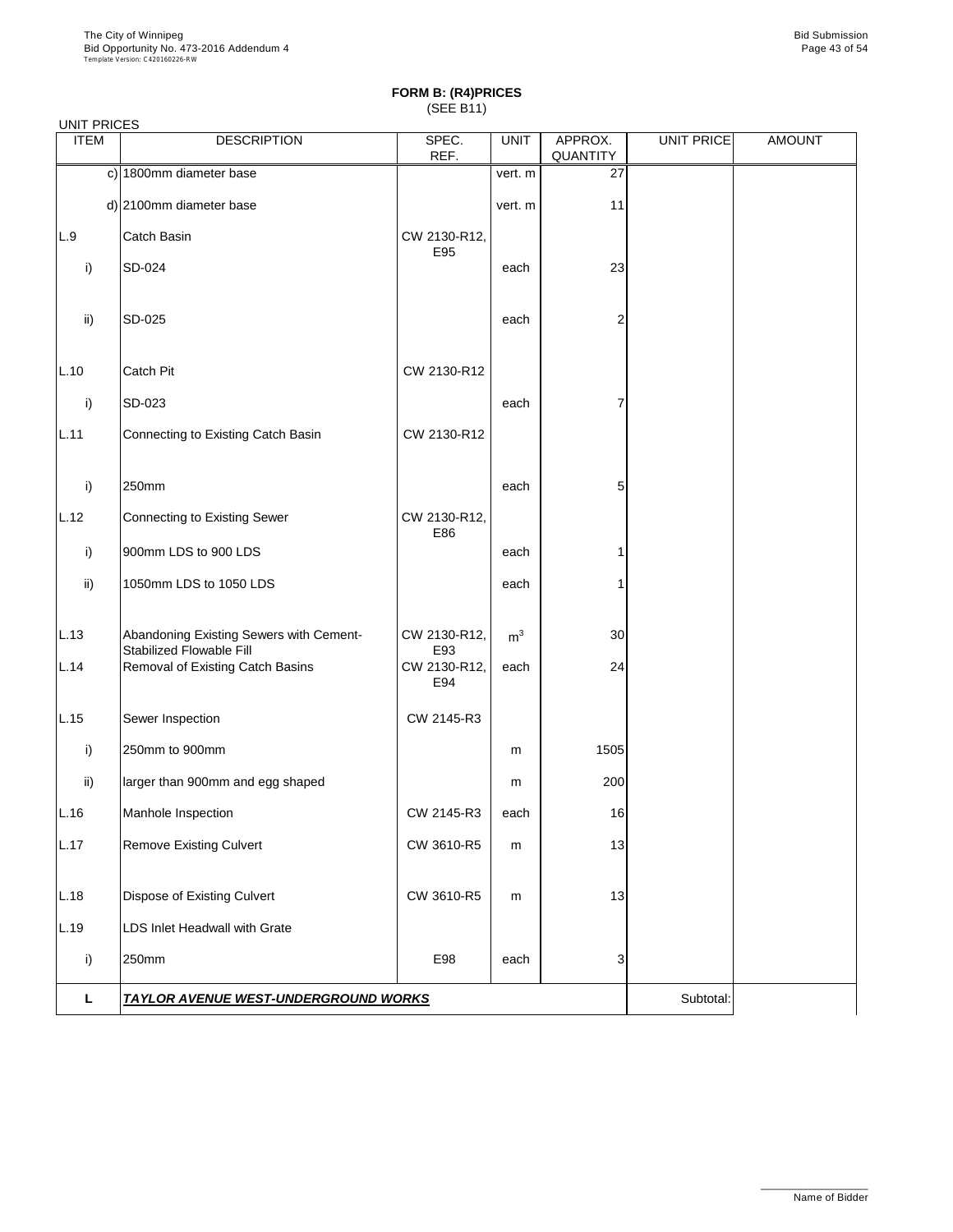UNIT PRICES

# **FORM B: (R4)PRICES**

(SEE B11)

| <b>DESCRIPTION</b>                                         | SPEC.<br>REF.                                                                                                                                                                                                                                                   | <b>UNIT</b>                                             | APPROX.<br>QUANTITY | UNIT PRICE | <b>AMOUNT</b> |
|------------------------------------------------------------|-----------------------------------------------------------------------------------------------------------------------------------------------------------------------------------------------------------------------------------------------------------------|---------------------------------------------------------|---------------------|------------|---------------|
|                                                            |                                                                                                                                                                                                                                                                 |                                                         |                     |            |               |
| <b>ASSOCIATED DRAINAGE AND</b><br><b>UNDERGROUND WORKS</b> |                                                                                                                                                                                                                                                                 |                                                         |                     |            |               |
| <b>WATERMAINS</b>                                          |                                                                                                                                                                                                                                                                 |                                                         |                     |            |               |
| Watermain Vertical Re-alignment                            | CW 2110-R11<br>E90                                                                                                                                                                                                                                              |                                                         |                     |            |               |
| 400mm                                                      |                                                                                                                                                                                                                                                                 | each                                                    |                     |            |               |
| <b>GRAVITY SEWERS</b>                                      |                                                                                                                                                                                                                                                                 |                                                         |                     |            |               |
| <b>Land Drainage Sewers</b>                                | CW 2130-R12,<br>E82, E83, E84,<br>E85                                                                                                                                                                                                                           |                                                         |                     |            |               |
| 300mm                                                      |                                                                                                                                                                                                                                                                 |                                                         |                     |            |               |
|                                                            |                                                                                                                                                                                                                                                                 | m                                                       | 35                  |            |               |
| 1200mm                                                     |                                                                                                                                                                                                                                                                 |                                                         |                     |            |               |
|                                                            | E83.13                                                                                                                                                                                                                                                          | m                                                       | 70                  |            |               |
|                                                            | E83.13                                                                                                                                                                                                                                                          | m                                                       | 110                 |            |               |
|                                                            | E83.13                                                                                                                                                                                                                                                          | m                                                       | 245                 |            |               |
| Manhole                                                    | CW 2130-R12,                                                                                                                                                                                                                                                    |                                                         |                     |            |               |
| SD-010                                                     |                                                                                                                                                                                                                                                                 |                                                         |                     |            |               |
|                                                            |                                                                                                                                                                                                                                                                 | vert. m                                                 | 30                  |            |               |
| <b>Beehive Ditch Inlet</b>                                 | CW 2130-R12                                                                                                                                                                                                                                                     | each                                                    |                     |            |               |
| <b>Catch Pit</b>                                           | CW 2130-R12                                                                                                                                                                                                                                                     |                                                         |                     |            |               |
|                                                            |                                                                                                                                                                                                                                                                 |                                                         | 1                   |            |               |
| <b>Connecting to Existing Sewer</b>                        | CW 2130-R12,<br>E86                                                                                                                                                                                                                                             |                                                         |                     |            |               |
| 300mm LDS to 300 LDS                                       |                                                                                                                                                                                                                                                                 | each                                                    | 1                   |            |               |
| 1200mm LDS to 1200 LDS                                     |                                                                                                                                                                                                                                                                 | each                                                    | 1                   |            |               |
|                                                            | a) trenchless installation C76-V (CN ROW)<br>a) trench or trenchless installation C76-III or<br>SDR35<br>b) trench or trenchless installation C76-IV or<br>SDR35<br>c) trench or trenchless installation C76-V or<br>SDR35<br>a) 2100mm diameter base<br>SD-023 | <b>UNDERPASS OUTLET-UNDERGROUND WORKS</b><br>E96<br>E95 | each                |            |               |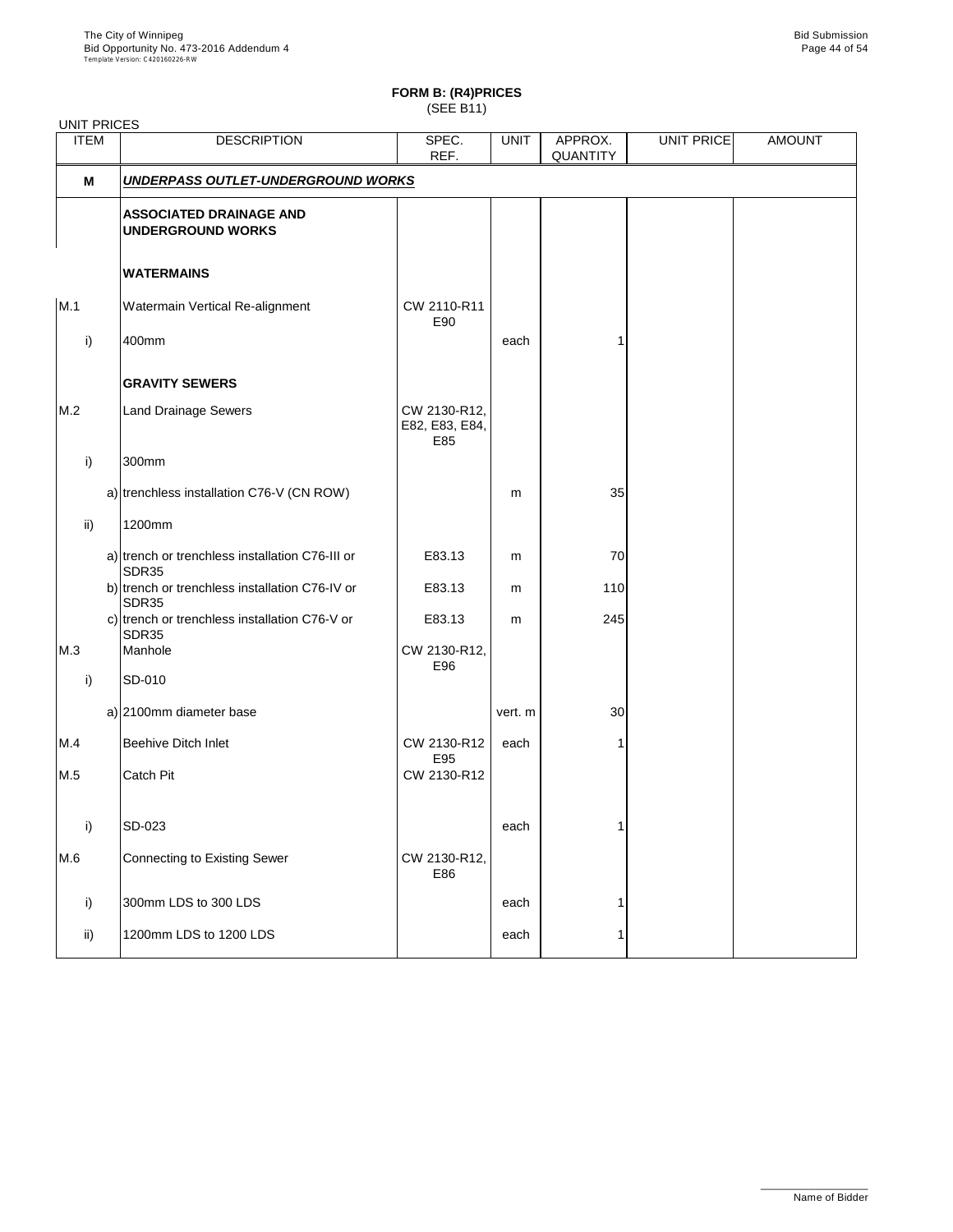| <b>UNIT PRICES</b> |                                                                 |                  |                |                     |                   |               |  |  |
|--------------------|-----------------------------------------------------------------|------------------|----------------|---------------------|-------------------|---------------|--|--|
| <b>ITEM</b>        | <b>DESCRIPTION</b>                                              | SPEC.<br>REF.    | <b>UNIT</b>    | APPROX.<br>QUANTITY | <b>UNIT PRICE</b> | <b>AMOUNT</b> |  |  |
| M.7                | Sewer Inspection                                                | CW 2145-R3       |                |                     |                   |               |  |  |
|                    |                                                                 |                  |                |                     |                   |               |  |  |
| i)                 | 250mm to 900mm                                                  |                  | m              | 35                  |                   |               |  |  |
| ii)                | larger than 900mm and egg shaped                                |                  | m              | 425                 |                   |               |  |  |
| M.8                | Manhole Inspection                                              | CW 2145-R3       | each           | 6                   |                   |               |  |  |
| M                  | <u>UNDERPASS OUTLET-UNDERGROUND WORKS</u>                       |                  |                |                     | Subtotal:         |               |  |  |
| N                  | <b>PUMPING STATION</b>                                          |                  |                |                     |                   |               |  |  |
| N.1                | Sub Structure                                                   | E99              | I.s.           | 1                   |                   |               |  |  |
| N.2                | <b>Super Structure</b>                                          | E100             | I.s.           |                     |                   |               |  |  |
| N.3                | Process Mechanical Systems                                      | E101             | I.s.           |                     |                   |               |  |  |
| N.4                | Plumbing and HVAC Mechanical Systems                            | E102             | l.s.           |                     |                   |               |  |  |
| N.5                | Electrical, Instrumentation and Control Systems                 | E103             | I.s.           |                     |                   |               |  |  |
| N.6                | Structural Excavation and Shoring for Pumping<br><b>Station</b> | E110             | I.s.           |                     |                   |               |  |  |
| N.7                | Pumping Well Installation and Testing                           | E104             |                |                     |                   |               |  |  |
| i)                 | Pumping Well Installation                                       |                  | each           | 4                   |                   |               |  |  |
| ii)                | Additional Pumping Well Drilling Depth                          |                  | m              | 40                  |                   |               |  |  |
| iii)               | <b>Additional Well Development</b>                              |                  | hour           | 16                  |                   |               |  |  |
| N.8                | System Installation                                             | E104             | I.s.           |                     |                   |               |  |  |
| N.9                | <b>System Operation</b>                                         | E104             | l.s.           |                     |                   |               |  |  |
| N.10               | System Decommissioning                                          | E104             | I.s.           |                     |                   |               |  |  |
| N.11               | Well Decommissioning                                            | E104             |                |                     |                   |               |  |  |
| i)                 | Pumping Well Decommissioning                                    |                  | each           | 4                   |                   |               |  |  |
| ii)                | Monitoring Well Decommissioning                                 |                  | each           | 6                   |                   |               |  |  |
| N.12               | Applicable MRST (PST) on Items N.3 to N.5                       | <b>B11</b>       | l.s.           | 1                   |                   |               |  |  |
| N                  | <b>PUMPING STATION</b>                                          |                  |                |                     | Subtotal:         |               |  |  |
| $\mathbf{o}$       | <b>RAILWORKS</b>                                                |                  |                |                     |                   |               |  |  |
|                    | <b>EARTH AND BASE WORKS</b>                                     |                  |                |                     |                   |               |  |  |
|                    | <b>SHOOFLY - CONSTRUCTION</b>                                   |                  |                |                     |                   |               |  |  |
| O.1                | <b>Topsoil Excavation</b>                                       | CW3170-R3<br>E77 | m <sup>3</sup> | 2147                |                   |               |  |  |
| O.2                | Common Excavation Suitable Site Material                        | CW3170-R3<br>E77 | m <sup>3</sup> | 334                 |                   |               |  |  |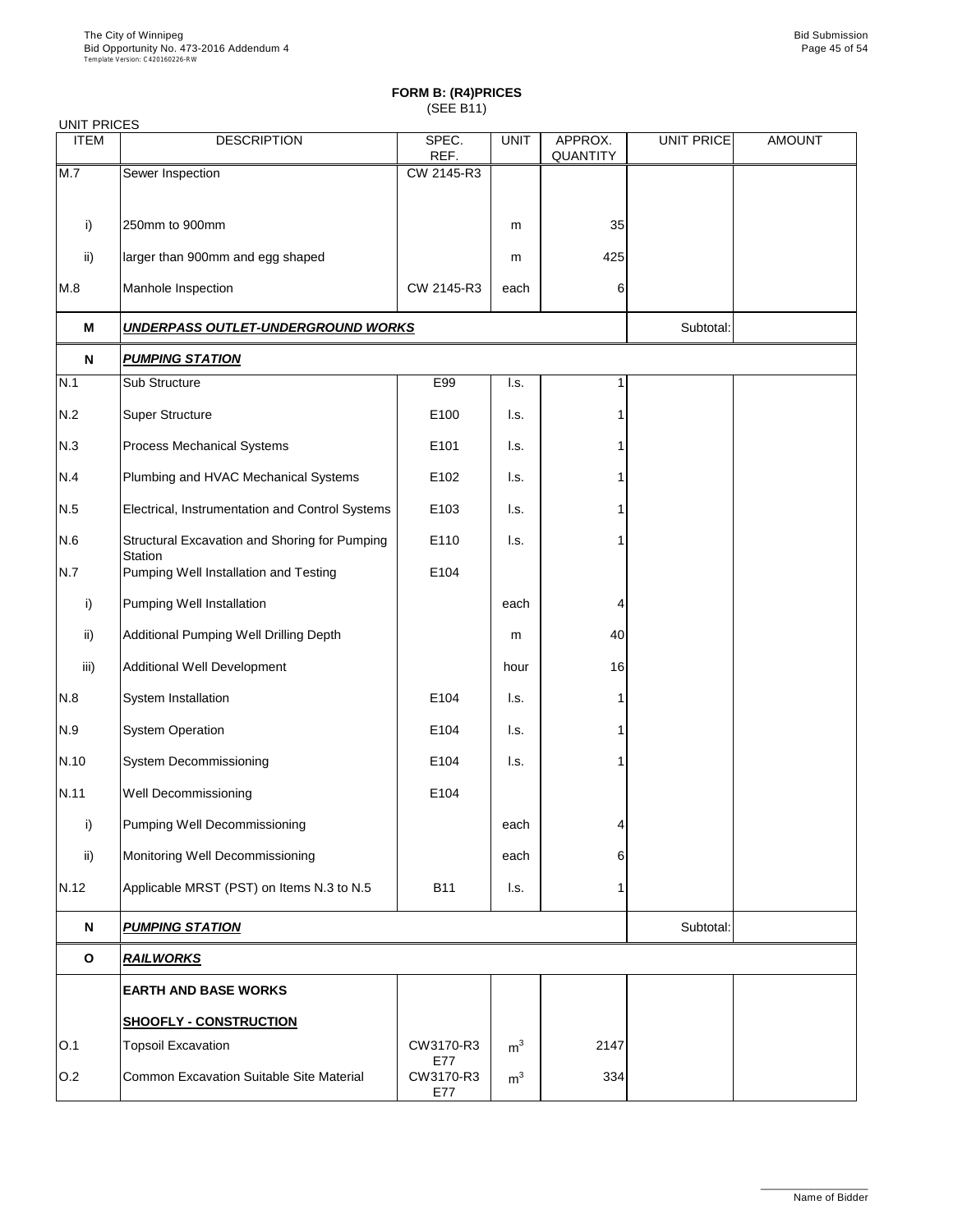| <b>ITEM</b> | <b>DESCRIPTION</b>                         | SPEC.<br>REF.     | <b>UNIT</b>    | APPROX.<br>QUANTITY | <b>UNIT PRICE</b> | <b>AMOUNT</b> |
|-------------|--------------------------------------------|-------------------|----------------|---------------------|-------------------|---------------|
| O.3         | Common Excavation Unsuitable Site Material | CW3170-R3<br>E77  | m <sup>3</sup> | 12035               |                   |               |
| O.4         | Chain Link Fence Removal                   | E42               | m              | 70                  |                   |               |
| O.5         | Asphalt Removal                            | CW3110 R19        | m <sup>2</sup> | 737                 |                   |               |
| O.6         | Concrete Removal                           | CW3110 R19        | m <sup>2</sup> | 48                  |                   |               |
| O.7         | Supply and Placing Subballast Material     | E78               | m <sup>3</sup> | 3706                |                   |               |
| O.8         | Corrugated Steel Pipe (CSP) Culverts       | CW3610-R5<br>E79  |                |                     |                   |               |
| i)          | 150mm Perf CSP (1.6mm Thick)               |                   | m              | 88                  |                   |               |
| ii)         | 900mm CSP STN 0+539.830 (2.0mm Thick)      |                   | m              | 18                  |                   |               |
| iii)        | 900mm CSP STN 0+564.271(2.0mm Thick)       |                   | m              | 49                  |                   |               |
| iv)         | 900mm CSP STN 0+611.000(2.0mm Thick)       |                   | m              | 25                  |                   |               |
| v)          | 600mm CSP STN0+452.332 (1.6mm Thick)       |                   | m              | 40                  |                   |               |
|             | <b>MAINTRACK - CONSTRUCTION</b>            |                   |                |                     |                   |               |
| O.9         | <b>Excavation to Waste</b>                 | E77               |                |                     |                   |               |
| i)          | <b>Ballast</b>                             |                   | $\rm m^3$      | 1251                |                   |               |
| ii)         | Subballast                                 |                   | m <sup>3</sup> | 1890                |                   |               |
| iii)        | Subgrade                                   |                   | m <sup>3</sup> | 1080                |                   |               |
| O.10        | Placing Suitable Site Material             | CW3170-R3<br>E77  | m <sup>3</sup> | 6185                |                   |               |
| 0.11        | Supply and Placing Subballast Material     | E78               | m <sup>3</sup> | 1796                |                   |               |
| O.12        | <b>Ditch Excavation</b>                    | CW3110-R19<br>E77 | m <sup>3</sup> | 7100                |                   |               |
|             | <b>SHOOFLY - REMOVAL AND FINSHING</b>      |                   |                |                     |                   |               |
| O.13        | Salvage Ballast                            | E77               | m <sup>3</sup> | 4908                |                   |               |
| O.14        | Salvage Subballast                         | E77               | m <sup>3</sup> | 3706                |                   |               |
| 0.15        | Removal of Existing Culverts               | CW3610-R5<br>E79  |                |                     |                   |               |
| i)          | 150mm Perf CSP (1.6mm Thick)               |                   | m              | 88                  |                   |               |
| ii)         | 900mm CSP STN 0+539.830 (2.0mm Thick)      |                   | m              | 18                  |                   |               |
| iii)        | 900mm CSP STN 0+564.271(2.0mm Thick)       |                   | m              | 49                  |                   |               |
| iv)         | 900mm CSP STN 0+611.000(2.0mm Thick)       |                   | m              | 25                  |                   |               |
| v)          | 600mm CSP STN0+452.332 (1.6mm Thick)       |                   | m              | 40                  |                   |               |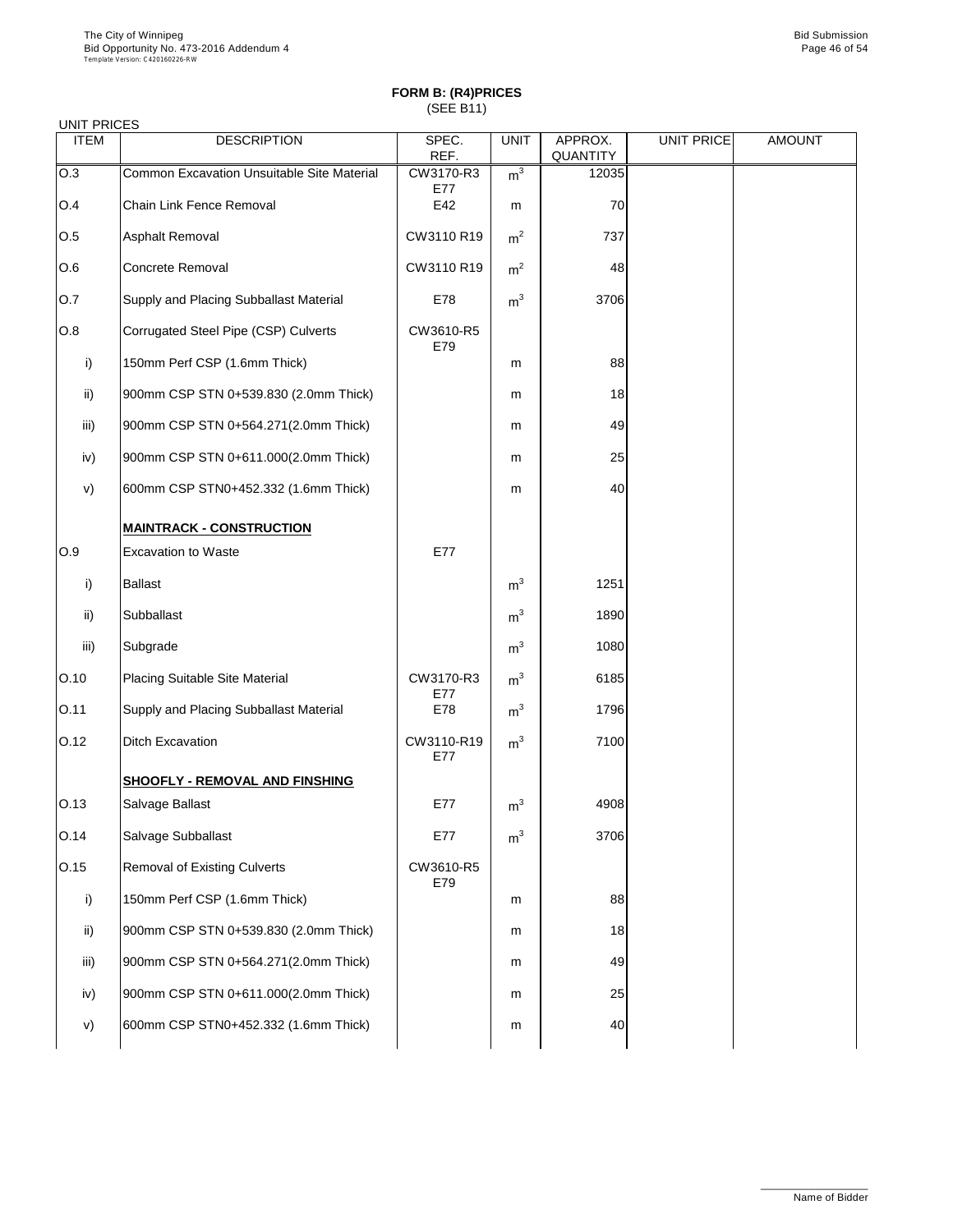| <b>UNIT PRICES</b> |                                                             |                  |                |                     |                   |               |
|--------------------|-------------------------------------------------------------|------------------|----------------|---------------------|-------------------|---------------|
| <b>ITEM</b>        | <b>DESCRIPTION</b>                                          | SPEC.<br>REF.    | <b>UNIT</b>    | APPROX.<br>QUANTITY | <b>UNIT PRICE</b> | <b>AMOUNT</b> |
| 0.16               | Corrugated Steel Pipe (CSP) Culverts                        | CW3610-R5<br>E79 |                |                     |                   |               |
| i)                 | 600mm CSP STN0+452.332 (1.6mm Thick)                        |                  | m              | 40                  |                   |               |
| O.17               | Supply and Place Base Course Material                       | CW3110-R19       | m <sup>3</sup> | 470                 |                   |               |
| O.18               | Seeding                                                     | E47              | m <sup>2</sup> | 10100               |                   |               |
| $\mathbf{o}$       | <b>RAILWORKS</b>                                            |                  |                |                     | Subtotal:         |               |
| P                  | <b>BRIDGE AND OHSS</b>                                      |                  |                |                     |                   |               |
| P.1                | Mobilization and Demobilization                             | E7               | I.s.           | 1                   |                   |               |
| P.2                | <b>Structural Excavation</b>                                | E <sub>55</sub>  | I.s.           | 1                   |                   |               |
| P.3                | Temporary Shoring, Excavation, Dewatering<br>and Monitoring | E57              | I.s.           |                     |                   |               |
| P.4                | Supplying Steel H Piles                                     | E59              | m              | 600                 |                   |               |
| P.5                | <b>Driving Steel Piles</b>                                  | E59              | m              | 600                 |                   |               |
| P.6                | Supplying of Steel H Pile Tips                              | E59              | each           | 36                  |                   |               |
| P.7                | Installation of Steel H Pile Tips                           | E59              | each           | 36                  |                   |               |
| P.8                | Splicing Steel H Piles                                      | E59              | each           | 36                  |                   |               |
| P.9                | <b>Rock-Socketed Caissons</b>                               |                  |                |                     |                   |               |
| i)                 | Supply and Install Rock-Socketed Caissons                   | E58,E61          | I.s.           | 1                   |                   |               |
| ii)                | Added Length of Rock-Socket                                 | E58              | m              | 20                  |                   |               |
| iii)               | Added Length of Steel Casing into<br>Weathered Rock Zone    | E58              | m              | 5                   |                   |               |
| iv)                | Subtracted Length of Rock-Socketed<br>Caisson               | E58              | m              | $-15$               |                   |               |
| P.10               | <b>Steel Casing Tips</b>                                    |                  |                |                     |                   |               |
| i)                 | Supply of Steel Casing Tips                                 | E58              | each           | 9                   |                   |               |
| ii)                | Installation of Steel Casing Tips                           | E58              | each           | 9                   |                   |               |
| P.11               | Pile Dynamic Analyzer (PDA) Testing                         | E60              | I.s.           |                     |                   |               |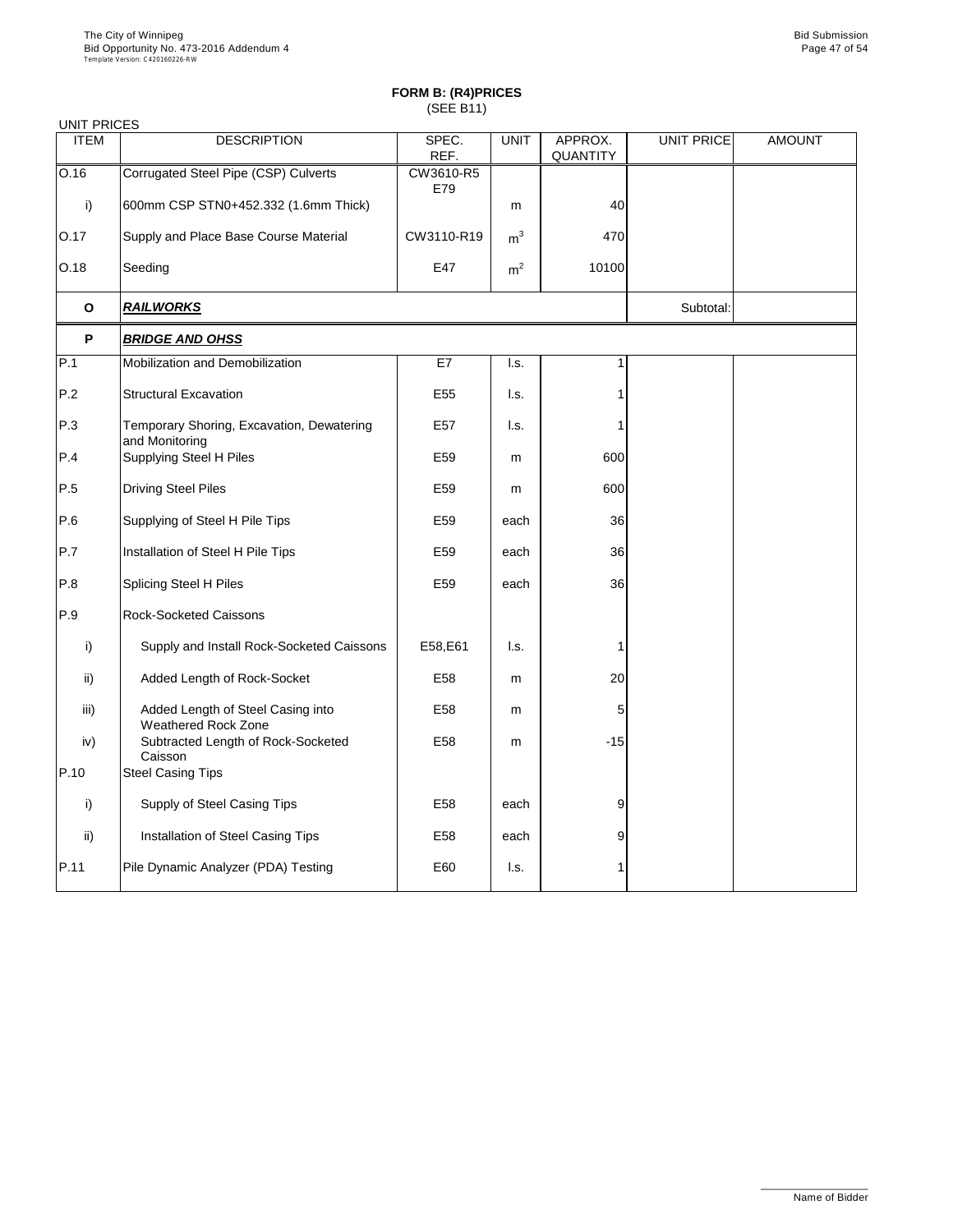|             | <b>UNIT PRICES</b>                                                           |               |                |                            |                   |               |  |  |  |  |
|-------------|------------------------------------------------------------------------------|---------------|----------------|----------------------------|-------------------|---------------|--|--|--|--|
| <b>ITEM</b> | <b>DESCRIPTION</b>                                                           | SPEC.<br>REF. | <b>UNIT</b>    | APPROX.<br><b>QUANTITY</b> | <b>UNIT PRICE</b> | <b>AMOUNT</b> |  |  |  |  |
| P.12        | Supplying Reinforcing Steel                                                  |               |                |                            |                   |               |  |  |  |  |
| i)          | <b>Plain Steel</b>                                                           | E62           | kg             | 23,660                     |                   |               |  |  |  |  |
| ii)         | Galvanized Steel                                                             | E62           | kg             | 202,613                    |                   |               |  |  |  |  |
| iii)        | <b>Stainless Steel</b>                                                       | E62           | kg             | 12,562                     |                   |               |  |  |  |  |
| P.13        | <b>Placing Reinforcing Steel</b>                                             | E62           | kg             | 236,722                    |                   |               |  |  |  |  |
| P.14        | Supply and Place Structural Concrete                                         |               |                |                            |                   |               |  |  |  |  |
| i)          | Abutment                                                                     | E61           | I.s.           |                            |                   |               |  |  |  |  |
| ii)         | Pier Caps                                                                    | E61           | I.s.           |                            |                   |               |  |  |  |  |
| iii)        | Deck and Trainman's Walkways                                                 | E61           | I.s.           |                            |                   |               |  |  |  |  |
| iv)         | Shoulder and Median Traffic Barriers                                         | E61           | I.s.           |                            |                   |               |  |  |  |  |
| V)          | Slope Protection Paving                                                      | E61           | I.s.           |                            |                   |               |  |  |  |  |
| P.15        | Supplying and Placing Subsurface Drainage                                    | E54           | I.s.           |                            |                   |               |  |  |  |  |
| P.16        | <b>Structural Backfilling</b>                                                | E56           | I.s.           | 1                          |                   |               |  |  |  |  |
| P.17        | <b>Heating Concrete</b>                                                      | E61           | m <sup>3</sup> | 300                        |                   |               |  |  |  |  |
| P.18        | Supply, Fabrication and Delivery of Steel<br>Reinforced Elastomeric Bearings |               |                |                            |                   |               |  |  |  |  |
| i)          | Bearings "EB1"                                                               | E63           | each           | 16                         |                   |               |  |  |  |  |
| ii)         | Bearings "EB2"                                                               | E63           | each           | 8                          |                   |               |  |  |  |  |
| P.19        | Installation of Steel Reinforced Elastomeric<br><b>Bearings</b>              |               |                |                            |                   |               |  |  |  |  |
| i)          | Bearings "EB1"                                                               | E63           | each           | 16                         |                   |               |  |  |  |  |
| ii)         | Bearings "EB2"                                                               | E63           | each           | 8                          |                   |               |  |  |  |  |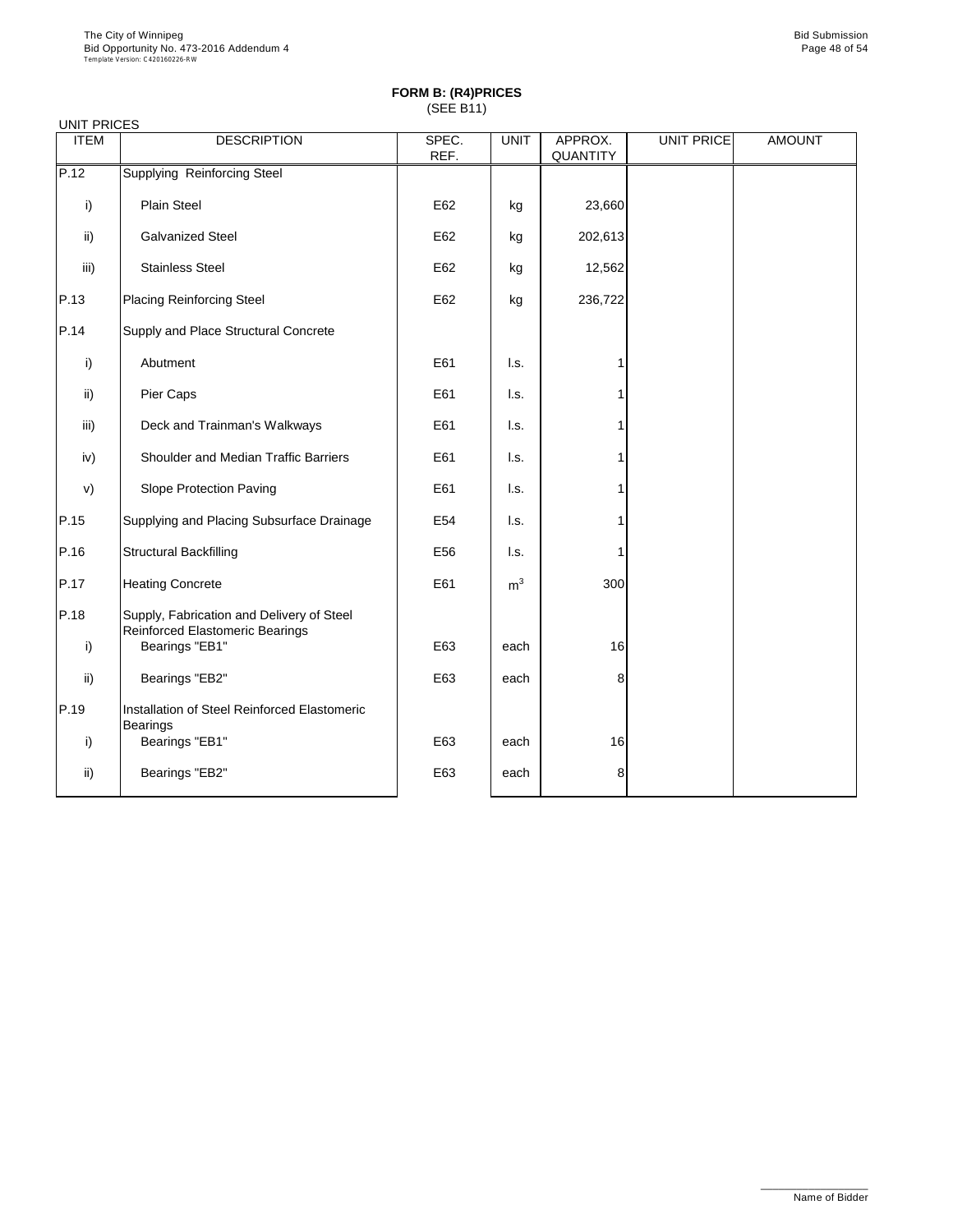|             | <b>UNIT PRICES</b>                                                              |               |                 |                     |                   |               |  |  |  |  |
|-------------|---------------------------------------------------------------------------------|---------------|-----------------|---------------------|-------------------|---------------|--|--|--|--|
| <b>ITEM</b> | <b>DESCRIPTION</b>                                                              | SPEC.<br>REF. | <b>UNIT</b>     | APPROX.<br>QUANTITY | <b>UNIT PRICE</b> | <b>AMOUNT</b> |  |  |  |  |
| P.20        | Supply, Fabrication and Delivery of Structural<br>Steel                         | E64           | I.s.            |                     |                   |               |  |  |  |  |
| P.21        | <b>Erection of Structural Steel</b>                                             | E65           | I.s.            |                     |                   |               |  |  |  |  |
| P.22        | Supply and Installation of Expansion Joints                                     | E68           | I.s.            |                     |                   |               |  |  |  |  |
| P.23        | Supply and Install Moveable Deck Hoarding                                       | E61           | I.s.            |                     |                   |               |  |  |  |  |
| P.24        | Supply and Fabricate Miscellaneous Metal                                        | E70           | $\mathsf{L}$ s. |                     |                   |               |  |  |  |  |
| P.25        | <b>Placing Miscellaneous Metal</b>                                              | E70           | I.s.            |                     |                   |               |  |  |  |  |
| P.26        | Supply and Placement of Waterproofing                                           | E69           | I.s.            |                     |                   |               |  |  |  |  |
| P.27        | Supply and Installation of Bridge Electrical                                    | E72           | I.s.            |                     |                   |               |  |  |  |  |
| P.28        | Cast-in-Place Concrete Pile Foundations                                         |               |                 |                     |                   |               |  |  |  |  |
| i)          | S780 - 762 mm Diameter Pile                                                     | E73           | each            |                     |                   |               |  |  |  |  |
| ii)         | S781 - 915 mm Diameter Pile                                                     | E73           | each            |                     |                   |               |  |  |  |  |
| iii)        | S782 - 762 mm Diameter Pile                                                     | E73           | each            |                     |                   |               |  |  |  |  |
| iv)         | S783 - 915 mm Diameter Pile                                                     | E73           | each            |                     |                   |               |  |  |  |  |
| v)          | S784 - 1219 mm Diameter Pile                                                    | E73           | each            |                     |                   |               |  |  |  |  |
| vi)         | S785 - 1219 mm Diameter Pile                                                    | E73           | each            | 2                   |                   |               |  |  |  |  |
| P.29        | Abandonment of Piles due to Utility Interference                                |               | each            |                     |                   |               |  |  |  |  |
| P.30        | Supply and Installation of New Steel Overhead<br><b>Sign Support Structures</b> |               |                 |                     |                   |               |  |  |  |  |
| i)          | S780 - WB Grant Ave at Waverley St                                              | E74           | each            |                     |                   |               |  |  |  |  |
| ii)         | S781 - NB Waverley St at Taylor Ave                                             | E74           | each            |                     |                   |               |  |  |  |  |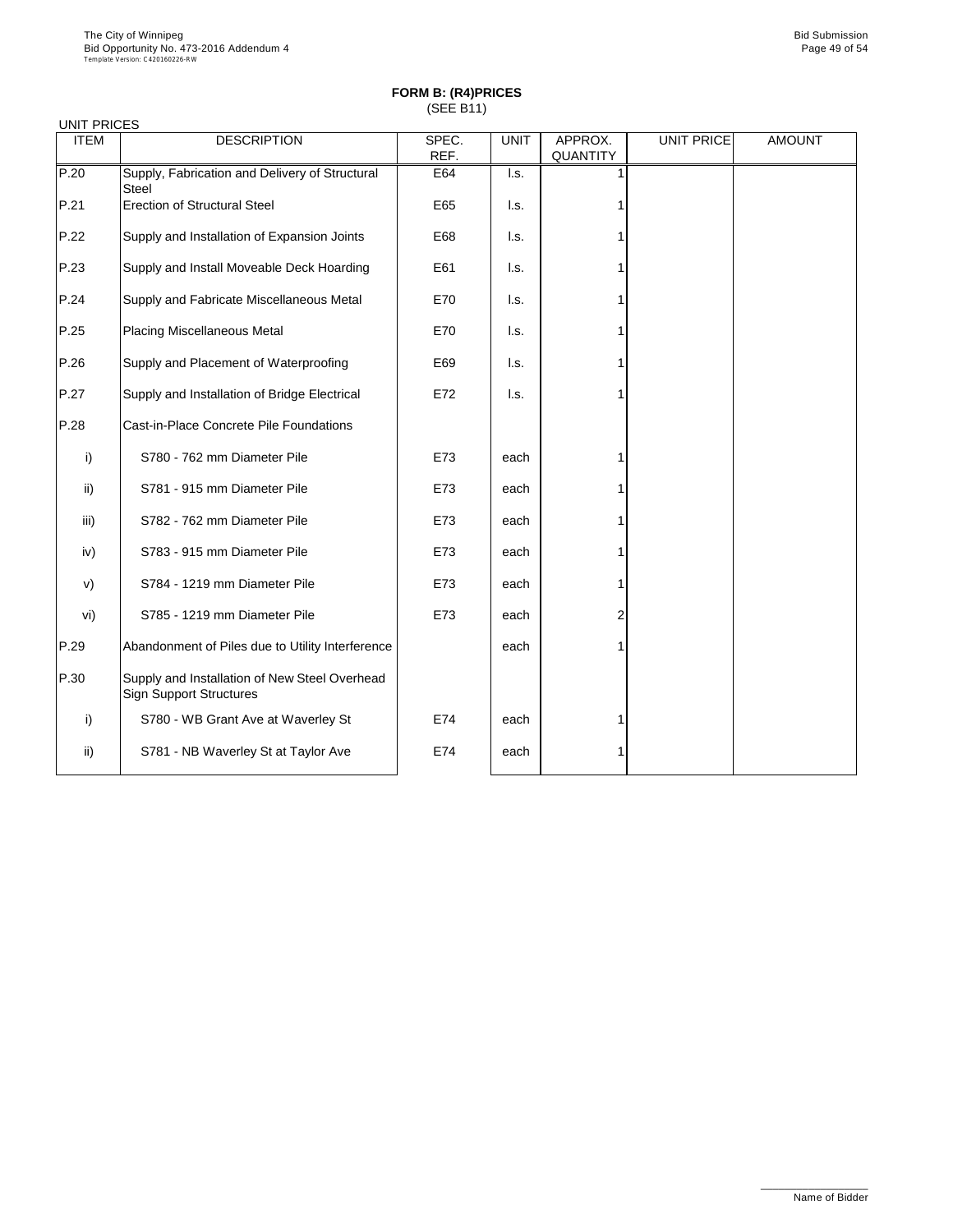| <b>UNIT PRICES</b> |                                                                              |               |             |                     |            |               |
|--------------------|------------------------------------------------------------------------------|---------------|-------------|---------------------|------------|---------------|
| <b>ITEM</b>        | <b>DESCRIPTION</b>                                                           | SPEC.<br>REF. | <b>UNIT</b> | APPROX.<br>QUANTITY | UNIT PRICE | <b>AMOUNT</b> |
| iii)               | S782 - WB Taylor Ave at Waverley St                                          | E74           | each        | 1                   |            |               |
| iv)                | S783 - EB Wilkes Ave at Waverley St                                          | E74           | each        |                     |            |               |
| V)                 | S784 - SB Waverley St at Victor Lewis Dr                                     | E74           | each        |                     |            |               |
| vi)                | S785 - SB Waverley St at Wilkes Ave                                          | E74           | each        | 1                   |            |               |
| P                  | <b>BRIDGE AND OHSS</b>                                                       | Subtotal:     |             |                     |            |               |
|                    | <b>SUMMARY</b>                                                               |               |             |                     |            |               |
| A                  | <b>WILKES INTERSECTION-SURFACE WORKS</b>                                     |               |             |                     |            |               |
|                    |                                                                              |               |             |                     | Subtotal:  |               |
| в                  | <b>BGSA-SURFACE WORKS</b>                                                    |               |             |                     | Subtotal:  | \$5,000.00    |
| C                  | <b>DETOUR-SURFACE WORKS</b>                                                  |               |             |                     | Subtotal:  |               |
| D                  | <b>1360 TAYLOR AVENUE-SURFACE WORKS</b>                                      |               |             |                     | Subtotal:  |               |
| Е                  | <b>GRANT INTERSECTION-SURFACE WORKS</b>                                      |               |             | Subtotal:           |            |               |
| F                  | <b>TAYLOR AVENUE WEST-SURFACE WORKS</b>                                      |               |             |                     | Subtotal:  |               |
| G                  | <b>WILKES INTERSECTION-UNDERGROUND</b><br><b>WORKS</b>                       |               |             |                     | Subtotal:  |               |
| н                  | <b>BGSA-UNDERGROUND WORKS/TAYLOR</b><br><b>AVENUE EAST-UNDERGROUND WORKS</b> |               |             |                     | Subtotal:  |               |
| T                  | DETOUR-UNDERGROUND WORKS                                                     |               |             |                     | Subtotal:  |               |
| J                  | <b>MIDTOWN FEEDER MAIN PROTECTION</b>                                        |               |             |                     | Subtotal:  |               |
| ĸ                  | <b>GRANT INTERSECTION-UNDERGROUND</b><br><b>WORKS</b>                        |               |             |                     |            |               |
|                    | <b>TAYLOR AVENUE WEST-UNDERGROUND</b>                                        |               |             |                     | Subtotal:  |               |
| L                  | <b>WORKS</b>                                                                 |               |             |                     | Subtotal:  |               |
| M                  | UNDERPASS OUTLET-UNDERGROUND WORKS                                           |               |             |                     | Subtotal:  |               |
| N                  | <b>PUMPING STATION</b>                                                       |               |             |                     |            |               |
|                    |                                                                              |               |             |                     | Subtotal:  |               |
| $\mathbf{o}$       | <b>RAILWORKS</b>                                                             |               |             |                     | Subtotal:  |               |
| P                  | <b>BRIDGE AND OHSS</b>                                                       |               |             |                     | Subtotal:  |               |
|                    | TOTAL BID PRICE (GST extra)                                                  |               |             | (in figures)        |            | \$5,000.00    |
|                    |                                                                              |               |             |                     |            |               |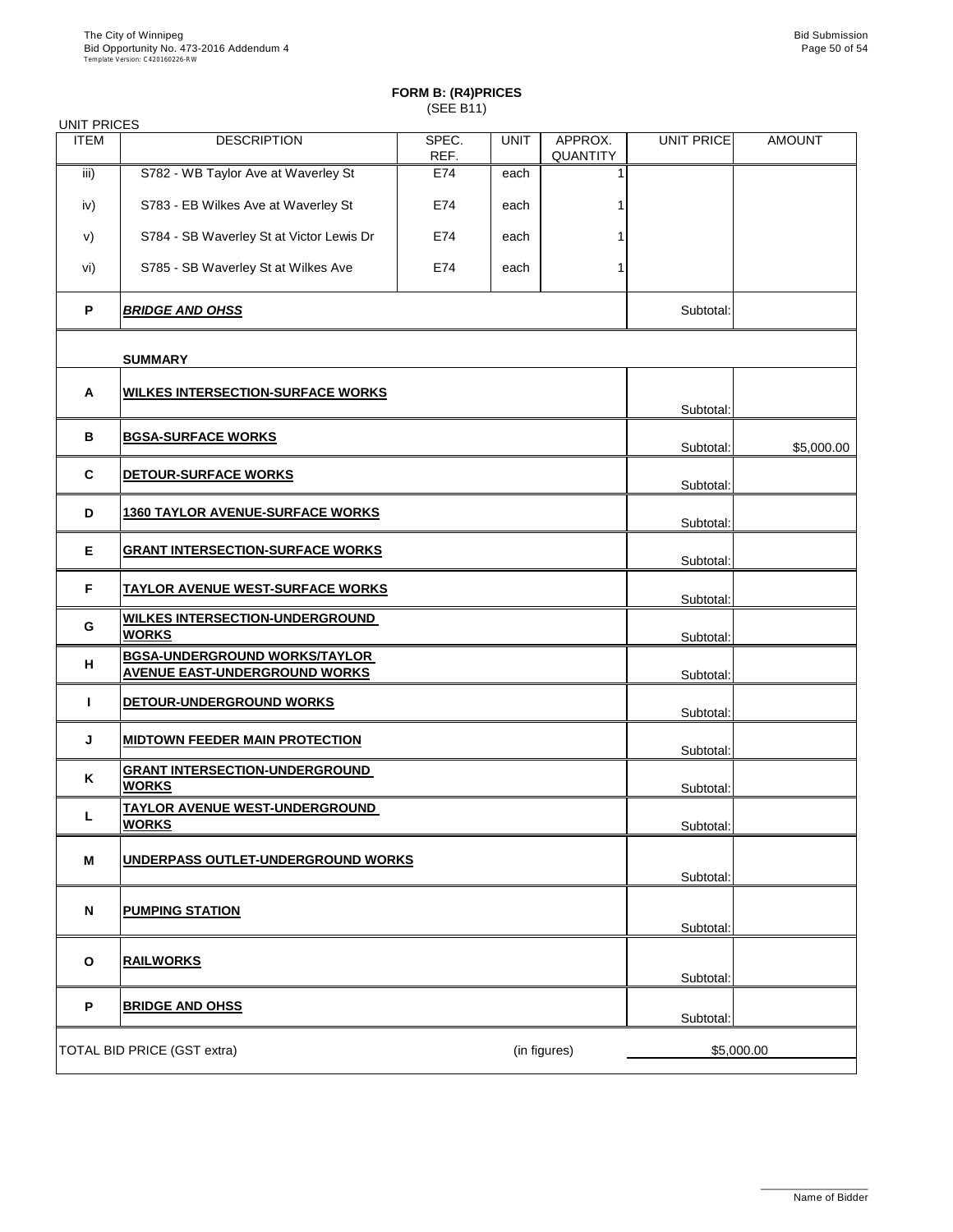#### **FORM G1: BID BOND AND AGREEMENT TO BOND**

(Page 1 of 2) (See B15)

#### **BID BOND**

\_\_\_\_\_\_\_\_\_\_\_\_\_\_\_\_\_\_\_\_\_\_\_\_\_\_\_\_\_\_\_\_\_\_\_\_\_\_\_\_\_\_\_\_\_\_\_\_\_\_\_\_\_\_\_\_\_\_\_\_\_\_\_\_\_\_\_\_\_\_\_\_\_\_\_\_\_\_\_\_\_\_\_\_\_

KNOW ALL MEN BY THESE PRESENTS THAT

(hereinafter called the "Principal") and

\_\_\_\_\_\_\_\_\_\_\_\_\_\_\_\_\_\_\_\_\_\_\_\_\_\_\_\_\_\_\_\_\_\_\_\_\_\_\_\_\_\_\_\_\_\_\_\_\_\_\_\_\_\_\_\_\_\_\_\_\_\_\_\_\_\_\_\_\_\_\_\_\_\_\_\_\_\_\_\_\_\_\_\_\_ (hereinafter called the "Surety"), are held and firmly bound unto **THE CITY OF WINNIPEG** (hereinafter called the "Obligee") in the sum of ten percent (10%) of the Total Bid Price set out in the Bid hereinafter described, for the payment of which sum the Principal and Surety bind themselves, their heirs, executors, administrators, successors and assigns, jointly and severally, firmly by these presents.

WHEREAS the Principal has submitted a Bid to the Obligee for

BID OPPORTUNITY NO. 473-2016

WAVERLEY STREET UNDERPASS AT CN MILE 3.89 RIVERS SUB: CONTRACT 2 – UNDERPASS STRUCTURE, RAILWORKS, ROADWORKS, LAND DRAINAGE SEWER, PUMPING STATION AND LANDSCAPING WORKS

as more fully set out in the Bid Opportunity.

NOW THEREFORE the condition of this obligation is such that if the Bid of the Principal is not accepted, or if said Bid is accepted and the Principal, in accordance with the terms of the Bid, enters into a Contract with the said Obligee and furnishes the required performance security for guaranteeing the faithful performance of the Contract, this obligation shall be void, but otherwise shall remain in full force and effect.

IN WITNESS WHEREOF the Principal and Surety have signed and sealed this bond the

\_\_\_\_\_\_\_\_\_\_\_\_\_ day of \_\_\_\_\_\_\_\_\_\_\_\_\_\_\_\_\_\_\_\_\_\_\_\_\_\_\_ , 20\_\_\_\_\_\_\_\_ .

| SIGNED AND SEALED<br>in the presence of: | (Name of Principal)                           |        |
|------------------------------------------|-----------------------------------------------|--------|
| (Witness as to Principal if no seal)     | Per: $\_\_$<br>Per: $\_\_$                    | (Seal) |
|                                          | (Name of Surety)<br>By:<br>(Attorney-in-Fact) | (Seal) |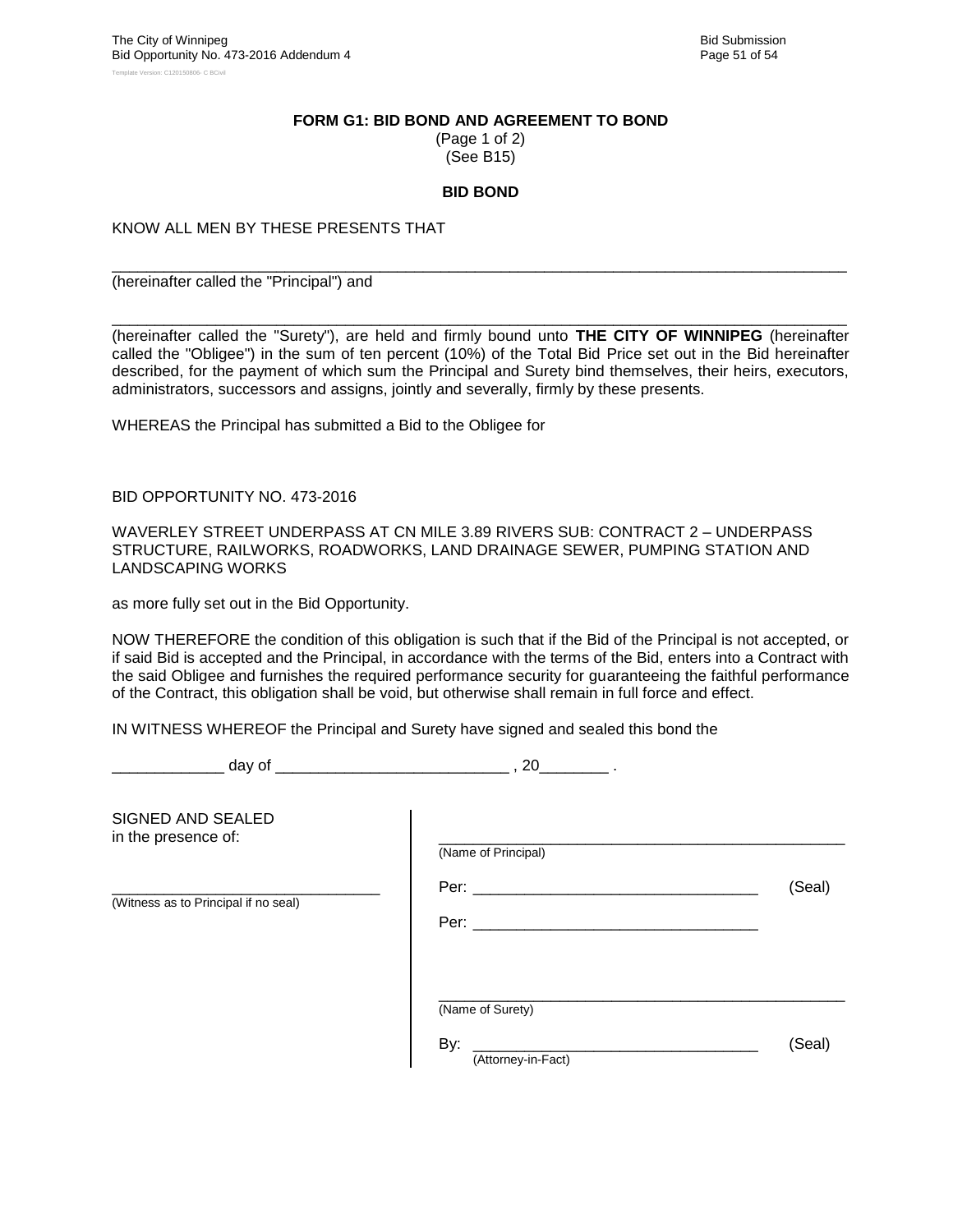\_\_\_\_\_\_\_\_\_\_\_\_\_\_\_\_\_\_\_\_\_\_\_\_\_\_\_\_\_\_\_\_\_\_\_\_\_\_\_\_\_\_\_\_\_\_\_\_\_\_\_\_\_\_\_\_\_\_\_\_\_\_\_\_\_\_\_\_\_\_\_\_\_\_\_\_\_\_\_\_\_\_\_ of

#### **FORM G1(R1): BID BOND AND AGREEMENT TO BOND**

(Page 2 of 2) (See B15)

#### **AGREEMENT TO BOND**

(to be attached to and to form part of Bid Bond)

The Surety on the attached Bid Bond hereby undertakes and agrees with **THE CITY OF WINNIPEG** to become bound as Surety for the Principal,

(Name of Bidder)

\_\_\_\_\_\_\_\_\_\_\_\_\_\_\_\_\_\_\_\_\_\_\_\_\_\_\_\_\_\_\_\_\_\_\_\_\_\_\_\_\_\_\_\_\_\_\_\_\_\_\_\_\_\_\_\_\_\_\_\_\_\_\_\_\_\_\_\_\_\_\_\_\_\_\_\_\_\_\_\_\_\_\_\_\_ (Place)

the Bidder to you on \_\_\_\_\_\_\_\_\_\_\_\_\_\_\_\_\_\_\_\_\_\_\_\_\_\_\_ , 20\_\_\_\_ for

BID OPPORTUNITY NO. 473-2016

WAVERLEY STREET UNDERPASS AT CN MILE 3.89 RIVERS SUB: CONTRACT 2 – UNDERPASS STRUCTURE, RAILWORKS, ROADWORKS, LAND DRAINAGE SEWER, PUMPING STATION AND LANDSCAPING WORKS

In an amount equal to fifty percent (50%) of the Contract Price for the due and proper performance of the Work shown and described in the Bid Opportunity, if our Principal's Bid is accepted by you, such Performance Bond to be maintained and continue in full force and effect until the expiration of the warranty period. The Performance Bond shall be in the form specified in the Bid Opportunity.

It is a condition that this Agreement to Bond shall become null and void if the Performance Bond mentioned above is not required from our Principal within Ninety (90) Calendar Days following the Submission Deadline.

AND IT IS HEREBY DECLARED AND AGREED that the Surety shall be liable as Principal, and that nothing of any kind or matter whatsoever that will not discharge the Principal shall operate as a discharge or release of liability of the Surety, any law or usage relating to the liability of Sureties to the contrary notwithstanding.

SIGNED AND SEALED this \_\_\_\_\_\_\_\_\_\_\_\_\_ day of \_\_\_\_\_\_\_\_\_\_\_\_\_\_\_\_\_\_\_\_\_\_\_\_\_\_\_ , 20\_\_\_\_\_\_\_\_ .

\_\_\_\_\_\_\_\_\_\_\_\_\_\_\_\_\_\_\_\_\_\_\_\_\_\_\_\_\_\_\_\_\_\_\_\_\_\_\_\_\_\_\_\_\_\_ (Name of Surety)

By: \_\_\_\_\_\_\_\_\_\_\_\_\_\_\_\_\_\_\_\_\_\_\_\_\_\_\_\_\_\_\_\_\_ (Seal) (Attorney-in-Fact)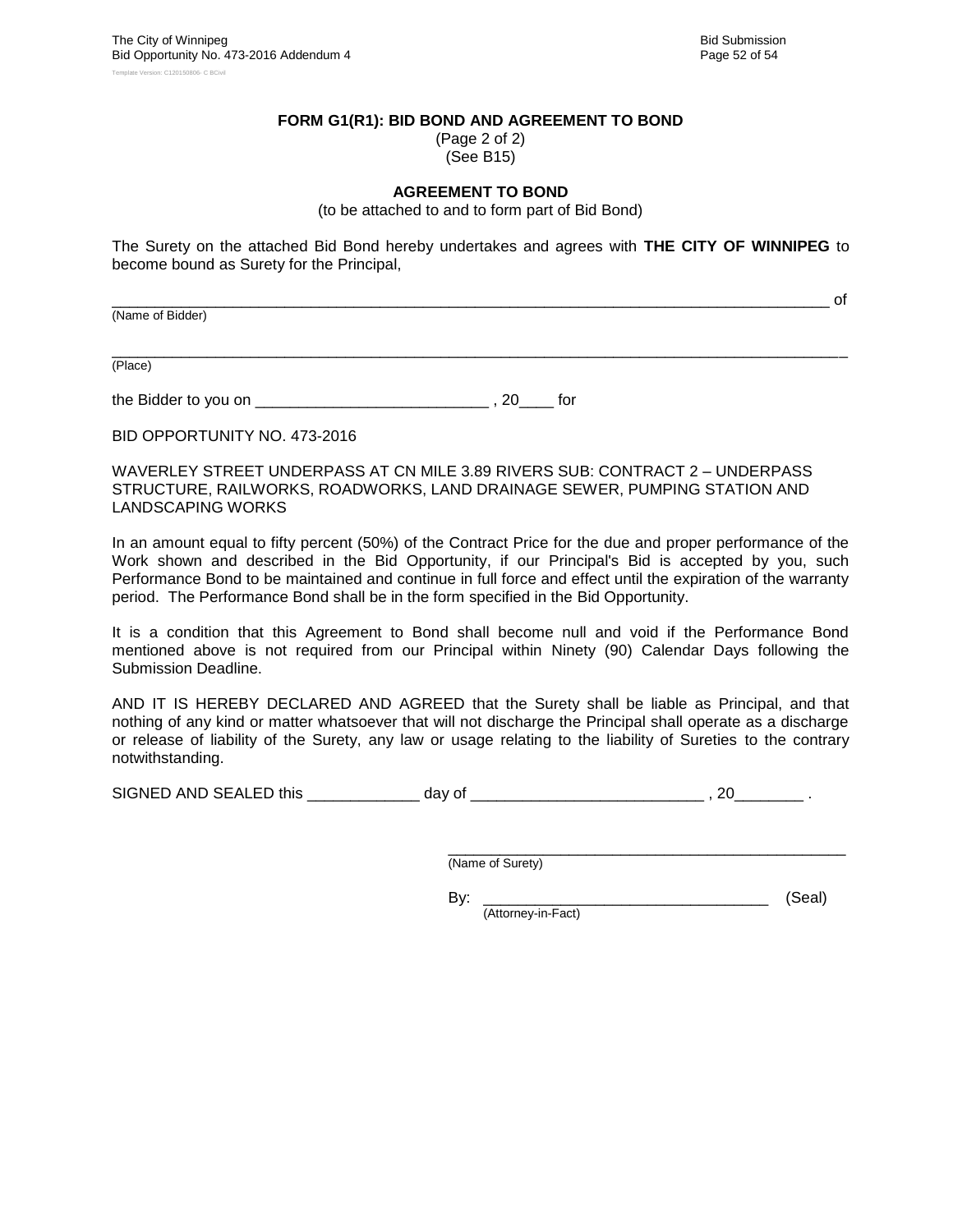### **FORM G2: IRREVOCABLE STANDBY LETTER OF CREDIT AND UNDERTAKING**

**(BID SECURITY)** (Page 1 of 2) (See B15)

\_\_\_\_\_\_\_\_\_\_\_\_\_\_\_\_\_\_\_\_\_\_ (Date)

The City of Winnipeg Corporate Finance Department Materials Management Division 185 King Street, Main Floor Winnipeg MB R3B 1J1

#### RE: BID SECURITY - BID OPPORTUNITY NO. 473-2016

WAVERLEY STREET UNDERPASS AT CN MILE 3.89 RIVERS SUB: CONTRACT 2 – UNDERPASS STRUCTURE, RAILWORKS, ROADWORKS, LAND DRAINAGE SEWER, PUMPING STATION AND LANDSCAPING WORKS

Pursuant to the request of and for the account of our customer,

(Name of Bidder)

\_\_\_\_\_\_\_\_\_\_\_\_\_\_\_\_\_\_\_\_\_\_\_\_\_\_\_\_\_\_\_\_\_\_\_\_\_\_\_\_\_\_\_\_\_\_\_\_\_\_\_\_\_\_\_\_\_\_\_\_\_\_\_\_\_\_\_\_\_\_\_\_\_\_\_\_\_\_\_\_\_\_\_\_\_ (Address of Bidder)

WE HEREBY ESTABLISH in your favour our irrevocable Standby Letter of Credit for a sum not exceeding in the aggregate

\_\_\_\_\_\_\_\_\_\_\_\_\_\_\_\_\_\_\_\_\_\_\_\_\_\_\_\_\_\_\_\_\_\_\_\_\_\_\_\_\_\_\_\_\_\_\_\_\_\_\_\_\_\_\_\_\_\_\_\_\_\_\_\_\_\_\_\_\_\_\_\_\_\_\_\_\_\_\_\_\_\_\_\_\_

\_\_\_\_\_\_\_\_\_\_\_\_\_\_\_\_\_\_\_\_\_\_\_\_\_\_\_\_\_\_\_\_\_\_\_\_\_\_\_\_\_\_\_\_\_\_\_\_\_\_\_\_\_\_\_\_\_\_\_\_\_\_\_\_\_\_\_\_\_\_\_\_\_\_\_\_\_\_\_\_\_\_\_\_ ,

Canadian dollars.

This Standby Letter of Credit may be drawn on by you at any time and from time to time upon written demand for payment made upon us by you. It is understood that we are obligated under this Standby Letter of Credit for the payment of monies only and we hereby agree that we shall honour your demand for payment without inquiring whether you have a right as between yourself and our customer to make such demand and without recognizing any claim of our customer or objection by the customer to payment by us.

The amount of this Standby Letter of Credit may be reduced from time to time only by amounts drawn upon it by you or by formal notice in writing given to us by you if you desire such reduction or are willing that it be made.

Partial drawings are permitted.

We engage with you that all demands for payment made within the terms and currency of this Standby Letter of Credit will be duly honoured if presented to us at:

#### \_\_\_\_\_\_\_\_\_\_\_\_\_\_\_\_\_\_\_\_\_\_\_\_\_\_\_\_\_\_\_\_\_\_\_\_\_\_\_\_\_\_\_\_\_\_\_\_\_\_\_\_\_\_\_\_\_\_\_\_\_\_\_\_\_\_\_\_\_\_\_\_\_\_\_\_\_\_\_\_\_\_\_\_\_ (Address)

and we confirm and hereby undertake to ensure that all demands for payment will be duly honoured by us.